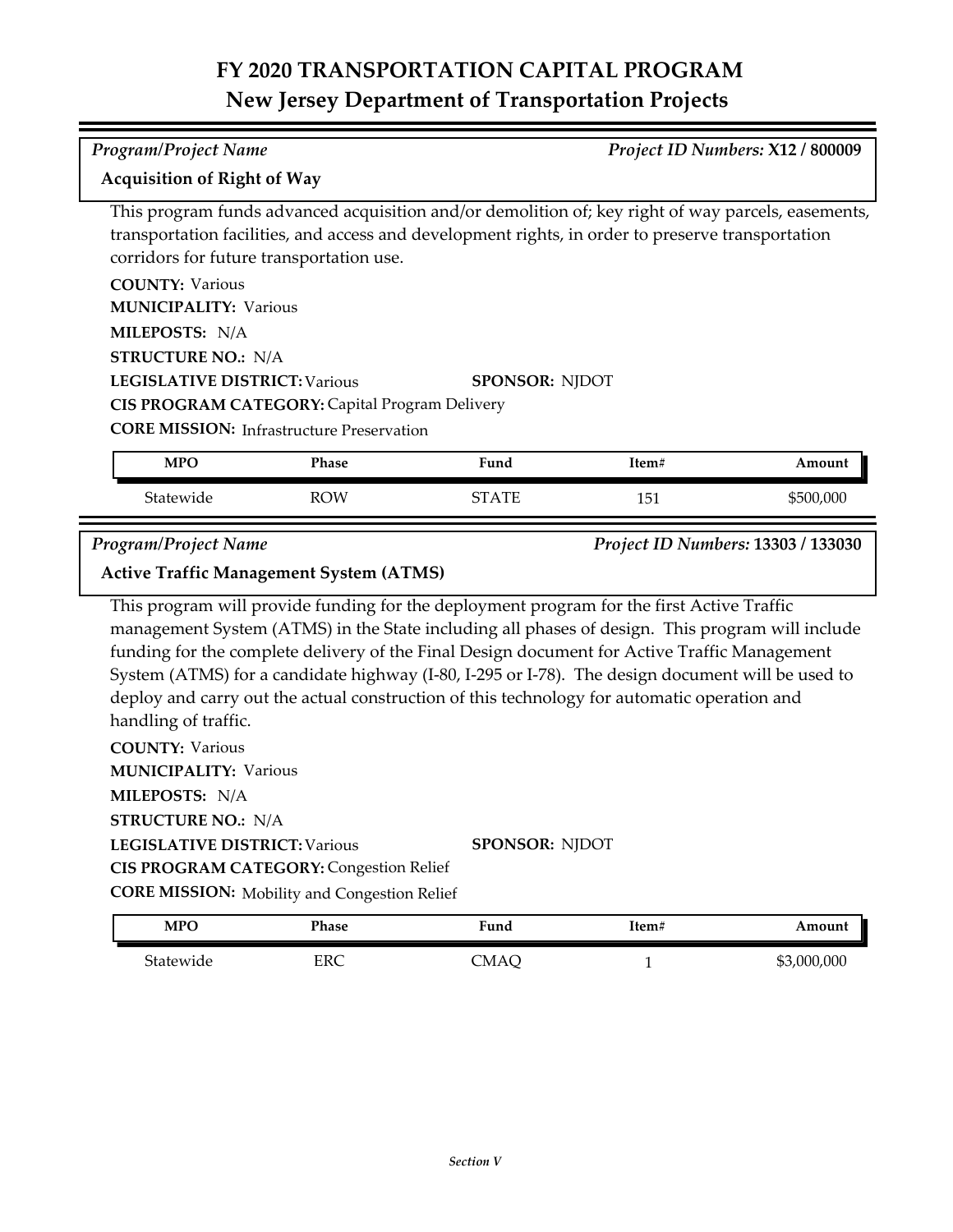### *Program/Project Name Project ID Numbers:* **11344 / 113440**

### **ADA Curb Ramp Implementation**

This program was initiated from a Federal Highway Administration (FHWA) request of the NJDOT to complete an Americans with Disabilities Act (ADA) Curb Ramp Inventory, and to develop a Curb Ramp Implementation Program. A priority list of locations that are missing ADA curb ramps was developed, and funding provided by this program will be applied to projects that are missing ADA curb ramps statewide.

**COUNTY:** Various

**MUNICIPALITY: Various** 

**MILEPOSTS:** N/A

**STRUCTURE NO.:** N/A

**LEGISLATIVE DISTRICT:** Various

**SPONSOR:** NJDOT

**CORE MISSION: Infrastructure Preservation** 

**CIS PROGRAM CATEGORY:** Multimodal Programs

| <b>MPO</b> | Phase | Fund         | Item# | Amount      |
|------------|-------|--------------|-------|-------------|
| Statewide  | ERC   | <b>STATE</b> | 152   | \$2,000,000 |
| Statewide  | ERC   | STBGP-FLEX   |       | \$1,000,000 |

### *Program/Project Name Project ID Numbers:* **15413 / 154130**

## **ADA North, Contract 3**

This contract will bring projects into compliance with current ADA design requirements that could not be completed within original design or construction time frames.

| <b>COUNTY: Various</b>                           |                       |
|--------------------------------------------------|-----------------------|
| <b>MUNICIPALITY: Various</b>                     |                       |
| <b>MILEPOSTS:</b> N/A                            |                       |
| <b>STRUCTURE NO.: N/A</b>                        |                       |
| <b>LEGISLATIVE DISTRICT: Various</b>             | <b>SPONSOR: NIDOT</b> |
| CIS PROGRAM CATEGORY: Multimodal Programs        |                       |
| <b>CORE MISSION: Infrastructure Preservation</b> |                       |
|                                                  |                       |

| <b>MPO</b>   | Phase | $\mathbf{r}$<br>Fund | ítem# | Amount    |
|--------------|-------|----------------------|-------|-----------|
| <b>NJTPA</b> | CON   | STBGP-FLEX           |       | \$500,000 |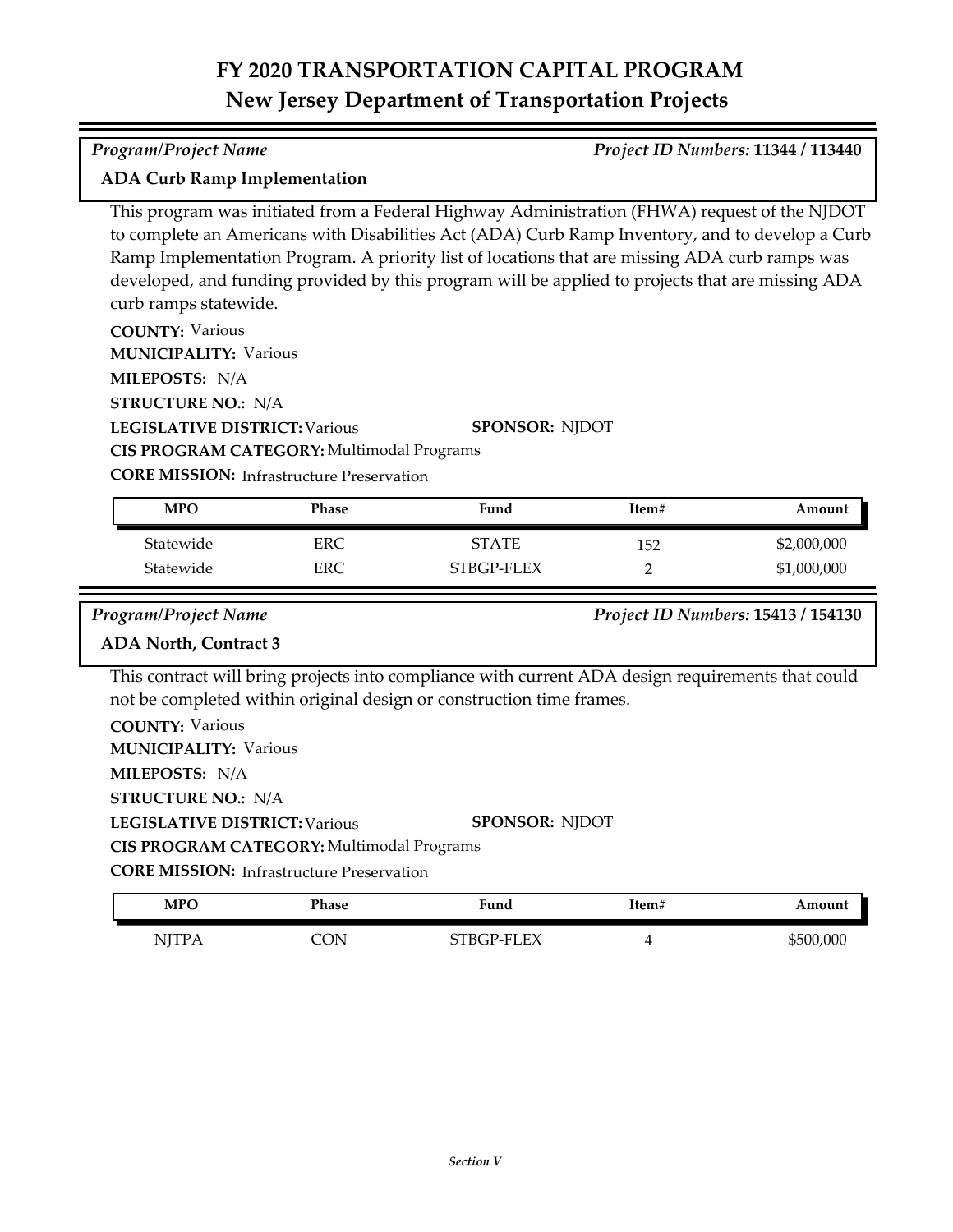## *Program/Project Name Project ID Numbers:* **19315 / 193150**

### **Aeronautics UAS Program**

This program provides funding for NJDOT's Unmanned Aircraft System (UAS) program, including but not limited to; staff training, equipment purchasing, attending UAS related conferences, UAS research, purchasing hardware and software, travel expenses, staff support and consultant services.

| <b>COUNTY: Various</b>                      |
|---------------------------------------------|
| <b>MUNICIPALITY: Various</b>                |
| MILEPOSTS: N/A                              |
| <b>STRUCTURE NO.: N/A</b>                   |
| <b>LEGISLATIVE DISTRICT: Various</b>        |
| <b>CIS PROGRAM CATEGORY: Airport Assets</b> |
|                                             |

**SPONSOR:** NJDOT

**CORE MISSION:** Infrastructure Preservation

| <b>MPO</b> | <b>Phase</b>        | $\mathbf{r}$<br>Fund | Item# | Amount |
|------------|---------------------|----------------------|-------|--------|
| Statewide  | $_{\rm{EPC}}$<br>ᅛᄔ | $\Delta \text{TF}$   | 154   | 00.000 |

*Program/Project Name Project ID Numbers:* **08415 / 084150**

## **Airport Improvement Program**

This program provides funding for grants awarded by the Commissioner of the NJDOT pursuant to a competitive application process for project types, including but not limited to, safety, preservation, rehabilitation, and capital improvements (such as runway, taxiway and apron improvements, airport lighting and navigational aids, aviation fuel farms, automated weather observation systems, airport security, and airport access roads). Such grants may be used at public‐use general aviation airports for; aviation planning purposes, aviation education and promotion programs, aviation studies, airport feasibility studies, and/or to provide funds which will help match and capture federal funds. This program may also fund capital improvements to airports owned by the state.

**COUNTY:** Various **LEGISLATIVE DISTRICT:** Various **MILEPOSTS:** N/A **STRUCTURE NO.:** N/A **MUNICIPALITY: Various CORE MISSION: Infrastructure Preservation SPONSOR:** NJDOT **CIS PROGRAM CATEGORY:** Airport Assets

| <b>MPO</b> | Phase | $F$ und             | Item# | Amount      |
|------------|-------|---------------------|-------|-------------|
| Statewide  | ERC   | $\Lambda$ TI<br>חדי | 155   | \$4,000,000 |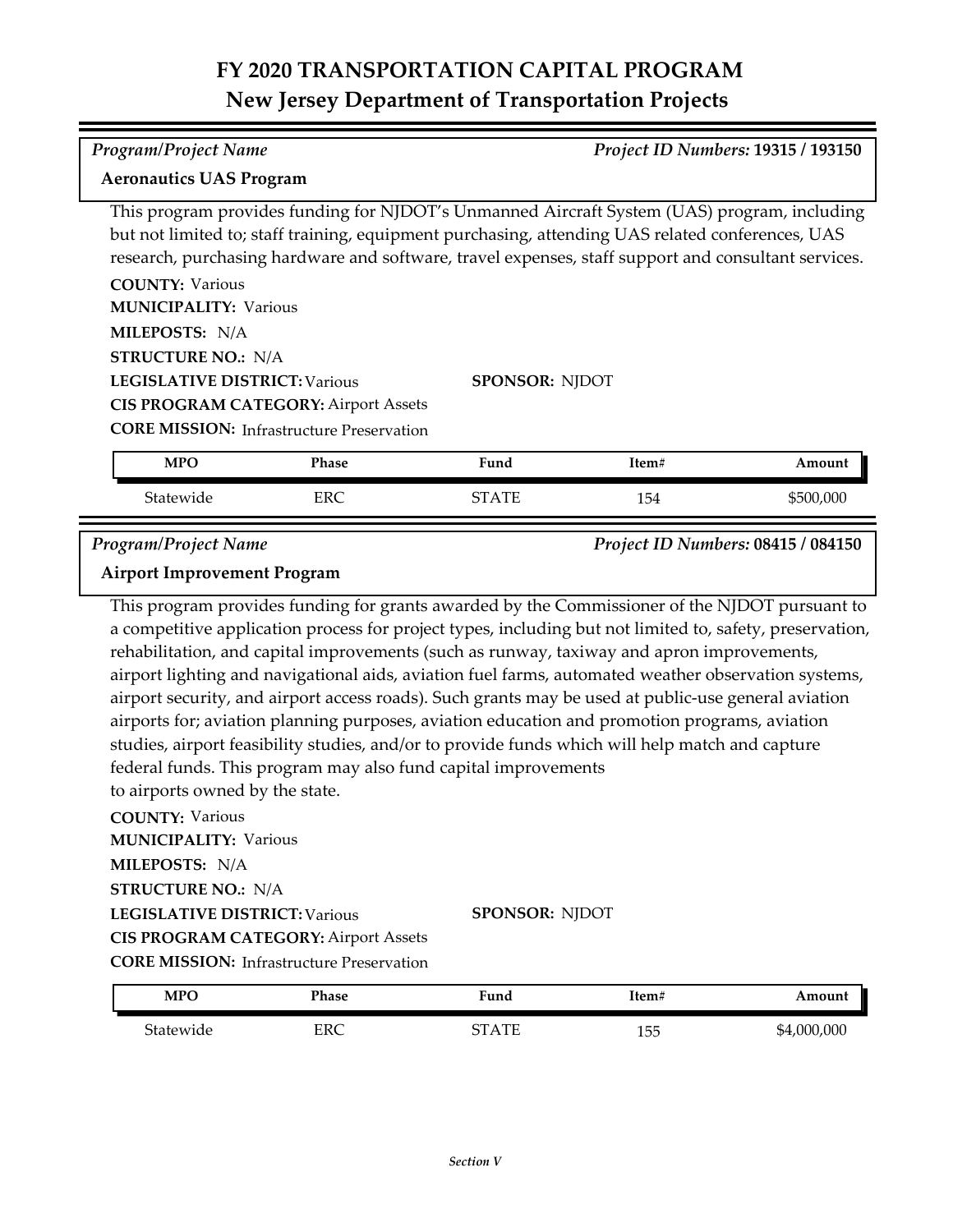| <b>Program/Project Name</b>                                                                                                                                                                                                                                                                                                                                                                                                                                                                                                                                                                                                                                                                                               | Project ID Numbers: 01335 / 013350 |                                                                                                                                                                                                                            |       |                                 |  |
|---------------------------------------------------------------------------------------------------------------------------------------------------------------------------------------------------------------------------------------------------------------------------------------------------------------------------------------------------------------------------------------------------------------------------------------------------------------------------------------------------------------------------------------------------------------------------------------------------------------------------------------------------------------------------------------------------------------------------|------------------------------------|----------------------------------------------------------------------------------------------------------------------------------------------------------------------------------------------------------------------------|-------|---------------------------------|--|
| <b>Betterments, Dams</b>                                                                                                                                                                                                                                                                                                                                                                                                                                                                                                                                                                                                                                                                                                  |                                    |                                                                                                                                                                                                                            |       |                                 |  |
| This program provides funding for NJ Department of Environmental Protection mandated cyclic (2<br>year) inspections and the preparation and maintenance of Emergency Action Plans (EAP),<br>Operations and Maintenance Manuals (O&M) and Hydrology and Hydraulics (H&H) engineering<br>studies for NJDOT owned dams. If needed, minor improvements will be provided for hydraulically<br>inadequate dams located on the state highway system.<br><b>COUNTY: Various</b><br><b>MUNICIPALITY: Various</b><br>MILEPOSTS: N/A<br><b>STRUCTURE NO.: N/A</b><br><b>LEGISLATIVE DISTRICT: Various</b><br><b>SPONSOR: NJDOT</b><br><b>CIS PROGRAM CATEGORY: Bridge Assets</b><br><b>CORE MISSION: Infrastructure Preservation</b> |                                    |                                                                                                                                                                                                                            |       |                                 |  |
| <b>MPO</b>                                                                                                                                                                                                                                                                                                                                                                                                                                                                                                                                                                                                                                                                                                                | Phase                              | Fund                                                                                                                                                                                                                       | Item# | Amount                          |  |
| Statewide                                                                                                                                                                                                                                                                                                                                                                                                                                                                                                                                                                                                                                                                                                                 | EC                                 | STBGP-FLEX                                                                                                                                                                                                                 | 7     | \$300,000                       |  |
|                                                                                                                                                                                                                                                                                                                                                                                                                                                                                                                                                                                                                                                                                                                           |                                    |                                                                                                                                                                                                                            |       |                                 |  |
| <b>Program/Project Name</b>                                                                                                                                                                                                                                                                                                                                                                                                                                                                                                                                                                                                                                                                                               |                                    |                                                                                                                                                                                                                            |       | <b>Project ID Numbers: X72B</b> |  |
| <b>Betterments, Roadway Preservation</b>                                                                                                                                                                                                                                                                                                                                                                                                                                                                                                                                                                                                                                                                                  |                                    |                                                                                                                                                                                                                            |       |                                 |  |
| ramps, and drainage rehabilitation/maintenance.<br><b>COUNTY: Various</b><br><b>MUNICIPALITY: Various</b><br>MILEPOSTS: N/A<br><b>STRUCTURE NO.: N/A</b><br><b>LEGISLATIVE DISTRICT: Various</b><br><b>CIS PROGRAM CATEGORY: Road Assets</b>                                                                                                                                                                                                                                                                                                                                                                                                                                                                              |                                    | This is an ongoing program of minor improvements to the state highway system for miscellaneous<br>maintenance repair contracts, repair parts, miscellaneous needs for emergent projects, handicap<br><b>SPONSOR: NJDOT</b> |       |                                 |  |
| <b>CORE MISSION:</b> Infrastructure Preservation<br><b>MPO</b>                                                                                                                                                                                                                                                                                                                                                                                                                                                                                                                                                                                                                                                            | Phase                              | Fund                                                                                                                                                                                                                       | Item# | Amount                          |  |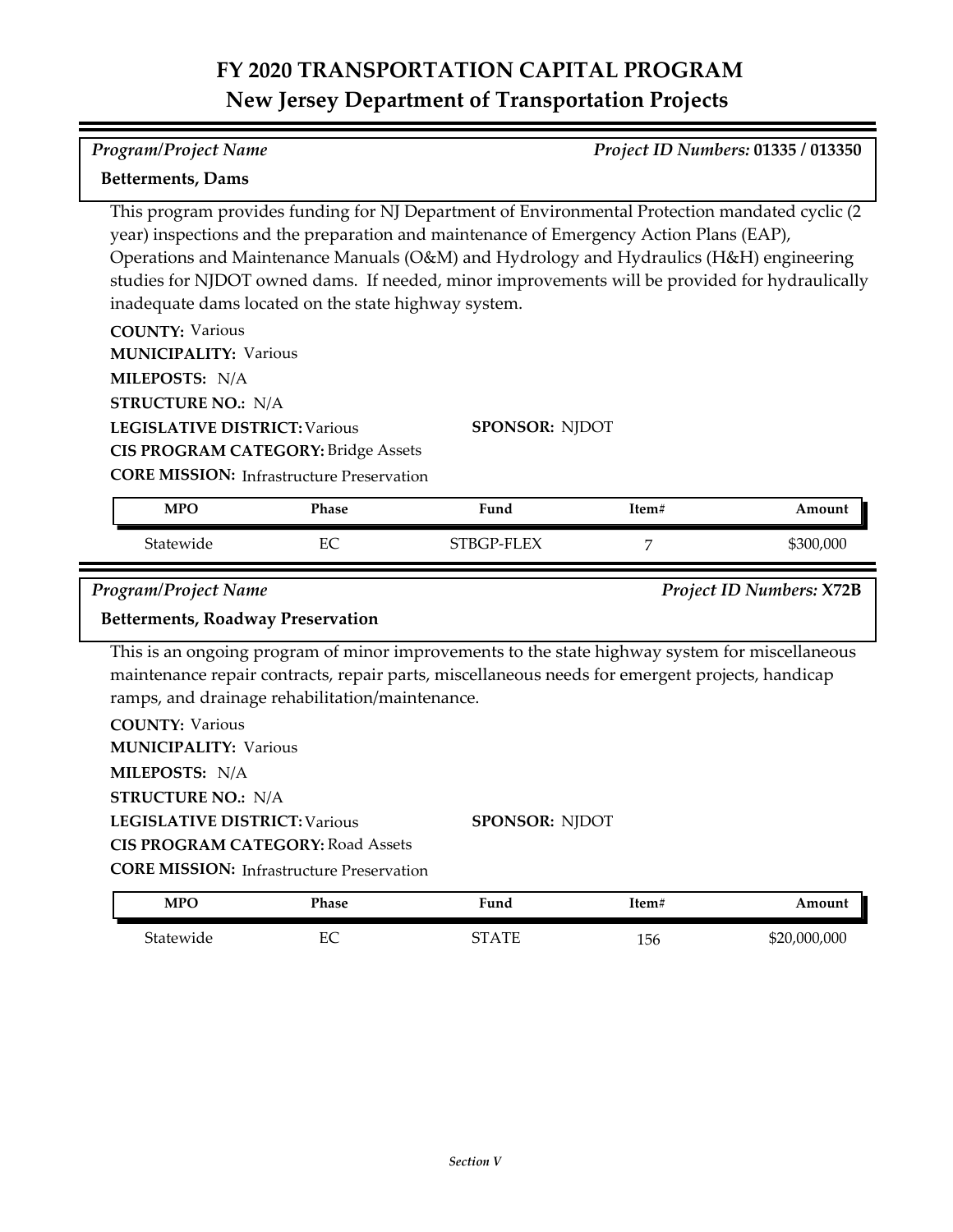| <b>Program/Project Name</b>                                                   |       |                                                                                                 |       | <b>Project ID Numbers: X72C</b> |  |  |
|-------------------------------------------------------------------------------|-------|-------------------------------------------------------------------------------------------------|-------|---------------------------------|--|--|
| <b>Betterments, Safety</b>                                                    |       |                                                                                                 |       |                                 |  |  |
| rail and impact attenuators, as well as safety fencing.                       |       | This is an ongoing program of minor improvements to the state highway system such as beam guide |       |                                 |  |  |
| <b>COUNTY: Various</b>                                                        |       |                                                                                                 |       |                                 |  |  |
| <b>MUNICIPALITY: Various</b>                                                  |       |                                                                                                 |       |                                 |  |  |
| MILEPOSTS: N/A                                                                |       |                                                                                                 |       |                                 |  |  |
| <b>STRUCTURE NO.: N/A</b>                                                     |       |                                                                                                 |       |                                 |  |  |
| <b>LEGISLATIVE DISTRICT: Various</b>                                          |       | <b>SPONSOR: NJDOT</b>                                                                           |       |                                 |  |  |
| <b>CIS PROGRAM CATEGORY: Safety Management</b>                                |       |                                                                                                 |       |                                 |  |  |
| <b>CORE MISSION: Safety</b>                                                   |       |                                                                                                 |       |                                 |  |  |
| <b>MPO</b>                                                                    | Phase | Fund                                                                                            | Item# | Amount                          |  |  |
| Statewide                                                                     | EC    | <b>STATE</b>                                                                                    | 157   | \$16,000,000                    |  |  |
| <b>Program/Project Name</b><br>Bicycle & Pedestrian Facilities/Accommodations |       |                                                                                                 |       | <b>Project ID Numbers: X185</b> |  |  |

This is a comprehensive program to insure the broad implementation of the Statewide Bicycle and Pedestrian Master Plan, Complete Streets Policy and the implementation of federal and state policies and procedures pertaining to bicycle, pedestrian, transit and ADA access and safety. This program includes addressing bicycle, pedestrian, transit and ADA travel needs through the development of improvements on state, county and local system either by independent capital projects or through grants to counties and municipalities. Projects must make full consideration for the needs of all users.

### **COUNTY:** Various **LEGISLATIVE DISTRICT:** Various **MILEPOSTS:** N/A **STRUCTURE NO.:** N/A **MUNICIPALITY: Various CORE MISSION:** Mobility and Congestion Relief **SPONSOR:** NJDOT **CIS PROGRAM CATEGORY:** Multimodal Programs

| <b>MPO</b> | Phase      | Fund         | Item# | Amount      |
|------------|------------|--------------|-------|-------------|
| Statewide  | ERC        | <b>CMAQ</b>  |       | \$1,500,000 |
| Statewide  | <b>ERC</b> | <b>STATE</b> | 158   | \$4,000,000 |
| Statewide  | ERC        | TA-FLEX      | 8Α    | \$1,500,000 |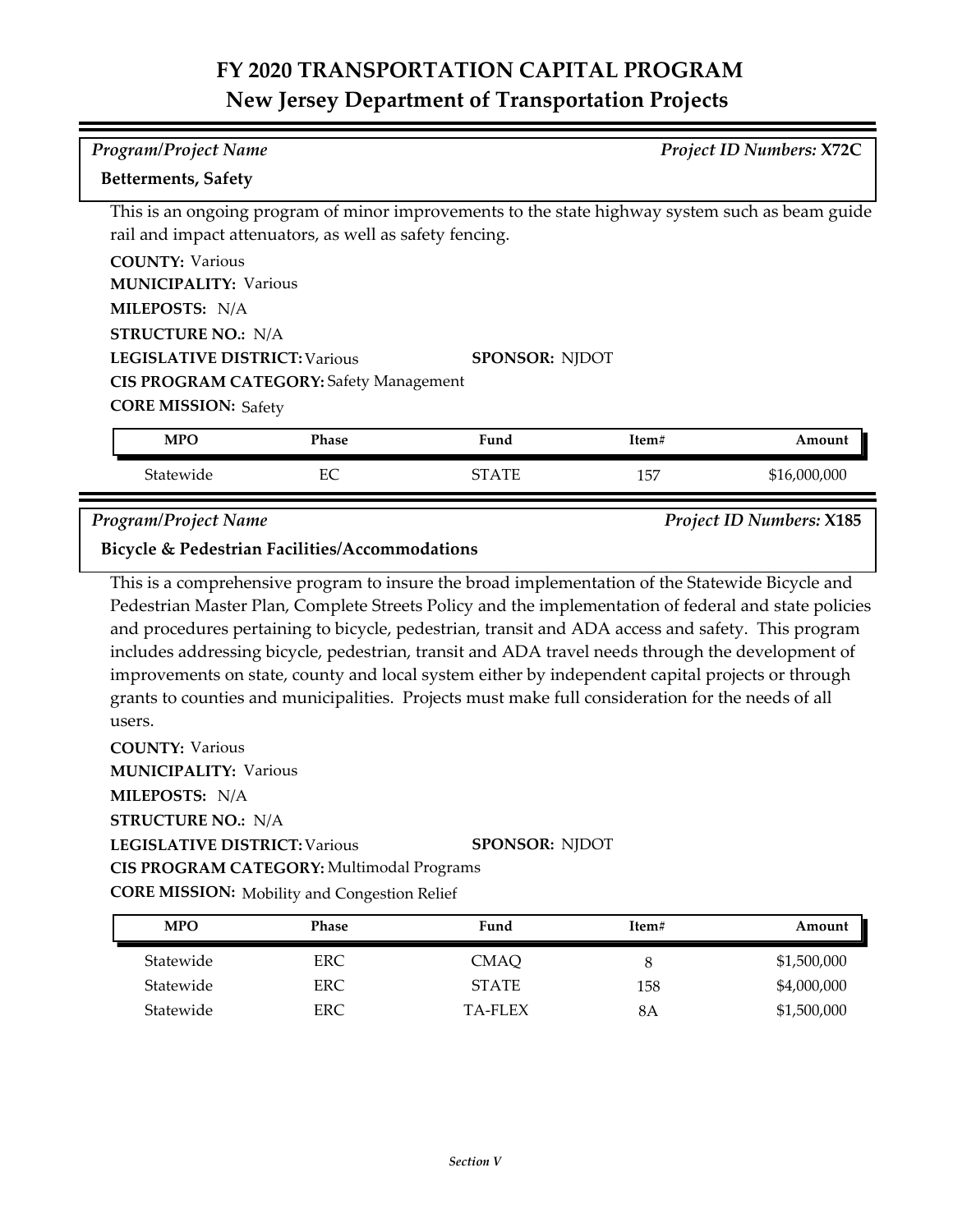| This program will provide funding for the inspection of miscellaneous types of structures such as<br>highway-carrying tunnels, pedestrian bridges, and limited safety inspections of railroad bridges<br>over state roadways to ensure the safety of the motoring public. Inspection of miscellaneous types<br>of structures such as highway-carrying tunnels, pedestrian bridges, and limited safety inspections of<br>railroad bridges over state roadways to ensure the safety of the motoring public.<br><b>COUNTY: Various</b><br><b>MUNICIPALITY: Various</b> |                                                                                                     |              |       |                                    |  |
|---------------------------------------------------------------------------------------------------------------------------------------------------------------------------------------------------------------------------------------------------------------------------------------------------------------------------------------------------------------------------------------------------------------------------------------------------------------------------------------------------------------------------------------------------------------------|-----------------------------------------------------------------------------------------------------|--------------|-------|------------------------------------|--|
| MILEPOSTS: N/A                                                                                                                                                                                                                                                                                                                                                                                                                                                                                                                                                      |                                                                                                     |              |       |                                    |  |
|                                                                                                                                                                                                                                                                                                                                                                                                                                                                                                                                                                     | <b>STRUCTURE NO.: N/A</b>                                                                           |              |       |                                    |  |
|                                                                                                                                                                                                                                                                                                                                                                                                                                                                                                                                                                     | <b>LEGISLATIVE DISTRICT: Various</b><br><b>SPONSOR: NJDOT</b>                                       |              |       |                                    |  |
|                                                                                                                                                                                                                                                                                                                                                                                                                                                                                                                                                                     | <b>CIS PROGRAM CATEGORY: Bridge Assets</b>                                                          |              |       |                                    |  |
|                                                                                                                                                                                                                                                                                                                                                                                                                                                                                                                                                                     | <b>CORE MISSION:</b> Infrastructure Preservation                                                    |              |       |                                    |  |
|                                                                                                                                                                                                                                                                                                                                                                                                                                                                                                                                                                     | Phase                                                                                               | Fund         | Item# | Amount                             |  |
| <b>MPO</b>                                                                                                                                                                                                                                                                                                                                                                                                                                                                                                                                                          |                                                                                                     |              |       |                                    |  |
| Statewide                                                                                                                                                                                                                                                                                                                                                                                                                                                                                                                                                           | EC                                                                                                  | <b>STATE</b> | 159   | \$300,000                          |  |
| <b>Program/Project Name</b>                                                                                                                                                                                                                                                                                                                                                                                                                                                                                                                                         |                                                                                                     |              |       | Project ID Numbers: 03304 / 033040 |  |
|                                                                                                                                                                                                                                                                                                                                                                                                                                                                                                                                                                     | Bridge Deck/Superstructure Replacement Program                                                      |              |       |                                    |  |
|                                                                                                                                                                                                                                                                                                                                                                                                                                                                                                                                                                     | This program will provide funding for design and construction of deck preservation, deck            |              |       |                                    |  |
|                                                                                                                                                                                                                                                                                                                                                                                                                                                                                                                                                                     | replacement and superstructure replacement projects in various locations throughout the state. This |              |       |                                    |  |
|                                                                                                                                                                                                                                                                                                                                                                                                                                                                                                                                                                     | is a statewide program which will address an approved priority listing of deficient bridge decks.   |              |       |                                    |  |
|                                                                                                                                                                                                                                                                                                                                                                                                                                                                                                                                                                     | This program will also provide funding for recommendations, survey, aerial photography,             |              |       |                                    |  |
|                                                                                                                                                                                                                                                                                                                                                                                                                                                                                                                                                                     | photogrammetry, base mapping and engineering.                                                       |              |       |                                    |  |

**LEGISLATIVE DISTRICT:** Various **MILEPOSTS:** N/A **STRUCTURE NO.:** N/A **MUNICIPALITY: Various CORE MISSION:** Infrastructure Preservation **SPONSOR:** NJDOT **CIS PROGRAM CATEGORY:** Bridge Assets

DVRPC ERC NHPP 9B \$4,000,000 NJTPA ERC NHPP 9C \$30,000,000 SJTPO ERC NHPP 9D \$1,000,000 Statewide ERC NHPP 9 \$4,000,000 Statewide ERC STBGP-OS-BRDG 9A \$1,000,000 **MPO Phase Fund Item# Amount**

*Program/Project Name Project ID Numbers:* **X07F / 193280**

## **Bridge and Structure Inspection, Miscellaneous**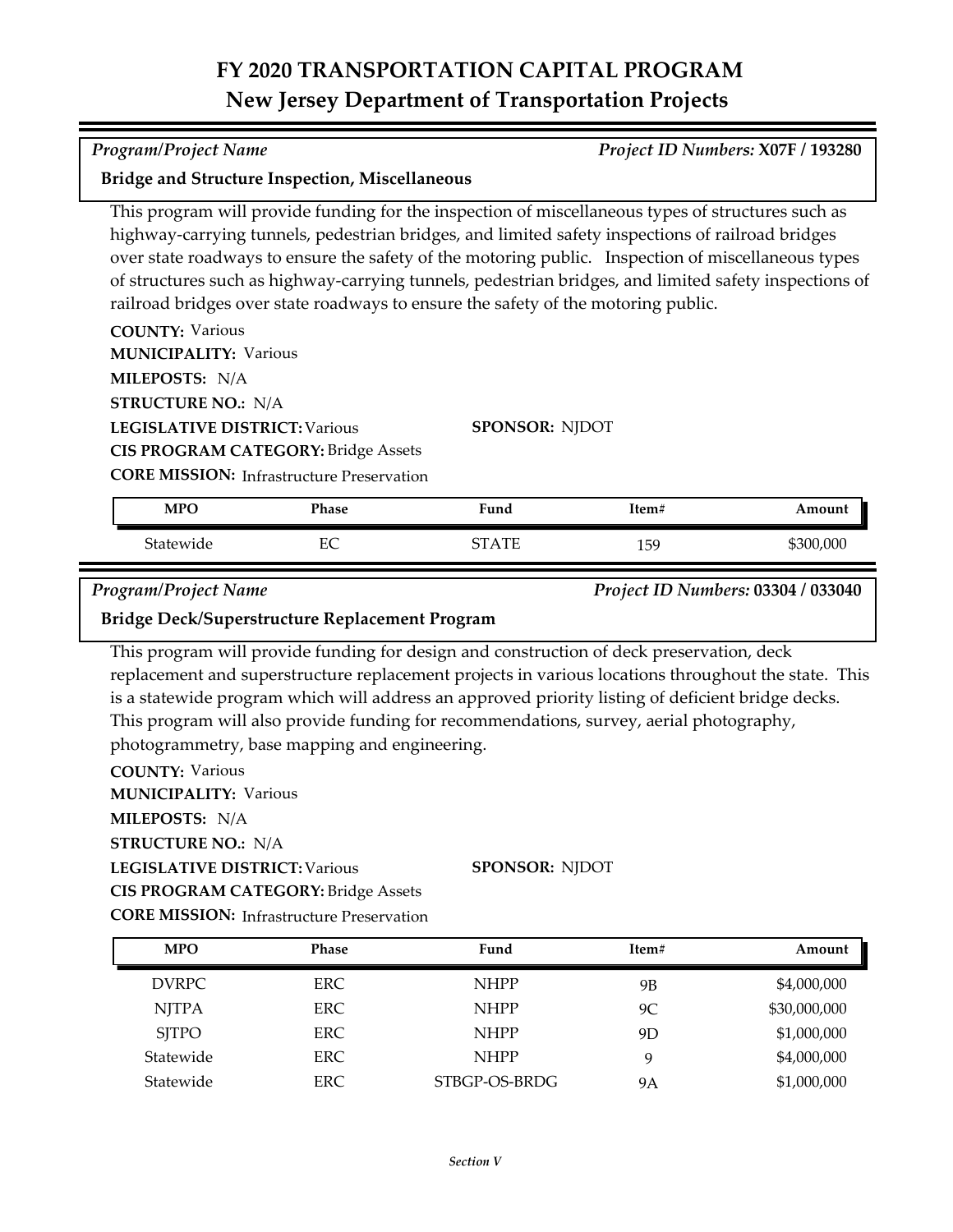| Program/Project Name<br>Project ID Numbers: 98315                                                                                                                                                 |          |                                                                                                                                                                                                                                                                                                                                                                                                                                                                                                                                                                  |            |                            |
|---------------------------------------------------------------------------------------------------------------------------------------------------------------------------------------------------|----------|------------------------------------------------------------------------------------------------------------------------------------------------------------------------------------------------------------------------------------------------------------------------------------------------------------------------------------------------------------------------------------------------------------------------------------------------------------------------------------------------------------------------------------------------------------------|------------|----------------------------|
| <b>Bridge Emergency Repair</b>                                                                                                                                                                    |          |                                                                                                                                                                                                                                                                                                                                                                                                                                                                                                                                                                  |            |                            |
|                                                                                                                                                                                                   |          | This program allows the NJDOT to provide emergency bridge repairs through various Bridge<br>Maintenance Contracts (i.e., Concrete Structural Repair, Structural Steel Repair, and Timber<br>Structure Repair contracts). The program also allows the NJDOT to obtain emergency technical<br>consultant assistance, for inspection and repair design, when the safety of a bridge(s) is<br>compromised due to unavoidable circumstances (a collision, flood damage, etc.) These consultants<br>will be available to assist NJDOT personnel on an as-needed basis. |            |                            |
| <b>COUNTY: Various</b><br><b>MUNICIPALITY: Various</b>                                                                                                                                            |          |                                                                                                                                                                                                                                                                                                                                                                                                                                                                                                                                                                  |            |                            |
| MILEPOSTS: N/A<br><b>STRUCTURE NO.: N/A</b>                                                                                                                                                       |          |                                                                                                                                                                                                                                                                                                                                                                                                                                                                                                                                                                  |            |                            |
| <b>LEGISLATIVE DISTRICT: Various</b><br><b>CIS PROGRAM CATEGORY: Bridge Assets</b><br><b>CORE MISSION:</b> Infrastructure Preservation                                                            |          | SPONSOR: NJDOT                                                                                                                                                                                                                                                                                                                                                                                                                                                                                                                                                   |            |                            |
| <b>MPO</b>                                                                                                                                                                                        | Phase    | Fund                                                                                                                                                                                                                                                                                                                                                                                                                                                                                                                                                             | Item#      | Amount                     |
| Statewide                                                                                                                                                                                         | EC       | <b>STATE</b>                                                                                                                                                                                                                                                                                                                                                                                                                                                                                                                                                     | 160        | \$83,000,000               |
| <b>Bridge Inspection</b><br>State-owned tunnels.<br><b>COUNTY: Various</b><br><b>MUNICIPALITY: Various</b><br>MILEPOSTS: N/A<br><b>STRUCTURE NO.: N/A</b><br><b>LEGISLATIVE DISTRICT: Various</b> |          | This program provides regular structural inspection of state highway, NJ Transit highway-carrying<br>bridges and local bridges as required by federal law. This program also enables the in-depth scour<br>evaluation of potentially scour susceptible bridges. This program also provides regular inspection of<br><b>SPONSOR: NJDOT</b>                                                                                                                                                                                                                        |            |                            |
| <b>CIS PROGRAM CATEGORY: Bridge Assets</b>                                                                                                                                                        |          |                                                                                                                                                                                                                                                                                                                                                                                                                                                                                                                                                                  |            |                            |
| <b>CORE MISSION:</b> Infrastructure Preservation                                                                                                                                                  |          |                                                                                                                                                                                                                                                                                                                                                                                                                                                                                                                                                                  |            |                            |
| <b>MPO</b>                                                                                                                                                                                        | Phase    | Fund                                                                                                                                                                                                                                                                                                                                                                                                                                                                                                                                                             | Item#      | Amount                     |
| Statewide                                                                                                                                                                                         | EC       | <b>NHPP</b>                                                                                                                                                                                                                                                                                                                                                                                                                                                                                                                                                      | 10         | \$12,900,000               |
| Statewide<br>Statewide                                                                                                                                                                            | EC<br>EC | STBGP-FLEX<br>STBGP-OS-BRDG                                                                                                                                                                                                                                                                                                                                                                                                                                                                                                                                      | 10A<br>10B | \$7,140,000<br>\$2,000,000 |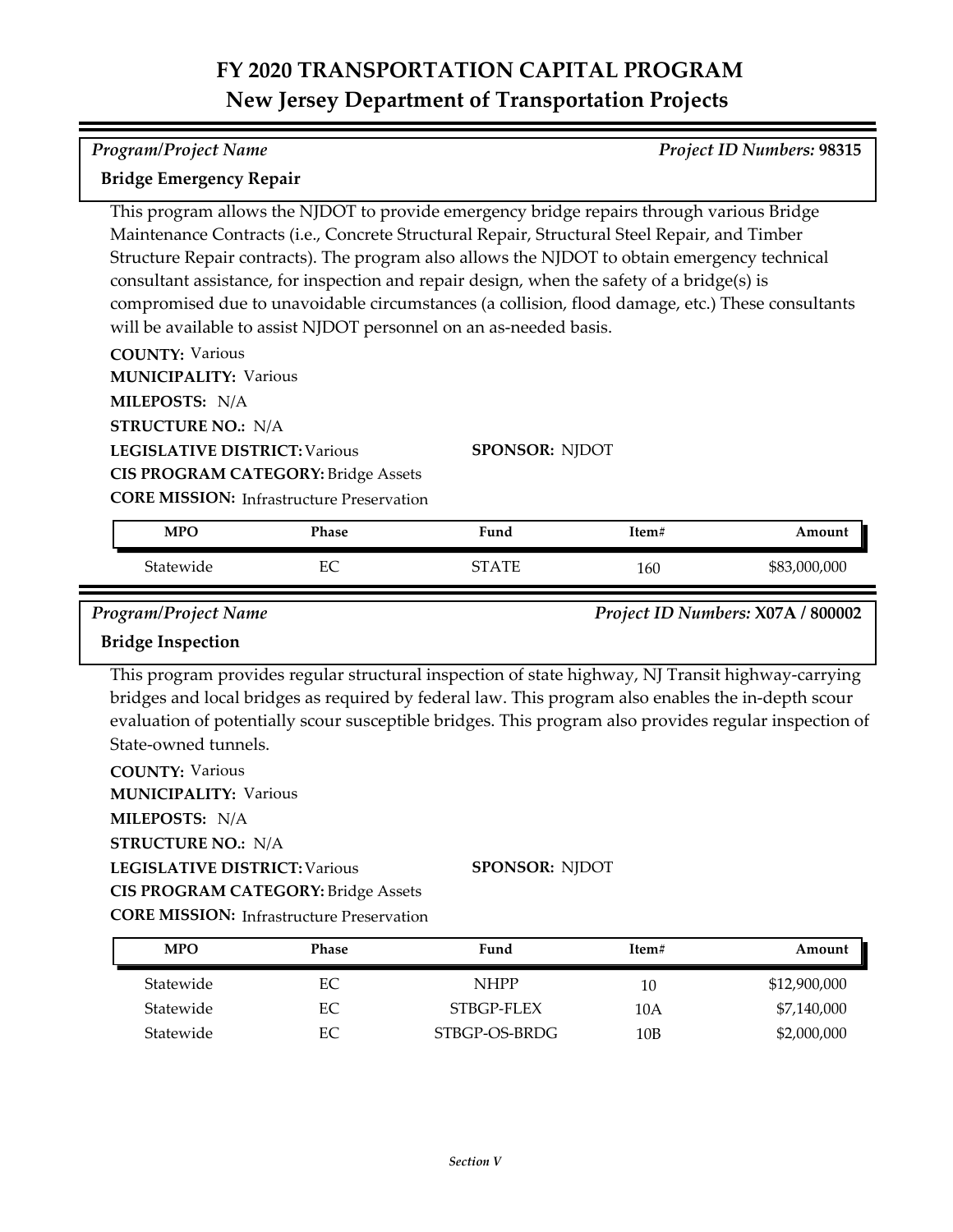| Program/Project Name                                                                                                                                                                                                                                                                                                                                                                                                                                                                                                                                                                    |                                                  |              |       | Project ID Numbers: 17341 / 173410 |
|-----------------------------------------------------------------------------------------------------------------------------------------------------------------------------------------------------------------------------------------------------------------------------------------------------------------------------------------------------------------------------------------------------------------------------------------------------------------------------------------------------------------------------------------------------------------------------------------|--------------------------------------------------|--------------|-------|------------------------------------|
| <b>Bridge Inspection Program, Minor Bridges</b>                                                                                                                                                                                                                                                                                                                                                                                                                                                                                                                                         |                                                  |              |       |                                    |
| This program provides funding for regular inspections of state-owned, county-owned and locally-<br>owned highway minor bridges (culverts) of less than 20 feet in length. New federally funded bridge<br>inspection program. Replaces 99322 & 99322A.<br>locally-owned highway minor bridges (culverts) of less than 20 feet in length. New federally funded<br>bridge inspection program. Replaces 99322 & 99322A<br><b>COUNTY: Various</b><br><b>MUNICIPALITY: Statewide</b><br>MILEPOSTS: N/A<br><b>STRUCTURE NO.: N/A</b><br><b>LEGISLATIVE DISTRICT: Various</b><br>SPONSOR: NJDOT |                                                  |              |       |                                    |
|                                                                                                                                                                                                                                                                                                                                                                                                                                                                                                                                                                                         | <b>CIS PROGRAM CATEGORY: Bridge Assets</b>       |              |       |                                    |
|                                                                                                                                                                                                                                                                                                                                                                                                                                                                                                                                                                                         | <b>CORE MISSION:</b> Infrastructure Preservation |              |       |                                    |
| <b>MPO</b>                                                                                                                                                                                                                                                                                                                                                                                                                                                                                                                                                                              | Phase                                            | Fund         | Item# | Amount                             |
| Statewide                                                                                                                                                                                                                                                                                                                                                                                                                                                                                                                                                                               | EC                                               | <b>STATE</b> | 161   | \$8,800,000                        |
| Program/Project Name                                                                                                                                                                                                                                                                                                                                                                                                                                                                                                                                                                    |                                                  |              |       | Project ID Numbers: 14404 / 144040 |
| Bridge Maintenance and Repair, Movable Bridges                                                                                                                                                                                                                                                                                                                                                                                                                                                                                                                                          |                                                  |              |       |                                    |
| This Operations program allows the NJDOT to provide emergency movable bridge and tunnel                                                                                                                                                                                                                                                                                                                                                                                                                                                                                                 |                                                  |              |       |                                    |

**CORE MISSION:** Infrastructure Preservation **CIS PROGRAM CATEGORY:** Bridge Assets

| <b>MPO</b> | Phase  | $T$ und                     | Item# | Amount       |
|------------|--------|-----------------------------|-------|--------------|
| Statewide  | ᄄ<br>∽ | $\Lambda$ T<br>$\mathbf{u}$ | 162   | \$28,500,000 |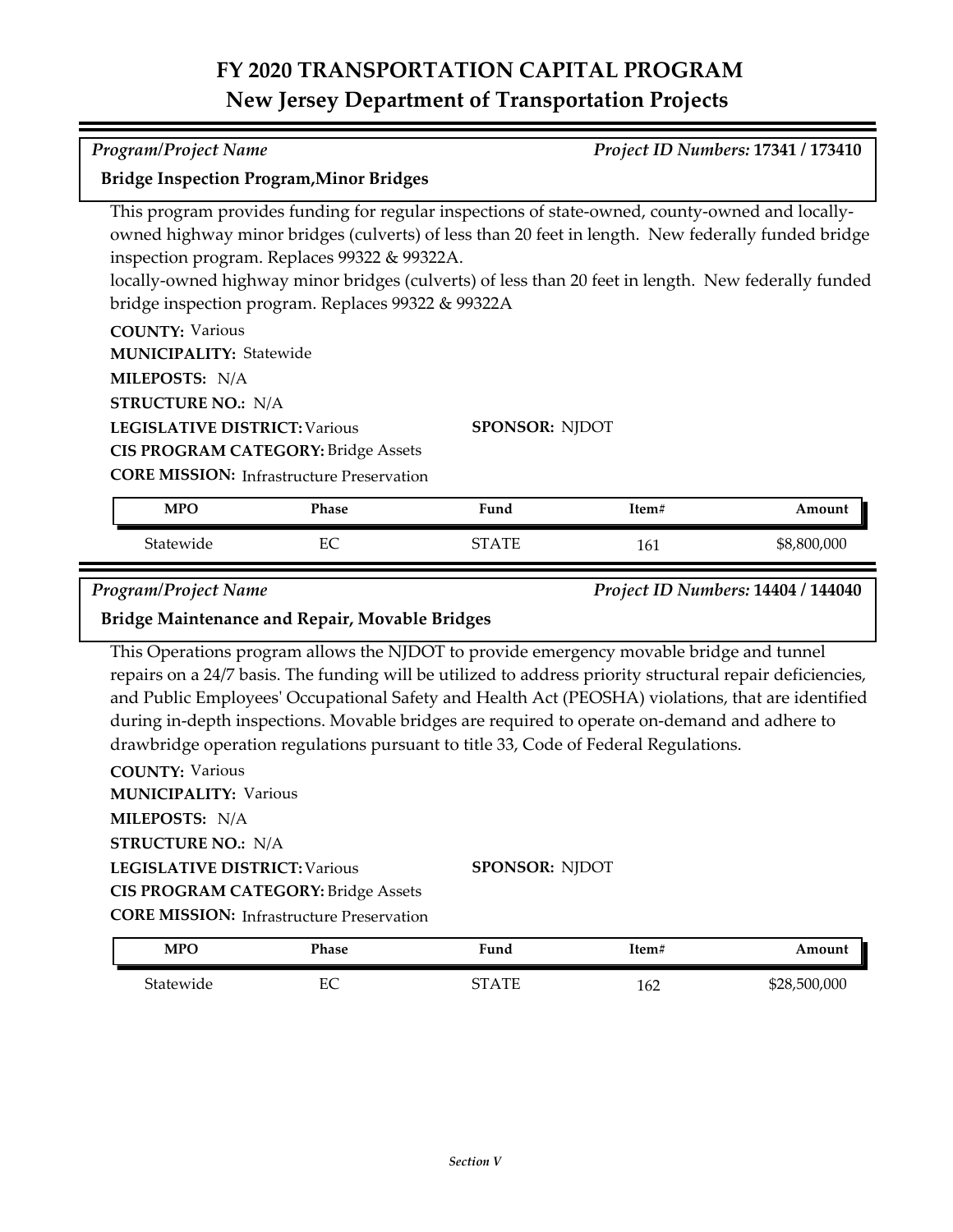and are required to be maintained in good working condition by the Code of Federal Regulations.

| <b>COUNTY: Various</b>               |                                                  |                       |       |                                    |
|--------------------------------------|--------------------------------------------------|-----------------------|-------|------------------------------------|
| <b>MUNICIPALITY: Various</b>         |                                                  |                       |       |                                    |
| MILEPOSTS: N/A                       |                                                  |                       |       |                                    |
| <b>STRUCTURE NO.: N/A</b>            |                                                  |                       |       |                                    |
| <b>LEGISLATIVE DISTRICT: Various</b> |                                                  | <b>SPONSOR: NJDOT</b> |       |                                    |
|                                      | <b>CIS PROGRAM CATEGORY: Bridge Assets</b>       |                       |       |                                    |
|                                      | <b>CORE MISSION:</b> Infrastructure Preservation |                       |       |                                    |
|                                      |                                                  |                       |       |                                    |
| <b>MPO</b>                           | <b>Phase</b>                                     | Fund                  | Item# | Amount                             |
| Statewide                            | <b>ERC</b>                                       | <b>NHPP</b>           | 11    | \$14,000,000                       |
| Statewide                            | <b>ERC</b>                                       | STBGP-FLEX            | 11 A  | \$4,000,000                        |
|                                      |                                                  |                       |       |                                    |
| Program/Project Name                 | <b>Bridge Maintenance Scour Countermeasures</b>  |                       |       | Project ID Numbers: 17358 / 173580 |

This is an ongoing program to proactively install scour countermeasures on the worst scour critical **Bridge Maintenance Scour Countermeasures**

bridges. Scour countermeasures will protect bridges from storms and flooding events which can undermine their substructures.

**COUNTY:** Various **LEGISLATIVE DISTRICT:** Various **MILEPOSTS:** N/A **STRUCTURE NO.:** N/A **MUNICIPALITY: Various CORE MISSION: Infrastructure Preservation SPONSOR:** NJDOT **CIS PROGRAM CATEGORY:** Bridge Assets

Statewide ERC NHPP 12 \$5,000,000 Statewide ERC STBGP-FLEX 12A \$4,000,000 **MPO Phase Fund Item# Amount**

*Program/Project Name Project ID Numbers:* **17357 / 173570**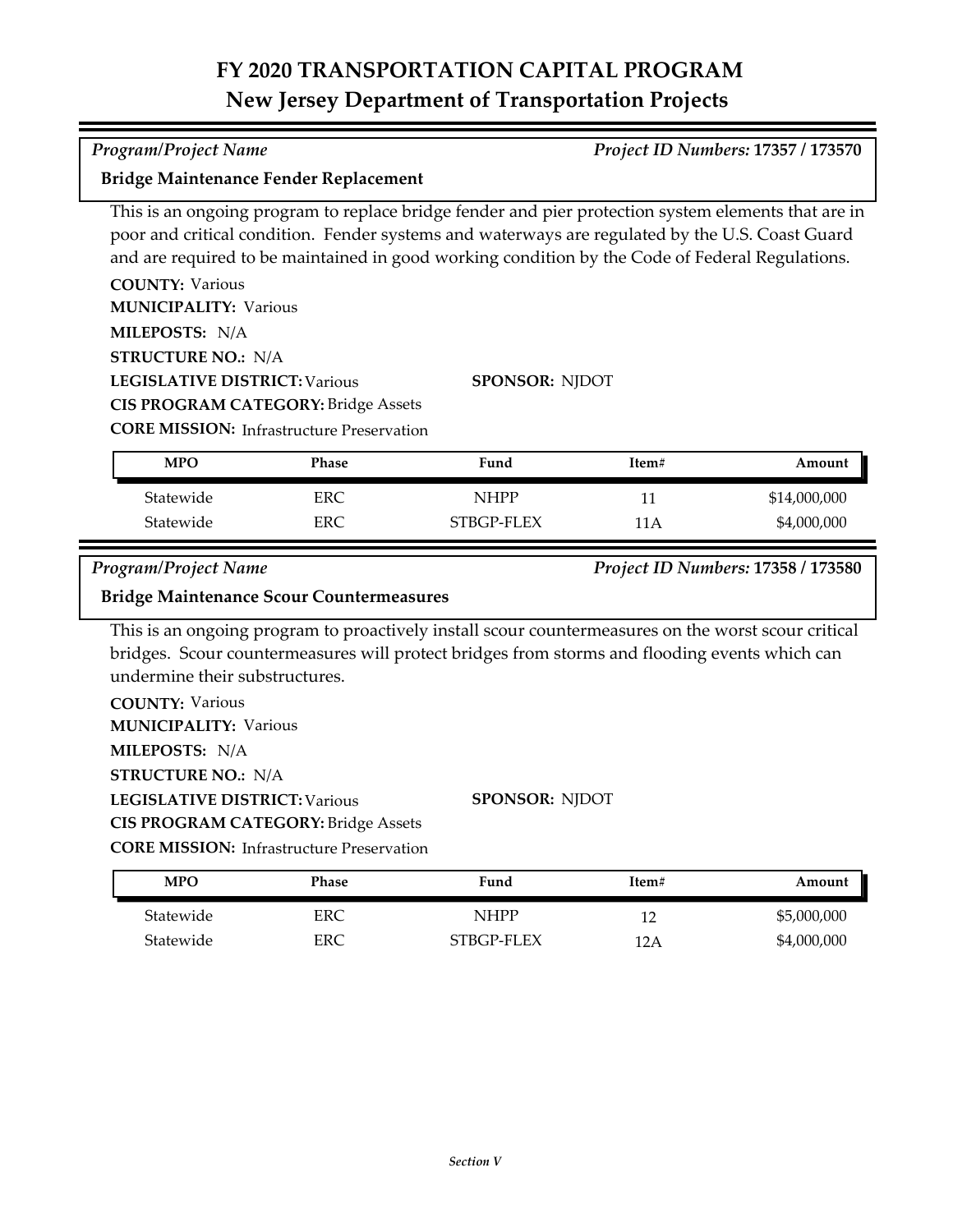# *Program/Project Name Project ID Numbers:* **X70 / 800018**

### **Bridge Management System**

This is a program for the development, improvement, and implementation of New Jersey's Bridge Management System, a computerized system of analyzing bridge rehabilitation and replacement needs.

**COUNTY:** Various **LEGISLATIVE DISTRICT:** Various **MILEPOSTS:** N/A **STRUCTURE NO.:** N/A **MUNICIPALITY: Various CIS PROGRAM CATEGORY:** Bridge Assets

**SPONSOR:** NJDOT

**CORE MISSION:** Infrastructure Preservation

| MPO       | Phase    | Fund       | ltem#    | Amount      |
|-----------|----------|------------|----------|-------------|
| Statewide | FС<br>ĿC | STBGP-FLEX | 11<br>⊥∪ | \$1,250,000 |

*Program/Project Name Project ID Numbers:* **13323 / 133230**

## **Bridge Preventive Maintenance**

This program provides funding for bridge preservation activities (including painting, deck repairs, and substructure repairs) as a means of extending structure life. Painting contracts shall include painting of steel on various structures, as an anti‐corrosion measure, and will be awarded based on an approved list of bridges considering the availability and regional breakdown of funding. Preventive maintenance contracts shall include deck repairs, header reconstruction, curb reconstruction, joint resealing, substructure concrete repairs, and sealing of entire structures, with structures systematically prioritized by corridor or geographical area. Both painting and preventive maintenance contracts are awarded to preserve and prolong the useful service life of bridges, in accordance with the NJDOT Bridge Preventive Maintenance Program.

**COUNTY:** Various

**MILEPOSTS:** N/A **STRUCTURE NO.:** N/A **MUNICIPALITY: Various** 

**LEGISLATIVE DISTRICT:** Various

**SPONSOR:** NJDOT

**CIS PROGRAM CATEGORY:** Bridge Assets

**CORE MISSION: Infrastructure Preservation** 

| <b>MPO</b> | Phase | Fund         | Item# | Amount       |
|------------|-------|--------------|-------|--------------|
| Statewide  | EС    | <b>NHPP</b>  | 14    | \$25,000,000 |
| Statewide  | EС    | <b>STATE</b> | 163   | \$40,000,000 |
| Statewide  |       | STBGP-FLEX   | 14 A  | \$10,000,000 |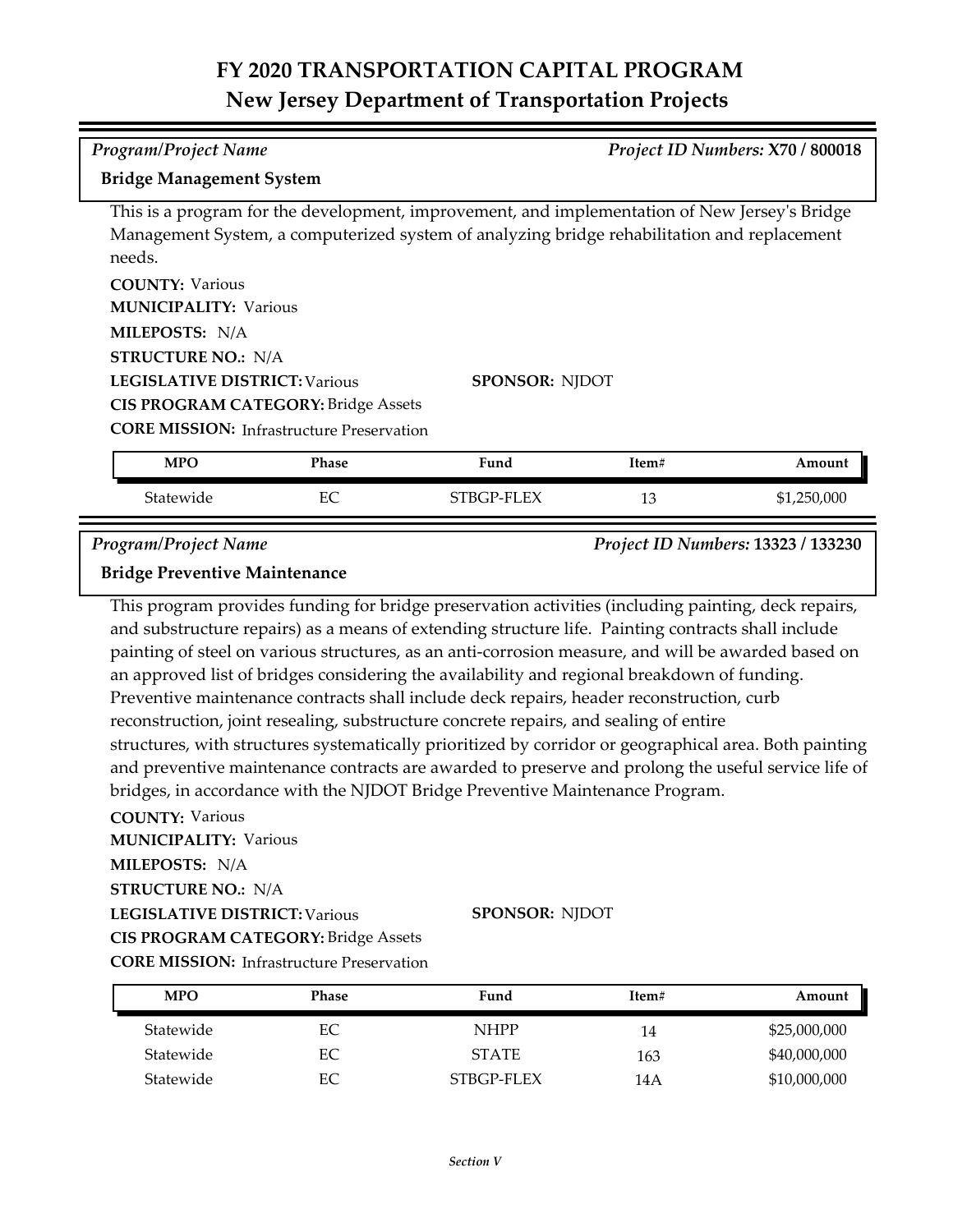| <b>Program/Project Name</b>                                   |                                                  |                                                                                                    |       | Project ID Numbers: 08381 / 083810 |
|---------------------------------------------------------------|--------------------------------------------------|----------------------------------------------------------------------------------------------------|-------|------------------------------------|
| <b>Bridge Replacement, Future Projects</b>                    |                                                  |                                                                                                    |       |                                    |
|                                                               |                                                  | This program provides funding for future projects related to bridge rehabilitations and            |       |                                    |
| replacements, statewide.                                      |                                                  |                                                                                                    |       |                                    |
| <b>COUNTY: Various</b>                                        |                                                  |                                                                                                    |       |                                    |
| <b>MUNICIPALITY: Various</b>                                  |                                                  |                                                                                                    |       |                                    |
| MILEPOSTS: N/A                                                |                                                  |                                                                                                    |       |                                    |
| <b>STRUCTURE NO.: N/A</b>                                     |                                                  |                                                                                                    |       |                                    |
| <b>LEGISLATIVE DISTRICT: Various</b><br><b>SPONSOR: NJDOT</b> |                                                  |                                                                                                    |       |                                    |
| <b>CIS PROGRAM CATEGORY: Bridge Assets</b>                    |                                                  |                                                                                                    |       |                                    |
|                                                               | <b>CORE MISSION:</b> Infrastructure Preservation |                                                                                                    |       |                                    |
| <b>MPO</b>                                                    | Phase                                            | Fund                                                                                               | Item# | Amount                             |
| Statewide                                                     | <b>ERC</b>                                       | <b>NHPP</b>                                                                                        | 15    | \$1,000,448                        |
| Statewide                                                     | <b>ERC</b>                                       | <b>STATE</b>                                                                                       | 164   | \$1,326,000                        |
|                                                               |                                                  |                                                                                                    |       |                                    |
|                                                               |                                                  |                                                                                                    |       |                                    |
| <b>Program/Project Name</b>                                   |                                                  |                                                                                                    |       |                                    |
| <b>Bridge Scour Countermeasures</b>                           |                                                  |                                                                                                    |       |                                    |
|                                                               |                                                  | This program provides funding for bridge scour countermeasure contracts, which provide critical    |       |                                    |
|                                                               |                                                  | protection to various bridge substructure elements, extending the life of state bridges which span |       |                                    |
|                                                               |                                                  | waterways. Theses contracts will be awarded based on an approved list of bridges considering the   |       |                                    |
| availability and regional breakdown of funding.               |                                                  |                                                                                                    |       |                                    |
| <b>COUNTY: Various</b>                                        |                                                  |                                                                                                    |       |                                    |
| <b>MUNICIPALITY: Various</b>                                  |                                                  |                                                                                                    |       |                                    |
| MILEPOSTS: N/A                                                |                                                  |                                                                                                    |       |                                    |
| <b>STRUCTURE NO.: N/A</b>                                     |                                                  |                                                                                                    |       |                                    |
| <b>LEGISLATIVE DISTRICT: Various</b>                          |                                                  | <b>SPONSOR: NJDOT</b>                                                                              |       |                                    |
|                                                               | <b>CIS PROGRAM CATEGORY: Bridge Assets</b>       |                                                                                                    |       |                                    |
|                                                               | <b>CORE MISSION:</b> Infrastructure Preservation |                                                                                                    |       | Project ID Numbers: 98316          |
| <b>MPO</b>                                                    | Phase                                            | Fund                                                                                               | Item# | Amount                             |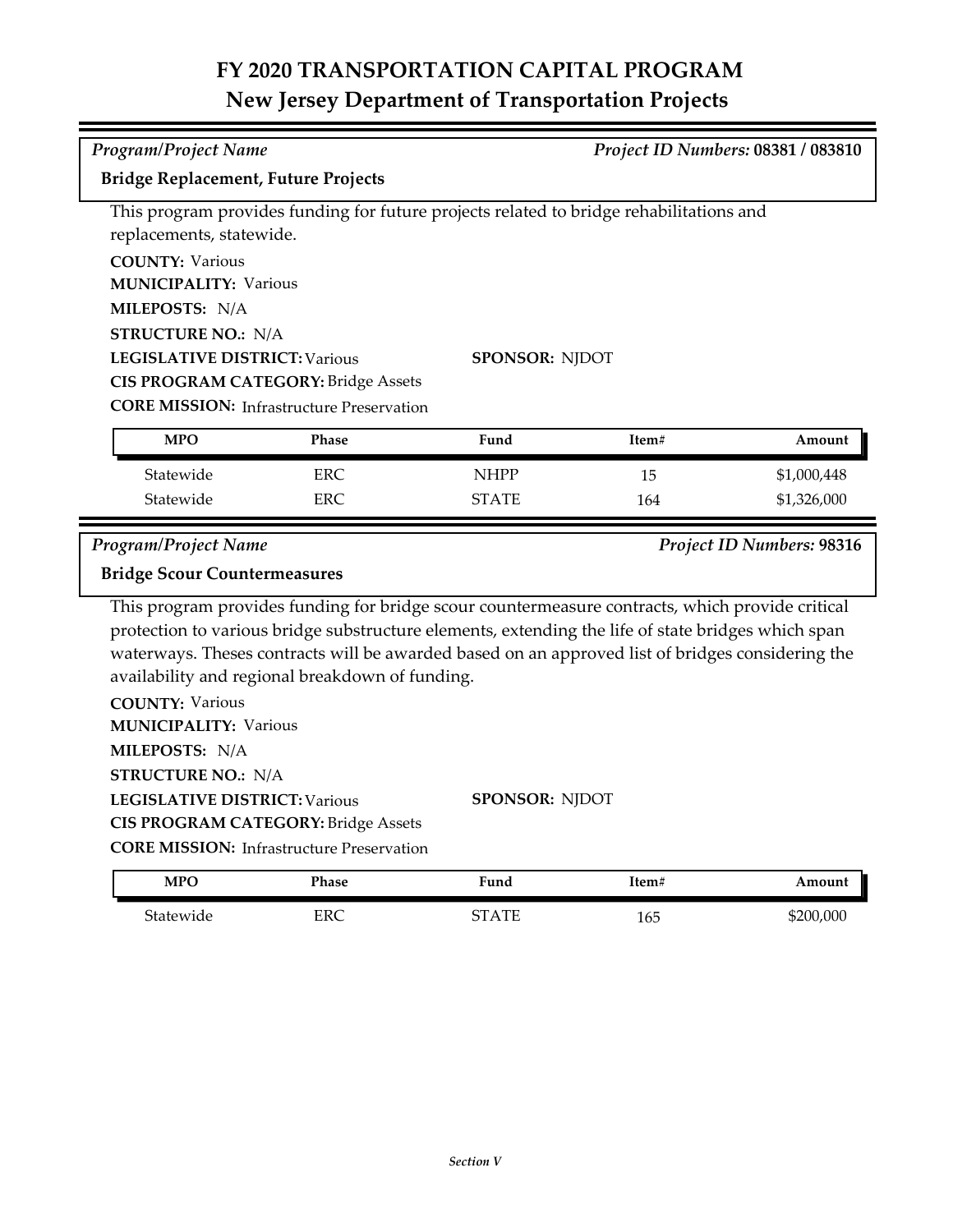### *Program/Project Name Project ID Numbers:* **02379 / 023790**

## **Congestion Relief, Intelligent Transportation System Improvements (Smart Move Program)**

This program provides funding for low‐cost, quick‐turnaround intelligent transportation system (ITS) improvements, which improve traffic flow and provide traveler information on the state's transportation system. This program will provide for the deployment of these systems through either separate ITS projects, or inclusion of ITS within existing roadway and bridge infrastructure preservation projects to ensure implementation of ITS at a minimum cost and a minimum disruption to traffic during construction. Design support to add ITS components and/or standards may be accomplished through using consultants. ITS equipment are long lead time items and this program will allow procurement to proceed in advance and then to be installed in the first stages to also assist in the mitigation of traffic impacts during construction of those projects. ITS equipment may include Dynamic Message Signs, which provide real time traffic information, in strategic locations to allow the motoring public to make informed decisions on possible alternatives.

**COUNTY:** Various

**MILEPOSTS:** N/A **MUNICIPALITY: Various** 

**STRUCTURE NO.:** N/A

**LEGISLATIVE DISTRICT:** Various

**CIS PROGRAM CATEGORY: Congestion Relief** 

**CORE MISSION:** Mobility and Congestion Relief

| <b>MPO</b> | <b>Phase</b> | Fund               | Item# | Amount      |
|------------|--------------|--------------------|-------|-------------|
| Statewide  | EDC<br>ENC   | $\Lambda$ TF<br>∼∼ | 166   | \$2,000,000 |

**SPONSOR:** NJDOT

### *Program/Project Name Project ID Numbers:* **X180 / 800029**

## **Construction Inspection**

In order to provide inspection of construction projects on an as-needed basis, the NJDOT provides term agreements. This service also provides materials inspection of structural steel and precast concrete produced at out-of-state fabrication facilities.

**COUNTY:** Various

**MUNICIPALITY: Various** 

**MILEPOSTS:** N/A

**STRUCTURE NO.:** N/A

**LEGISLATIVE DISTRICT:** Various

#### **SPONSOR:** NJDOT

**CIS PROGRAM CATEGORY:** Capital Program Delivery

**CORE MISSION: Infrastructure Preservation** 

| MPC       | Phase   | Fund  | Item# | Amount       |
|-----------|---------|-------|-------|--------------|
| Statewide | гΩ<br>∽ | STATE | 167   | \$11,000,000 |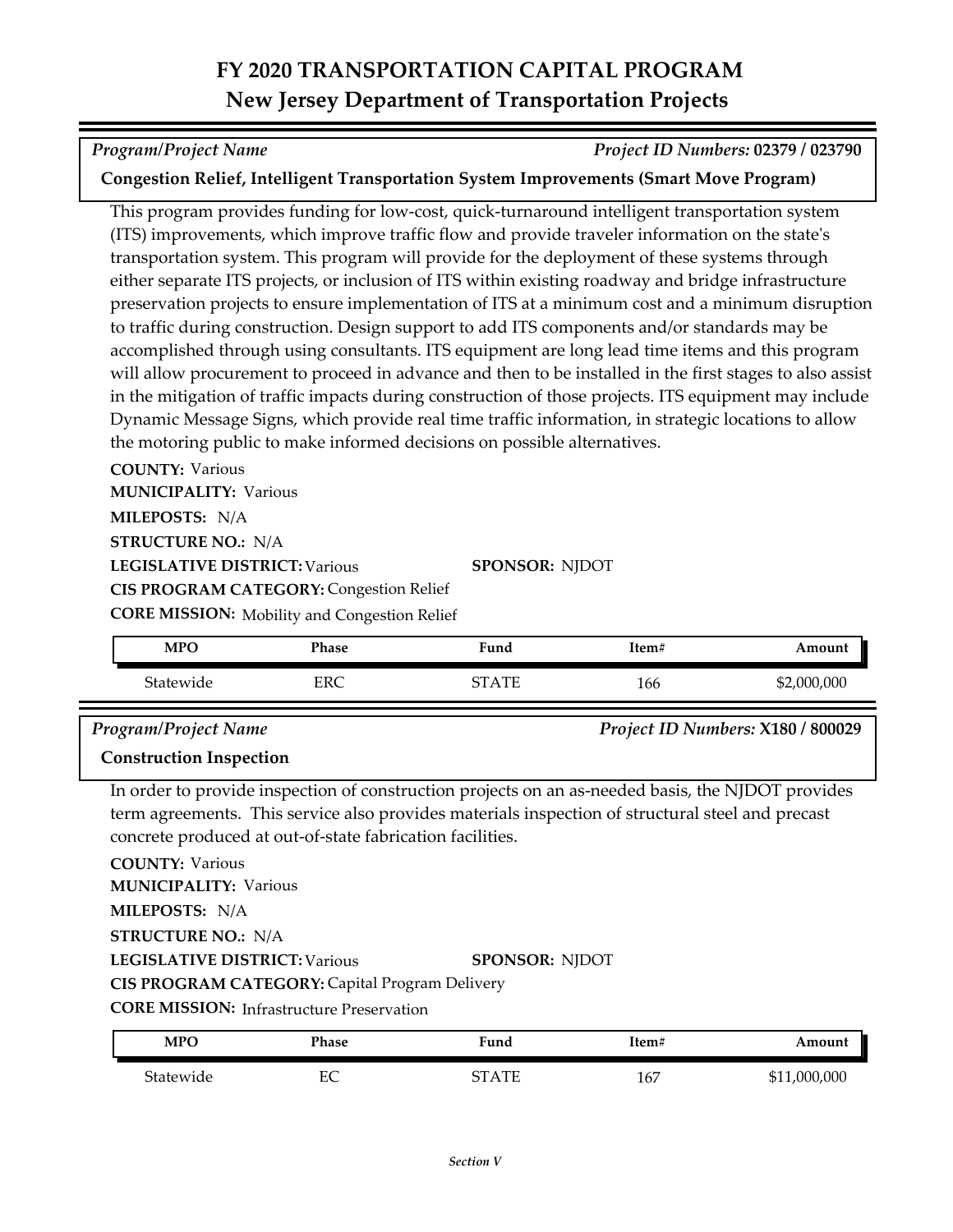This program will provide a replacement system for the current information technology (IT) systems

|                                      |                                                       | supporting the Estimating through Awarding of Construction Projects. It will also implement IT<br>systems for Construction Management, Materials and Civil Rights including annual licensing fees. |       |                                    |
|--------------------------------------|-------------------------------------------------------|----------------------------------------------------------------------------------------------------------------------------------------------------------------------------------------------------|-------|------------------------------------|
| <b>COUNTY: Various</b>               |                                                       |                                                                                                                                                                                                    |       |                                    |
| <b>MUNICIPALITY: Various</b>         |                                                       |                                                                                                                                                                                                    |       |                                    |
| MILEPOSTS: N/A                       |                                                       |                                                                                                                                                                                                    |       |                                    |
| <b>STRUCTURE NO.: N/A</b>            |                                                       |                                                                                                                                                                                                    |       |                                    |
| <b>LEGISLATIVE DISTRICT: Various</b> |                                                       | <b>SPONSOR: NJDOT</b>                                                                                                                                                                              |       |                                    |
|                                      | <b>CIS PROGRAM CATEGORY: Capital Program Delivery</b> |                                                                                                                                                                                                    |       |                                    |
|                                      | <b>CORE MISSION:</b> Infrastructure Preservation      |                                                                                                                                                                                                    |       |                                    |
| <b>MPO</b>                           | Phase                                                 | Fund                                                                                                                                                                                               | Item# | Amount                             |
| Statewide                            | EC.                                                   | <b>STATE</b>                                                                                                                                                                                       | 168   | \$1,300,000                        |
| Program/Project Name                 |                                                       |                                                                                                                                                                                                    |       | Project ID Numbers: 09316 / 093160 |
| <b>Culvert Replacement Program</b>   |                                                       |                                                                                                                                                                                                    |       |                                    |
|                                      |                                                       | This program provides funding for Culvert replacements based on results of the culvert inspection                                                                                                  |       |                                    |

This program provides funding for Culvert replacements based on results of the culvert inspection program. In the majority of cases, culverts will be replaced in the same location, with basically the same waterway opening size, and will require minimal utility involvement.

**COUNTY:** Various **LEGISLATIVE DISTRICT:** Various **MILEPOSTS:** N/A **STRUCTURE NO.:** N/A **MUNICIPALITY: Various CIS PROGRAM CATEGORY:** Bridge Assets

**SPONSOR:** NJDOT

**CORE MISSION: Infrastructure Preservation** 

| <b>MPO</b> | Phase | Fund         | Item# | Amount      |
|------------|-------|--------------|-------|-------------|
| Statewide  | ERC   | <b>STATE</b> | 169   | \$4,000,000 |
| Statewide  | ERC   | STBGP-FLEX   | າາ    | \$1,000,000 |

*Program/Project Name Project ID Numbers:* **05304 / 053040**

**Construction Program IT System (TRNS.PORT)**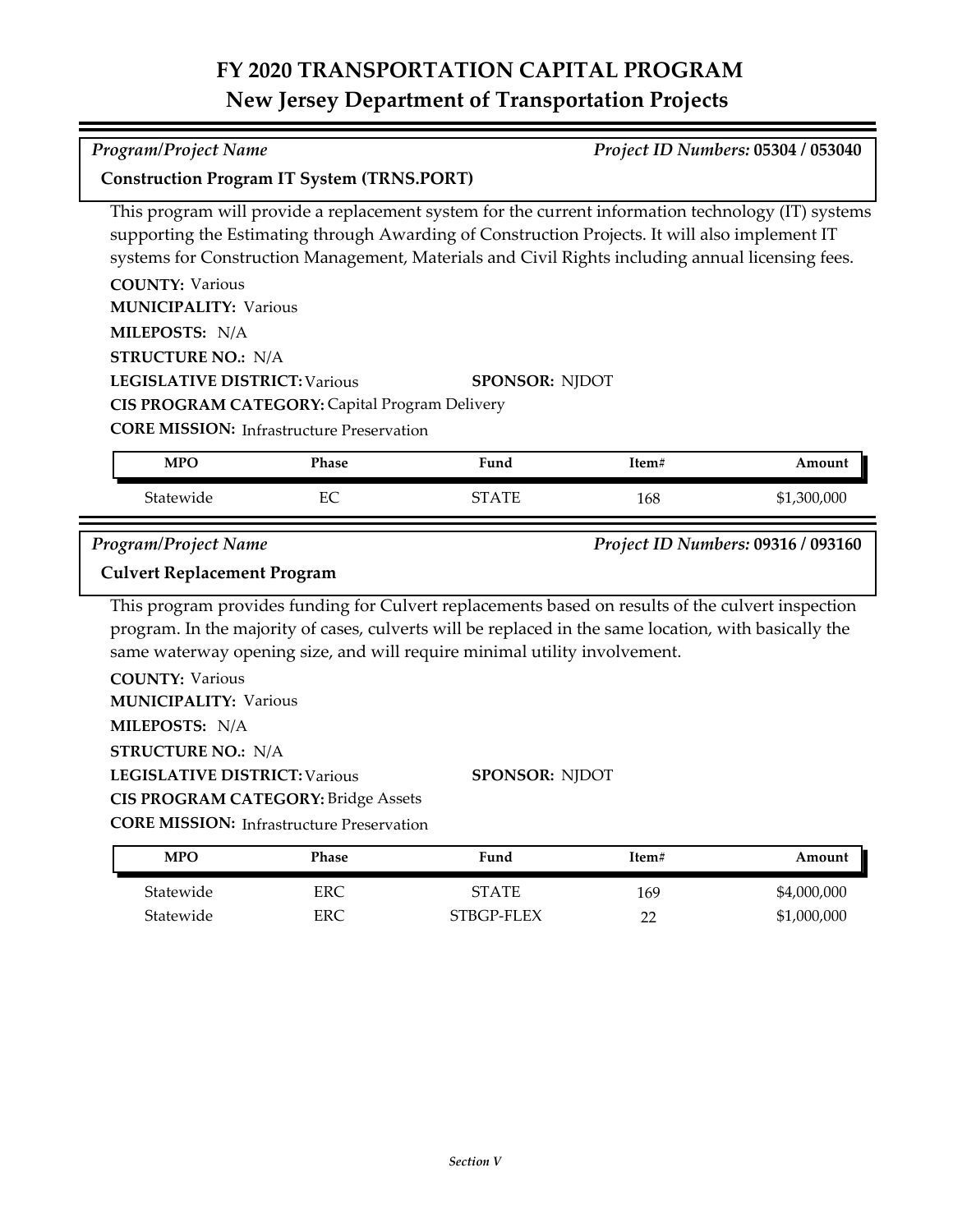| <b>DBE Supportive Services Program</b> |                                                                                                      |
|----------------------------------------|------------------------------------------------------------------------------------------------------|
|                                        | This is a federal grant program which provides support to individual Disadvantaged Business          |
|                                        | Enterprise (DBE) contractors through technical assistance, on-site visits, DBE conferences,          |
|                                        | newsletters, and similar types of assistance. This program will also support the technology required |
|                                        | to monitor, maintain and create reports on program particulars and DBE progress.                     |
| <b>COUNTY: Various</b>                 |                                                                                                      |
| <b>MUNICIPALITY: Various</b>           |                                                                                                      |
| MILEPOSTS: N/A                         |                                                                                                      |
| <b>STRUCTURE NO.: N/A</b>              |                                                                                                      |
| <b>LEGISLATIVE DISTRICT: Various</b>   | <b>SPONSOR: NIDOT</b>                                                                                |

**CIS PROGRAM CATEGORY:** Capital Program Delivery

**CORE MISSION: Infrastructure Preservation** 

| <b>MPO</b> | Phase    | Fund       | Item# | Amount    |
|------------|----------|------------|-------|-----------|
| Statewide  | FС<br>ĿC | STBGP-FLEX | 24    | \$500,000 |

*Program/Project Name Project ID Numbers:* **15322 / 153220**

### **Delaware & Raritan Canal Bridges**

Initiated by the Bridge Management System, this program provides funding for improvements to structures along the Delaware and Raritan (D&R) Canal. Locations include, but are not limited to: Carnegie Road, Bridge over D&R Feeder Canal; County Route (CR) 571 (Washington Road), Bridge over D&R Canal; Landing Lane (CR 609), Bridge over D&R Canal, Route 206, Bridge over D&R Feeder Canal; Hermitage Avenue, Bridge over D&R Feeder Canal; River Drive, Bridge over D&R Feeder Canal; Bridge over D&R Canal at Lock No. 3; Coryell Street, Bridge over D&R Feeder Canal; CR 533 (Quaker Road), Bridge over D&R Canal; Manville Causeway (CR 623), Bridge over D&R Canal; Griggstown Causeway (CR 632), Bridge over D&R Canal; CR 527 (Main Street), Bridge over D&R Canal; and Chapel Drive at CR 623, Bridge over D&R Canal.

**COUNTY:** Mercer, Hunterdon, Middlesex, Somerset

**MUNICIPALITY: Various** 

**MILEPOSTS:** N/A

**STRUCTURE NO.: Various** 

**LEGISLATIVE DISTRICT:** 15, 16, 17

**SPONSOR:** NJDOT

**CORE MISSION:** Infrastructure Preservation **CIS PROGRAM CATEGORY:** Bridge Assets

| MPO       | Phase | Fund       | Item#   | Amount      |
|-----------|-------|------------|---------|-------------|
| Statewide | ERC   | STBGP-FLEX | つに<br>∠ | \$8,350,000 |

*Program/Project Name Project ID Numbers:* **X142**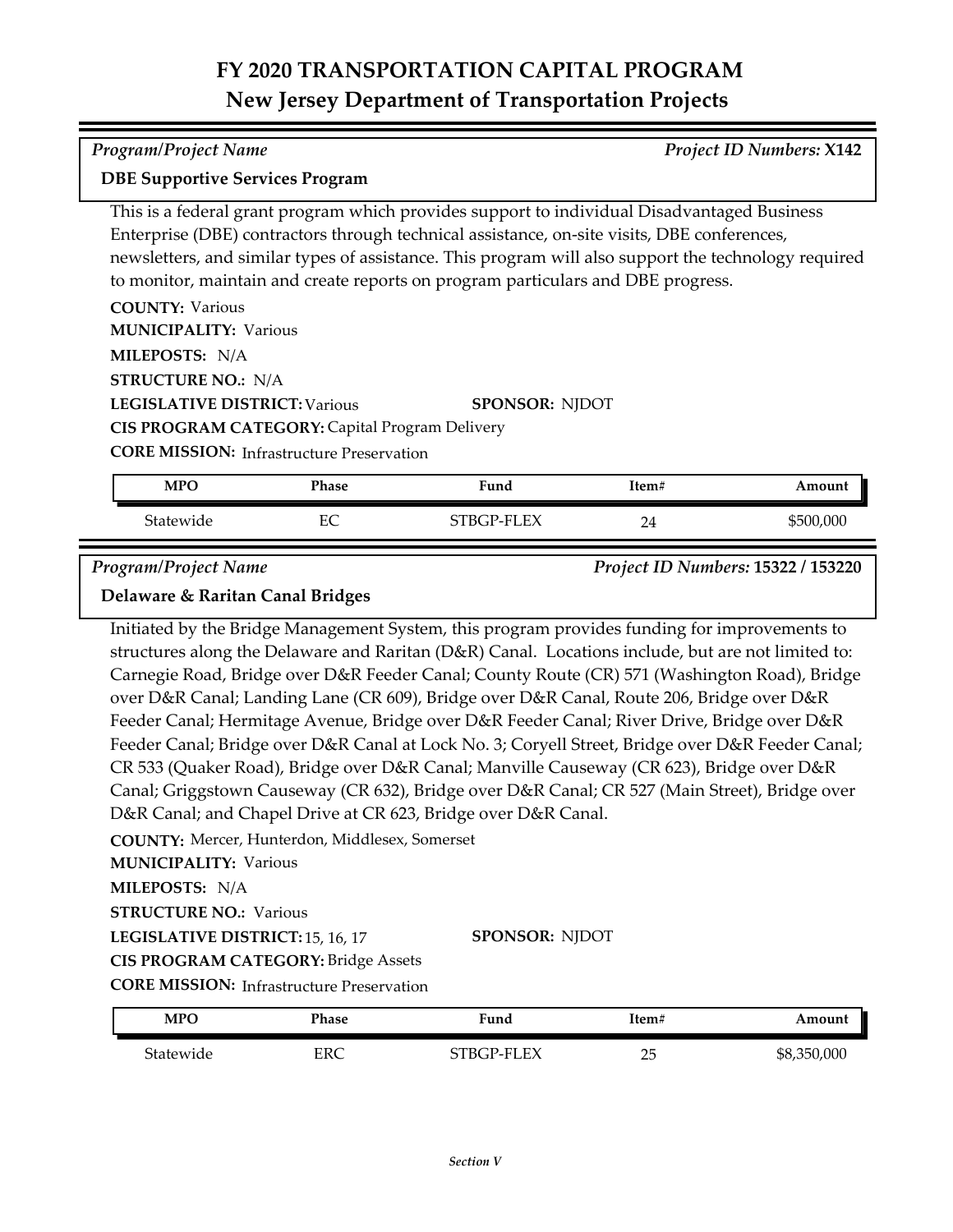#### *Program/Project Name Project ID Numbers:* **X106 / 800021**

## **Design, Emerging Projects**

This program provides initial funding for Capital Program Management task order agreements as well as projects emerging from concept development. Funding is also provided for review of projects and for advanced design services which include, but are not limited to the following functions: development of base plan for final design; location of existing features within footprints, such as project monumentation, topography, utilities and drainage, using Subsurface Utility Engineering (SUE), General Field survey, Global Positioning System survey, Primary Control survey and Aerial photography; geotechnical work, specifically soil borings; administrative work needed to set budgets and manpower for right of way acquisition; asbestos surveying or plans, specifications and air monitoring for abatement process.

**COUNTY:** Various **LEGISLATIVE DISTRICT:** Various **MILEPOSTS:** N/A **STRUCTURE NO.:** N/A **MUNICIPALITY: Various CORE MISSION: Infrastructure Preservation SPONSOR:** NJDOT **CIS PROGRAM CATEGORY:** Capital Program Delivery

| <b>MPO</b> | Phase | Fund         | Item# | Amount       |
|------------|-------|--------------|-------|--------------|
| Statewide  | DES   | <b>STATE</b> | 170   | \$17,000,000 |
| Statewide  | DES   | STBGP-FLEX   | 26    | \$1,000,000  |

*Program/Project Name Project ID Numbers:* **05342 / 053420**

## **Design, Geotechnical Engineering Tasks**

This program will provide funding for term agreements to obtain consultant services to perform Geotechnical Services for various projects within the geographical confines of the state of New Jersey. The work covered by this agreement will be limited to Geotechnical Engineering Services and consists of two major tasks: conducting subsurface exploration programs and providing geotechnical designs and analysis for bridge and structure foundations, roadway engineering and rock engineering.

**COUNTY:** Various **LEGISLATIVE DISTRICT:** Various **MILEPOSTS:** N/A **STRUCTURE NO.:** N/A **MUNICIPALITY: Various CORE MISSION:** Infrastructure Preservation **SPONSOR:** NJDOT **CIS PROGRAM CATEGORY:** Capital Program Delivery

| <b>MPO</b> | Phase      | Fund  | Item# | Amount    |
|------------|------------|-------|-------|-----------|
| Statewide  | <b>DES</b> | STATE | 1171  | \$500,000 |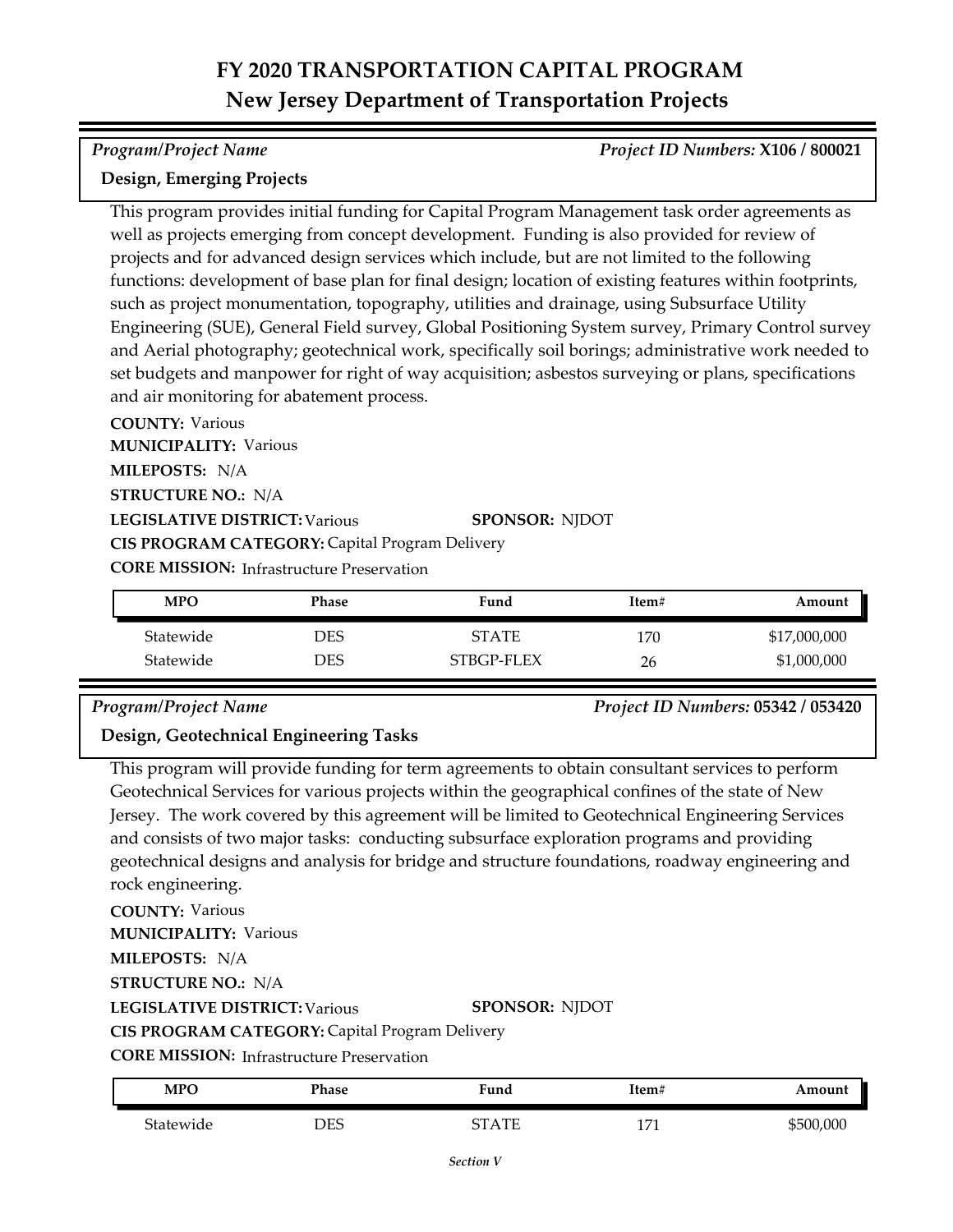| <b>Program/Project Name</b>                                                                                                                                                                                                                   |              |                                                                                                                                                                                                                                                                                                 |       | Project ID Numbers: X197         |
|-----------------------------------------------------------------------------------------------------------------------------------------------------------------------------------------------------------------------------------------------|--------------|-------------------------------------------------------------------------------------------------------------------------------------------------------------------------------------------------------------------------------------------------------------------------------------------------|-------|----------------------------------|
| Disadvantaged Business Enterprise                                                                                                                                                                                                             |              |                                                                                                                                                                                                                                                                                                 |       |                                  |
| contracts in the State and particularly with NJDOT.                                                                                                                                                                                           |              | This is a federal grant to support the development of integrated programs including training<br>workshops, round-table discussions and business development services designed to expand the<br>capacity of Disadvantaged Business Enterprise (DBE) firms and help them compete for public works |       |                                  |
| <b>COUNTY: Various</b><br><b>MUNICIPALITY: Various</b><br>MILEPOSTS: N/A                                                                                                                                                                      |              |                                                                                                                                                                                                                                                                                                 |       |                                  |
| <b>STRUCTURE NO.: N/A</b><br><b>LEGISLATIVE DISTRICT: Various</b><br>CIS PROGRAM CATEGORY: Capital Program Delivery<br><b>CORE MISSION:</b> Infrastructure Preservation                                                                       |              | <b>SPONSOR: NJDOT</b>                                                                                                                                                                                                                                                                           |       |                                  |
| <b>MPO</b>                                                                                                                                                                                                                                    | <b>Phase</b> | Fund                                                                                                                                                                                                                                                                                            | Item# | Amount                           |
|                                                                                                                                                                                                                                               |              |                                                                                                                                                                                                                                                                                                 |       |                                  |
| Statewide                                                                                                                                                                                                                                     | EC           | STBGP-FLEX                                                                                                                                                                                                                                                                                      | 27    | \$100,000                        |
| Program/Project Name<br>Drainage Rehabilitation & Improvements                                                                                                                                                                                |              |                                                                                                                                                                                                                                                                                                 |       | <b>Project ID Numbers: X154D</b> |
|                                                                                                                                                                                                                                               |              | This program funds low-cost/high-value drainage projects on the state highway drainage system.                                                                                                                                                                                                  |       |                                  |
| <b>COUNTY: Various</b><br><b>MUNICIPALITY: Various</b><br>MILEPOSTS: N/A<br><b>STRUCTURE NO.: N/A</b><br><b>LEGISLATIVE DISTRICT: Various</b><br><b>CIS PROGRAM CATEGORY: Road Assets</b><br><b>CORE MISSION:</b> Infrastructure Preservation |              | <b>SPONSOR: NJDOT</b>                                                                                                                                                                                                                                                                           |       |                                  |
| <b>MPO</b>                                                                                                                                                                                                                                    | Phase        | Fund                                                                                                                                                                                                                                                                                            | Item# | Amount                           |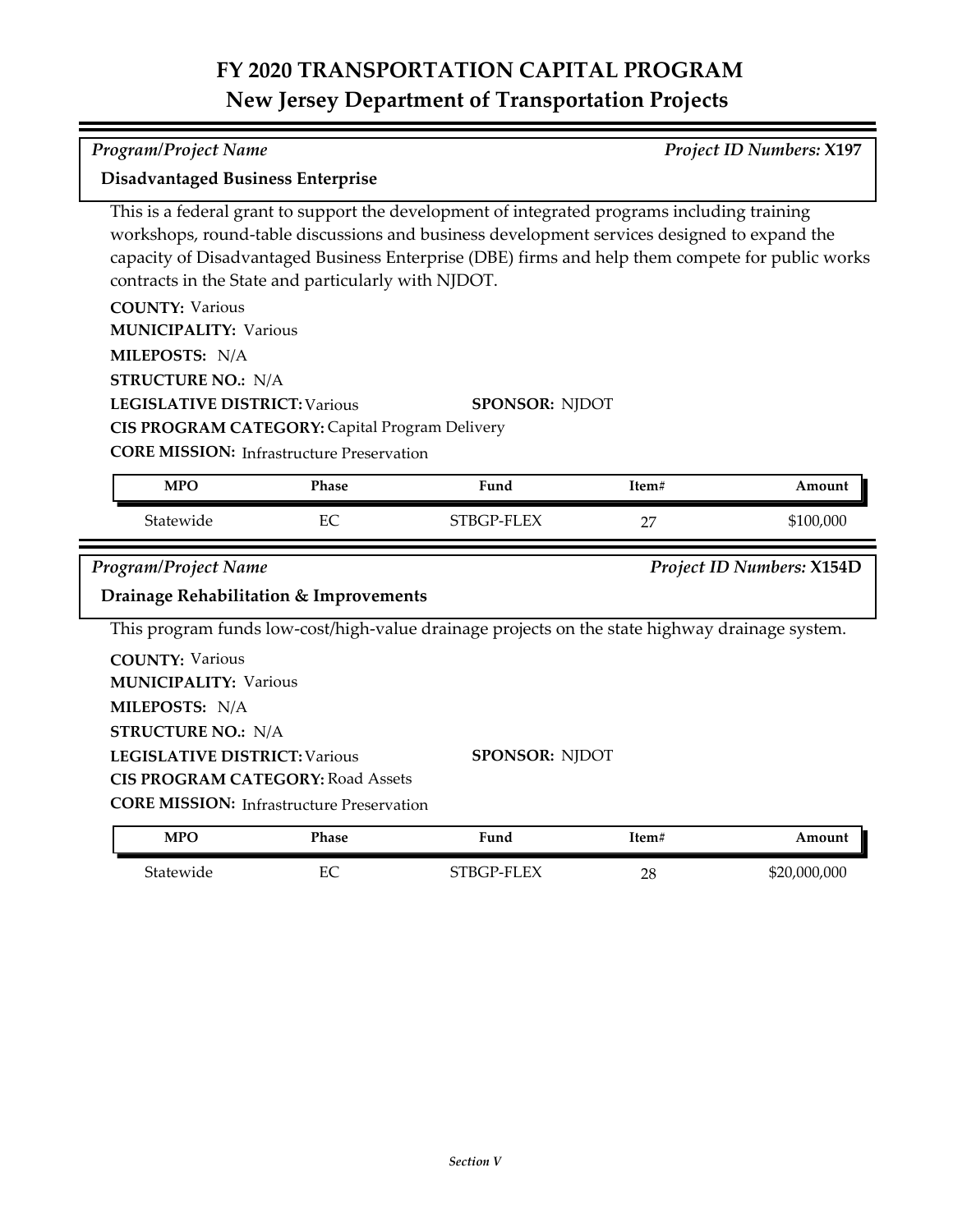| <b>Program/Project Name</b>                            |                                                  |                                                                                                                                                                                                                                                                                                   |       | <b>Project ID Numbers: X154</b>    |
|--------------------------------------------------------|--------------------------------------------------|---------------------------------------------------------------------------------------------------------------------------------------------------------------------------------------------------------------------------------------------------------------------------------------------------|-------|------------------------------------|
|                                                        | Drainage Rehabilitation and Maintenance, State   |                                                                                                                                                                                                                                                                                                   |       |                                    |
| specialized drainage equipment.                        |                                                  | This program provides funding for the rehabilitation and maintenance of state highway drainage<br>systems, which may include: removal of material, video inspection, contract salary costs, retrofitting<br>inlet covers due to Stormwater Management Regulations, acquisition and maintenance of |       |                                    |
| <b>COUNTY: Various</b><br><b>MUNICIPALITY: Various</b> |                                                  |                                                                                                                                                                                                                                                                                                   |       |                                    |
| MILEPOSTS: N/A                                         |                                                  |                                                                                                                                                                                                                                                                                                   |       |                                    |
| <b>STRUCTURE NO.: N/A</b>                              |                                                  |                                                                                                                                                                                                                                                                                                   |       |                                    |
| <b>LEGISLATIVE DISTRICT: Various</b>                   | <b>CIS PROGRAM CATEGORY: Road Assets</b>         | <b>SPONSOR: NJDOT</b>                                                                                                                                                                                                                                                                             |       |                                    |
|                                                        | <b>CORE MISSION: Infrastructure Preservation</b> |                                                                                                                                                                                                                                                                                                   |       |                                    |
| <b>MPO</b>                                             | Phase                                            | Fund                                                                                                                                                                                                                                                                                              | Item# | Amount                             |
| Statewide                                              | EC                                               | <b>STATE</b>                                                                                                                                                                                                                                                                                      | 172   | \$15,000,000                       |
|                                                        |                                                  |                                                                                                                                                                                                                                                                                                   |       |                                    |
| <b>Program/Project Name</b>                            |                                                  |                                                                                                                                                                                                                                                                                                   |       | Project ID Numbers: 99334 / 993340 |
|                                                        | Duck Island Landfill, Site Remediation           |                                                                                                                                                                                                                                                                                                   |       |                                    |
| contamination.<br><b>COUNTY: Mercer</b>                |                                                  | The NJDOT completed construction that properly sealed the site of the landfill in 2001. NJ<br>Department of Environmental Protection requires continued monitoring of the site due to<br>contamination levels at the landfill. This monitoring requirement is typical for a landfill with         |       |                                    |
| <b>MUNICIPALITY: Hamilton Twp</b>                      |                                                  |                                                                                                                                                                                                                                                                                                   |       |                                    |
| MILEPOSTS: N/A                                         |                                                  |                                                                                                                                                                                                                                                                                                   |       |                                    |
| <b>STRUCTURE NO.: N/A</b>                              |                                                  |                                                                                                                                                                                                                                                                                                   |       |                                    |
| <b>LEGISLATIVE DISTRICT: 14</b>                        |                                                  | <b>SPONSOR: NJDOT</b>                                                                                                                                                                                                                                                                             |       |                                    |
|                                                        | <b>CIS PROGRAM CATEGORY: Road Assets</b>         |                                                                                                                                                                                                                                                                                                   |       |                                    |
|                                                        | <b>CORE MISSION:</b> Infrastructure Preservation |                                                                                                                                                                                                                                                                                                   |       |                                    |
| <b>MPO</b>                                             | Phase                                            | Fund                                                                                                                                                                                                                                                                                              | Item# | Amount                             |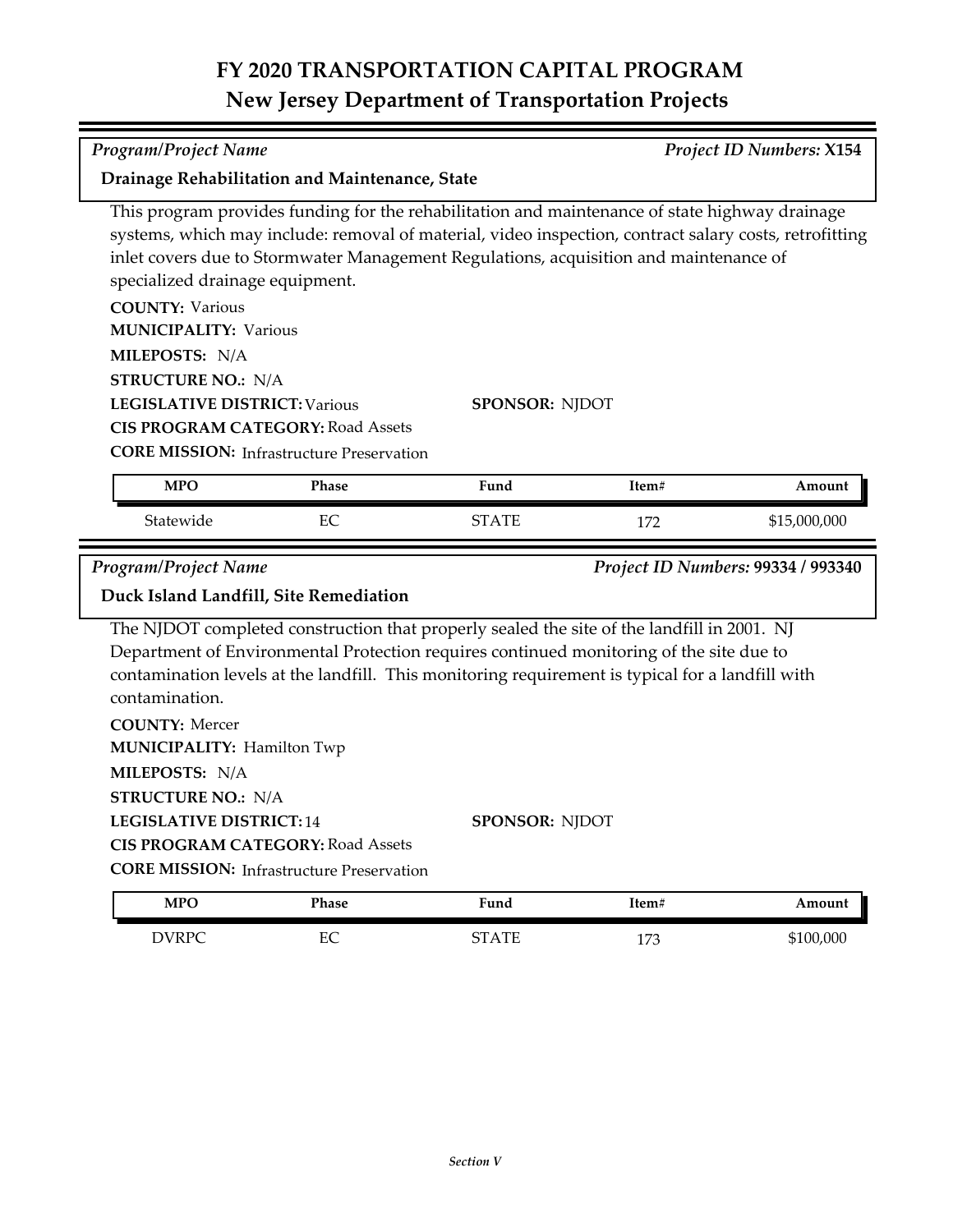| <b>Program/Project Name</b>                            |                                                  |                                                                                                                                                                                                                                                                                                                      |       | Project ID Numbers: D026 / 058026 |
|--------------------------------------------------------|--------------------------------------------------|----------------------------------------------------------------------------------------------------------------------------------------------------------------------------------------------------------------------------------------------------------------------------------------------------------------------|-------|-----------------------------------|
| <b>DVRPC, Future Projects</b>                          |                                                  |                                                                                                                                                                                                                                                                                                                      |       |                                   |
|                                                        |                                                  | This program provides funding for local projects to be selected by the Delaware Valley Regional                                                                                                                                                                                                                      |       |                                   |
|                                                        |                                                  | Planning Commission, the designated Metropolitan Planning Organization for Burlington,                                                                                                                                                                                                                               |       |                                   |
|                                                        | Gloucester, Mercer and Camden counties.          |                                                                                                                                                                                                                                                                                                                      |       |                                   |
| <b>COUNTY: Various</b><br><b>MUNICIPALITY: Various</b> |                                                  |                                                                                                                                                                                                                                                                                                                      |       |                                   |
| MILEPOSTS: N/A                                         |                                                  |                                                                                                                                                                                                                                                                                                                      |       |                                   |
| <b>STRUCTURE NO.: N/A</b>                              |                                                  |                                                                                                                                                                                                                                                                                                                      |       |                                   |
| <b>LEGISLATIVE DISTRICT: Various</b>                   |                                                  | <b>SPONSOR: DVRPC</b>                                                                                                                                                                                                                                                                                                |       |                                   |
|                                                        | CIS PROGRAM CATEGORY: Local System Support       |                                                                                                                                                                                                                                                                                                                      |       |                                   |
|                                                        | <b>CORE MISSION:</b> Infrastructure Preservation |                                                                                                                                                                                                                                                                                                                      |       |                                   |
| <b>MPO</b>                                             | Phase                                            | Fund                                                                                                                                                                                                                                                                                                                 | Item# | Amount                            |
| <b>DVRPC</b>                                           | <b>ERC</b>                                       | STBGP-PHILA                                                                                                                                                                                                                                                                                                          | 29    | \$4,414,000                       |
|                                                        |                                                  |                                                                                                                                                                                                                                                                                                                      |       |                                   |
| Program/Project Name                                   |                                                  |                                                                                                                                                                                                                                                                                                                      |       |                                   |
| <b>Electrical Facilities</b>                           |                                                  |                                                                                                                                                                                                                                                                                                                      |       |                                   |
| and traffic counting/monitoring sites.                 |                                                  | This program provides funding for purchasing materials, and for replacement, repair, preservation,<br>and installation of electrical facilities along the state highway system. Included in this program are;<br>highway lighting, sign lighting, cathodic protection for bridges, road weather information systems, |       | Project ID Numbers: X241          |
| <b>COUNTY: Various</b>                                 |                                                  |                                                                                                                                                                                                                                                                                                                      |       |                                   |
| <b>MUNICIPALITY: Various</b>                           |                                                  |                                                                                                                                                                                                                                                                                                                      |       |                                   |
| MILEPOSTS: N/A                                         |                                                  |                                                                                                                                                                                                                                                                                                                      |       |                                   |
| <b>STRUCTURE NO.: N/A</b>                              |                                                  |                                                                                                                                                                                                                                                                                                                      |       |                                   |
| <b>LEGISLATIVE DISTRICT: Various</b>                   |                                                  | <b>SPONSOR: NJDOT</b>                                                                                                                                                                                                                                                                                                |       |                                   |
|                                                        | <b>CIS PROGRAM CATEGORY: Road Assets</b>         |                                                                                                                                                                                                                                                                                                                      |       |                                   |
|                                                        | <b>CORE MISSION: Infrastructure Preservation</b> |                                                                                                                                                                                                                                                                                                                      |       |                                   |
| <b>MPO</b>                                             | Phase                                            | Fund                                                                                                                                                                                                                                                                                                                 | Item# | Amount                            |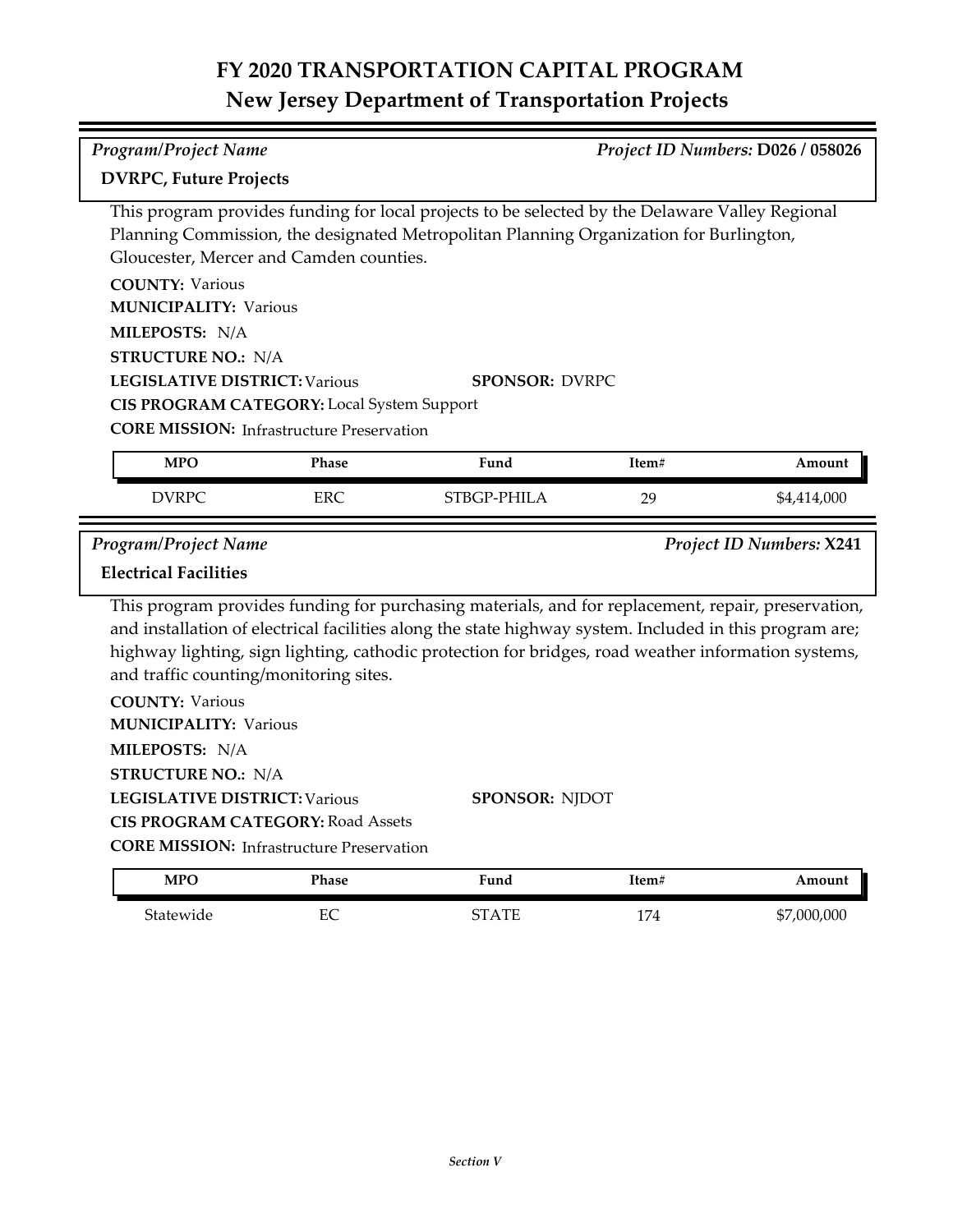| <b>Electrical Load Center Replacement, Statewide</b>   |                                                  |                                                                                                                                                                                                                                                                                                                                                                                                              |       |                                    |
|--------------------------------------------------------|--------------------------------------------------|--------------------------------------------------------------------------------------------------------------------------------------------------------------------------------------------------------------------------------------------------------------------------------------------------------------------------------------------------------------------------------------------------------------|-------|------------------------------------|
| required.                                              |                                                  | This program provide provides funding for the betterment of existing highway lighting facilities<br>when those facilities do not comply with current electrical codes and/or replacement equipment is<br>not available. Due to high traffic volumes, maintenance of these existing facilities is hazardous to<br>NJDOT personnel. The use of high-mast lighting will be investigated. ROW acquisition may be |       |                                    |
| <b>COUNTY: Various</b><br><b>MUNICIPALITY: Various</b> |                                                  |                                                                                                                                                                                                                                                                                                                                                                                                              |       |                                    |
| MILEPOSTS: N/A                                         |                                                  |                                                                                                                                                                                                                                                                                                                                                                                                              |       |                                    |
| <b>STRUCTURE NO.: N/A</b>                              |                                                  |                                                                                                                                                                                                                                                                                                                                                                                                              |       |                                    |
| <b>LEGISLATIVE DISTRICT: Various</b>                   |                                                  | <b>SPONSOR: NJDOT</b>                                                                                                                                                                                                                                                                                                                                                                                        |       |                                    |
|                                                        | <b>CIS PROGRAM CATEGORY: Road Assets</b>         |                                                                                                                                                                                                                                                                                                                                                                                                              |       |                                    |
|                                                        | <b>CORE MISSION: Infrastructure Preservation</b> |                                                                                                                                                                                                                                                                                                                                                                                                              |       |                                    |
| <b>MPO</b>                                             | <b>Phase</b>                                     | Fund                                                                                                                                                                                                                                                                                                                                                                                                         | Item# | Amount                             |
| Statewide                                              | <b>ERC</b>                                       | <b>STATE</b>                                                                                                                                                                                                                                                                                                                                                                                                 | 175   | \$5,000,000                        |
|                                                        |                                                  |                                                                                                                                                                                                                                                                                                                                                                                                              |       |                                    |
| <b>Program/Project Name</b>                            |                                                  |                                                                                                                                                                                                                                                                                                                                                                                                              |       | Project ID Numbers: 17360 / 173600 |
|                                                        |                                                  | <b>Emergency Management and Transportation Security Support</b>                                                                                                                                                                                                                                                                                                                                              |       |                                    |
|                                                        |                                                  | This program provides funding for materials and equipment to support the Department's<br>emergency management and transportation security plans and activities. These include resources<br>for continuity of operations, preparedness, response, recovery and mitigation actions.                                                                                                                            |       |                                    |
| <b>COUNTY: Various</b><br><b>MUNICIPALITY: Various</b> |                                                  |                                                                                                                                                                                                                                                                                                                                                                                                              |       |                                    |
| MILEPOSTS: N/A                                         |                                                  |                                                                                                                                                                                                                                                                                                                                                                                                              |       |                                    |
| <b>STRUCTURE NO.: N/A</b>                              |                                                  |                                                                                                                                                                                                                                                                                                                                                                                                              |       |                                    |
| <b>LEGISLATIVE DISTRICT: Various</b>                   |                                                  | <b>SPONSOR: NJDOT</b>                                                                                                                                                                                                                                                                                                                                                                                        |       |                                    |
|                                                        | CIS PROGRAM CATEGORY: Capital Program Delivery   |                                                                                                                                                                                                                                                                                                                                                                                                              |       |                                    |
| <b>CORE MISSION: Safety</b>                            |                                                  |                                                                                                                                                                                                                                                                                                                                                                                                              |       |                                    |
| <b>MPO</b>                                             | <b>Phase</b>                                     | Fund                                                                                                                                                                                                                                                                                                                                                                                                         | Item# | Amount                             |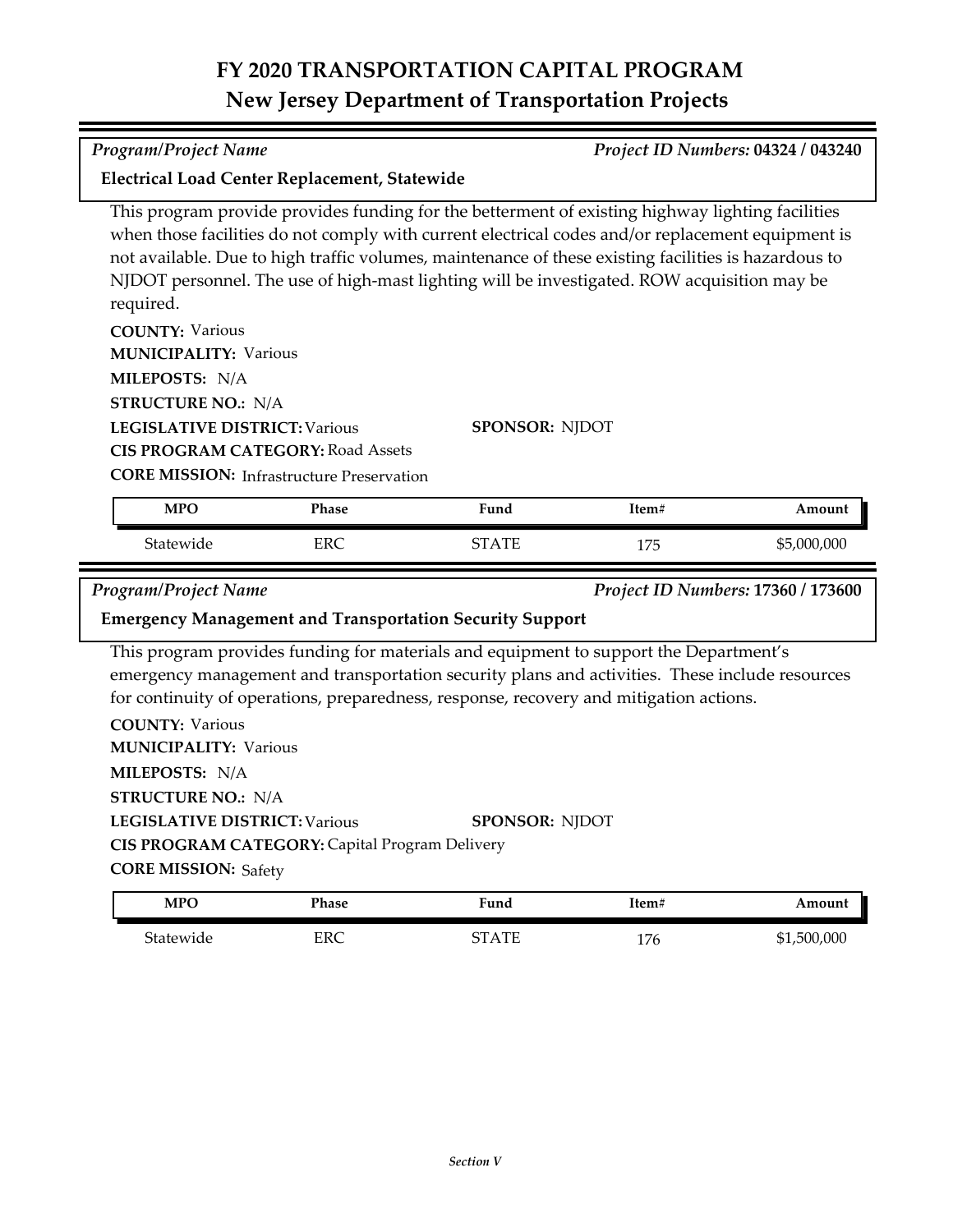#### *Program/Project Name Project ID Numbers:* **X75 / 800030**

### **Environmental Investigations**

This program provides funding for environmental assessment work-products produced on a quick‐ response basis through specialized task-order consultant agreements, in such areas as; ecology, hazardous waste investigations, cultural resource investigations, National Environmental Policy Act and Section 4(f) documentation. Funding is also provided for environmental permit fees, laboratory fees, and other environmental consultant agreements that require 100% state funding. This general program will also provide for cleanup of gasoline discharge from underground storage tanks.

**COUNTY:** Various

**MUNICIPALITY: Various** 

**MILEPOSTS:** N/A

**STRUCTURE NO.:** N/A

**LEGISLATIVE DISTRICT:** Various

**SPONSOR:** NJDOT

**CIS PROGRAM CATEGORY:** Capital Program Delivery

**CORE MISSION:** Infrastructure Preservation

| <b>MPO</b>            | Phase     | Fund | Item#       | Amount      |
|-----------------------|-----------|------|-------------|-------------|
| <sup>c</sup> tatewide | EС<br>EC. | . TC | 1.77<br>. . | \$7,500,000 |

*Program/Project Name Project ID Numbers:* **03309**

## **Environmental Project Support**

This program provides for environmental services for the following activities: Land Use Regulation Program permit and preparation payments; ecological surveys and studies; wetland delineations; wetland mitigation monitoring; wetland mitigation remediation; cultural resources mitigation; hazardous waste investigations and studies and payments; asbestos surveys and abatement; hydrology/hydraulic investigations and studies, permits and payments; air/noise studies; and other environmental work as required. These activities are in support of meeting environmental requirements or commitments, and preventing costly violations.

### **COUNTY:** Various

**LEGISLATIVE DISTRICT:** Various **MILEPOSTS:** N/A **STRUCTURE NO.:** N/A **MUNICIPALITY: Various CORE MISSION:** Infrastructure Preservation **SPONSOR:** NJDOT **CIS PROGRAM CATEGORY:** Capital Program Delivery

| <b>MPO</b> | Phase      | Fund    | Item# | Amount      |
|------------|------------|---------|-------|-------------|
| Statewide  | <b>ERC</b> | CT A TE | 178   | \$1,000,000 |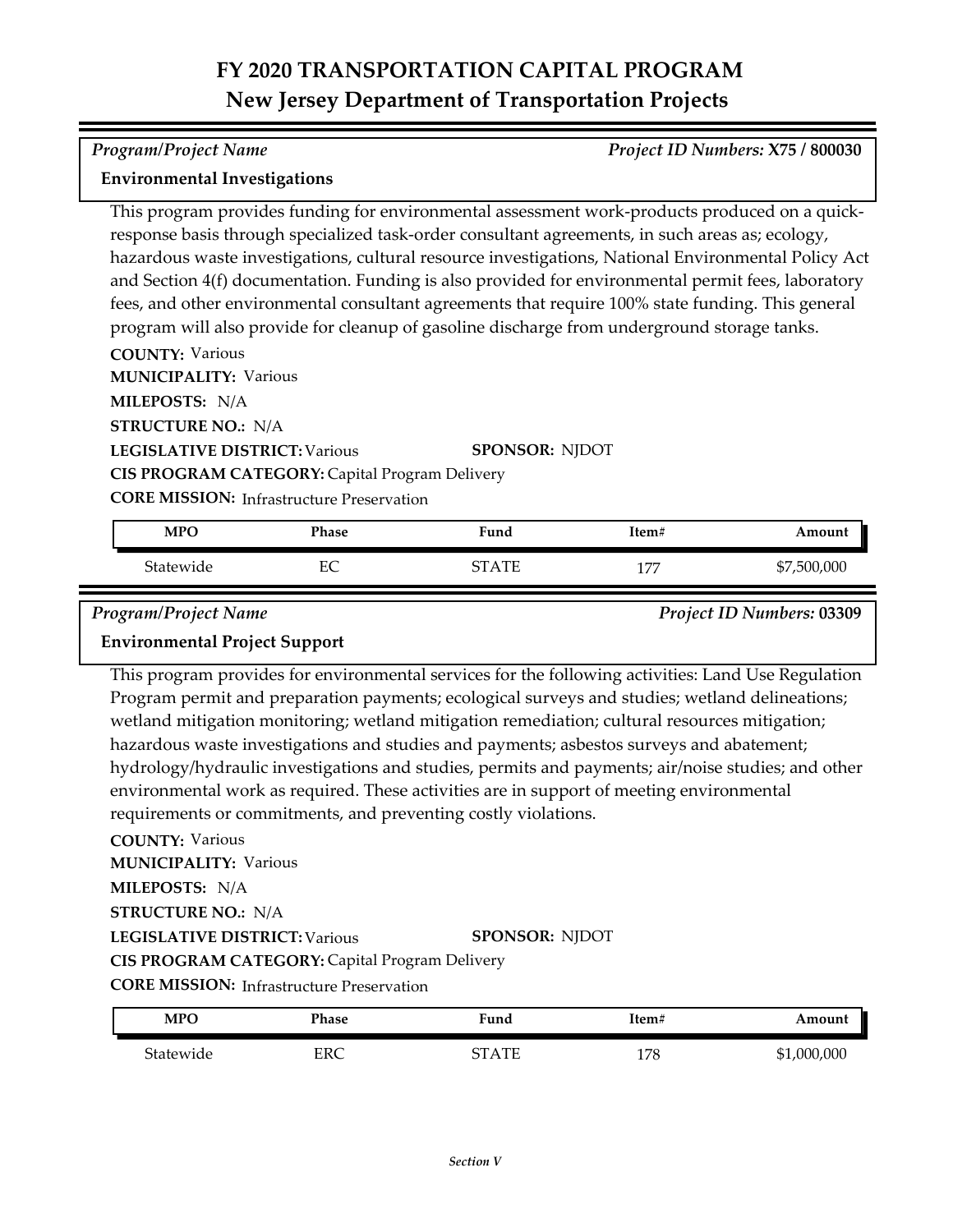*Program/Project Name Project ID Numbers:* **X15**

## **Equipment (Vehicles, Construction, Safety)**

New Jersey does not meet federal air quality standards, pursuant to the federal Clean Air Act. Air pollution from vehicles and equipment pollute the air through combustion and fuel evaporation. These emissions contribute greatly to air pollution in the State and are the primary cause of air pollution in many urban areas. This program provides funding to reduce New Jersey's carbon footprint by the direct purchase or lease/rental of replacement or new equipment to include, but not limited to the following: construction equipment, snow plow trucks, light duty trucks, passenger vehicles including vans & cars, radios, rollers, concrete mixers, asphalt spreaders, trailer-mounted arrow boards, safety trucks, portable light towers, truck-mounted attenuators, portable message boards, emergency service patrol vehicles, incident management response trucks, vehicle fuel system hardware and software, HARs trailers for diversion route planning and implementation (and all parts associated with this equipment). This equipment supports capital, safety and maintenance programs.

**COUNTY:** Various **LEGISLATIVE DISTRICT:** Various **MILEPOSTS:** N/A **STRUCTURE NO.:** N/A **MUNICIPALITY: Various CORE MISSION: Operations and Maintenance SPONSOR:** NJDOT **CIS PROGRAM CATEGORY:** Transportation Support Facilities

| <b>MPO</b> | Phase  | Fund        | Item#                 | Amount    |
|------------|--------|-------------|-----------------------|-----------|
| Statewide  | ᠇<br>∽ | . TT<br>חדי | 17C<br>$\overline{ }$ | 5,000,000 |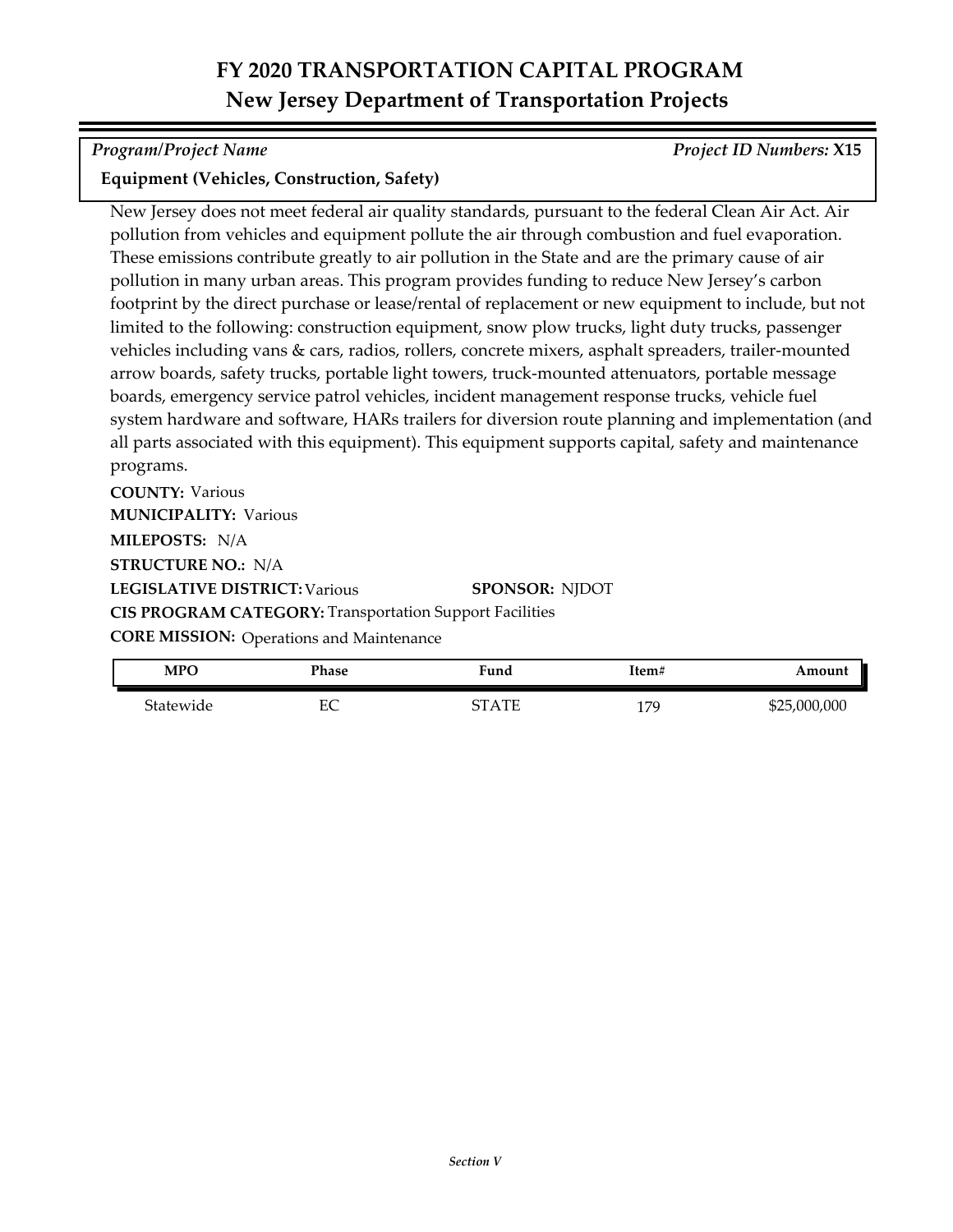#### *Program/Project Name Project ID Numbers:* **X15A / 158080**

### **Equipment, Snow and Ice Removal**

A stable funding source to be used solely for the continuous improvement of the State's ability to effectively and efficiently remove snow and ice off of the State owned highways and byways. This program will provide direct purchase or replacement of snow and ice removal equipment. Examples of equipment and or stationary assets to include but not limited to; brine manufacturing units, brine distribution equipment, snow plows, salt spreaders, specialized snow fighting equipment, brine manufacturing and calcium dispenser Capital improvements. Part of the funding will be used to replace aging snow equipment that is beyond its functional or useful life.

**COUNTY:** Various

**MUNICIPALITY: Various** 

**MILEPOSTS:** N/A

**STRUCTURE NO.:** N/A

**LEGISLATIVE DISTRICT:** Various

**SPONSOR:** NJDOT

**CIS PROGRAM CATEGORY:** Transportation Support Facilities

**CORE MISSION: Operations and Maintenance** 

| MPO       | Phase    | Fund       | Item# | Amount      |
|-----------|----------|------------|-------|-------------|
| Statewide | EС<br>حد | ATF<br>חחר | 180   | \$5,000,000 |

#### *Program/Project Name Project ID Numbers:* **00377 / 003770**

### **Ferry Program**

This program provides federal funding, distributed annually by formula to states, to construct ferry boats and ferry terminal facilities.

**COUNTY:** Various

**MUNICIPALITY: Various** 

**MILEPOSTS:** N/A

**STRUCTURE NO.:** N/A

**LEGISLATIVE DISTRICT:** Various **SPONSOR:** NJDOT

**CIS PROGRAM CATEGORY:** Multimodal Programs

**CORE MISSION:** Mobility and Congestion Relief

| <b>MPO</b> | Phase | :und | Item#    | Amount      |
|------------|-------|------|----------|-------------|
| Statewide  | ERC   | FBP  | n.<br>◡▴ | \$4,000,000 |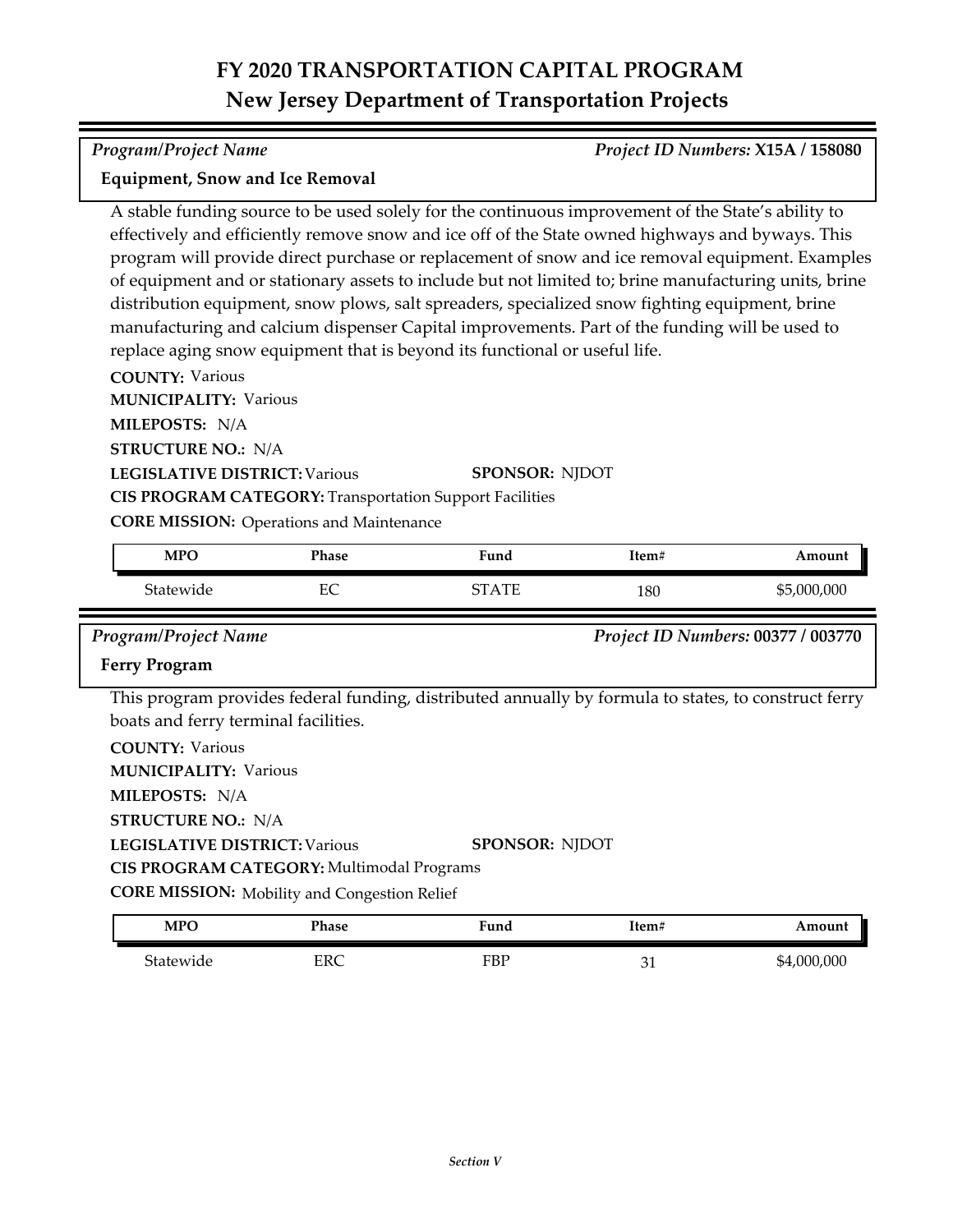| Program/Project Name                                                                         |              |                                                                                                  |       | Project ID Numbers: X201           |
|----------------------------------------------------------------------------------------------|--------------|--------------------------------------------------------------------------------------------------|-------|------------------------------------|
|                                                                                              |              |                                                                                                  |       |                                    |
| Guiderail Upgrade                                                                            |              |                                                                                                  |       |                                    |
|                                                                                              |              | This program will provide funding for the design and construction of guide rail replacement,     |       |                                    |
|                                                                                              |              | statewide. Upgrade and replace guide rail to meet current standards.                             |       |                                    |
| <b>COUNTY: Various</b>                                                                       |              |                                                                                                  |       |                                    |
| <b>MUNICIPALITY: Various</b>                                                                 |              |                                                                                                  |       |                                    |
| MILEPOSTS: N/A                                                                               |              |                                                                                                  |       |                                    |
| <b>STRUCTURE NO.: N/A</b>                                                                    |              |                                                                                                  |       |                                    |
| <b>LEGISLATIVE DISTRICT: Various</b><br>SPONSOR: NJDOT                                       |              |                                                                                                  |       |                                    |
| <b>CIS PROGRAM CATEGORY: Road Assets</b><br><b>CORE MISSION:</b> Infrastructure Preservation |              |                                                                                                  |       |                                    |
|                                                                                              |              |                                                                                                  |       |                                    |
| <b>MPO</b>                                                                                   | <b>Phase</b> | Fund                                                                                             | Item# | Amount                             |
| Statewide                                                                                    | EC           | <b>NHPP</b>                                                                                      | 34    | \$1,000,000                        |
| Statewide                                                                                    | EC           | <b>STATE</b>                                                                                     | 182   | \$2,500,000                        |
| Program/Project Name                                                                         |              |                                                                                                  |       | Project ID Numbers: 97008 / 800001 |
|                                                                                              |              |                                                                                                  |       |                                    |
| <b>High-Mast Light Poles</b>                                                                 |              |                                                                                                  |       |                                    |
|                                                                                              |              | This program will provide funding for upgrading or replacement of high mast light towers to meet |       |                                    |
| current standards.                                                                           |              |                                                                                                  |       |                                    |
| <b>COUNTY: Various</b>                                                                       |              |                                                                                                  |       |                                    |
| <b>MUNICIPALITY: Various</b>                                                                 |              |                                                                                                  |       |                                    |
|                                                                                              |              |                                                                                                  |       |                                    |
| MILEPOSTS: N/A                                                                               |              |                                                                                                  |       |                                    |
| <b>STRUCTURE NO.: N/A</b>                                                                    |              |                                                                                                  |       |                                    |
| <b>LEGISLATIVE DISTRICT: Various</b>                                                         |              | SPONSOR: NJDOT                                                                                   |       |                                    |
| <b>CIS PROGRAM CATEGORY: Bridge Assets</b>                                                   |              |                                                                                                  |       |                                    |
| <b>CORE MISSION:</b> Infrastructure Preservation                                             |              |                                                                                                  |       |                                    |
| <b>MPO</b>                                                                                   | Phase        | Fund                                                                                             | Item# | Amount                             |
| Statewide                                                                                    | <b>ERC</b>   | <b>NHPP</b>                                                                                      | 36    | \$1,000,000                        |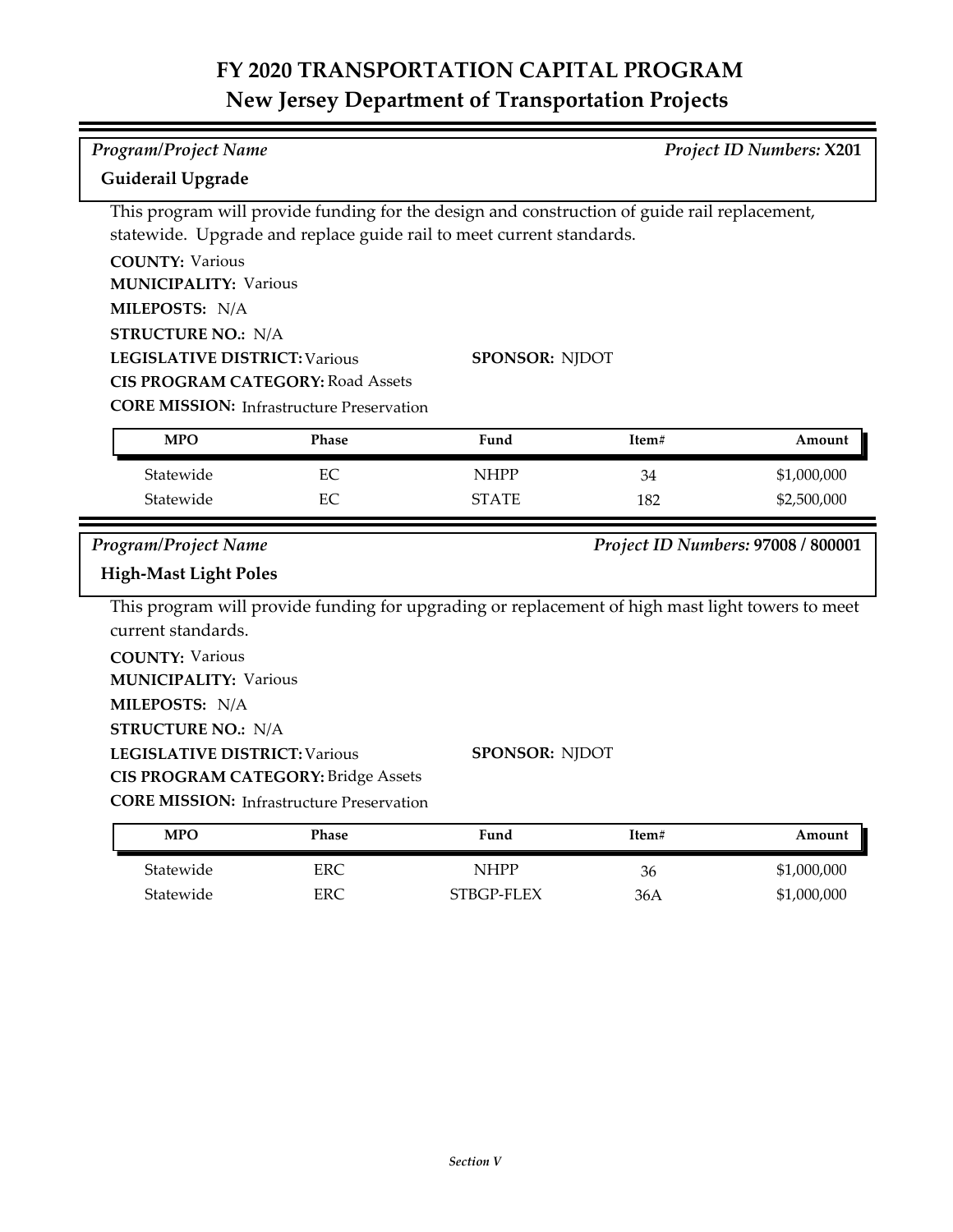### *Program/Project Name Project ID Numbers:* **09388 / 093880**

## **Highway Safety Improvement Program Planning**

This item consists of two programs: Safety Management System (SMS) safety improvement projects and Rail-Highway safety improvement projects. SMS, through guidance of the HSIP (23 CFR 924), identifies, prioritizes and implements safety programs and projects associated with safe corridors and intersection improvement programs in an effort to reduce crashes and crash severity on New Jersey's roadways. Safe Corridor Program currently includes portions of Rt. 1, 9, 22, 40, 46, 47, 73 and 206. The Intersection Improvement Program includes right angle, left turn, same direction and pedestrian crash intersection locations. Rail-Highway Program will continue onsite inspection of public grade crossing to identify rail-highway grade crossing hazards to develop and implement rail-highway grade crossing safety improvements.

**COUNTY:** Various **LEGISLATIVE DISTRICT:** Various **MILEPOSTS:** N/A **STRUCTURE NO.:** N/A **MUNICIPALITY: Various CORE MISSION: Safety SPONSOR:** NJDOT **CIS PROGRAM CATEGORY:** Safety Management

| <b>MPC</b> | Phase      | $\blacksquare$<br>Fund | Item#         | Amount      |
|------------|------------|------------------------|---------------|-------------|
| Statewide  | <b>PLS</b> | HSIP                   | $\sim$<br>ر ر | \$4,000,000 |

*Program/Project Name Project ID Numbers:* **15343 / 153430**

## **Intelligent Traffic Signal Systems**

This program will seek to improve mobility on New Jersey's arterial highways. Arterials contribute almost 70% of total congestion that occurs in New Jersey. This program will focus on dynamically managing NJ's arterials from NJDOT's Arterial Management Center. Existing traffic signals will be strategically, systematically and programmatically upgraded from stand-alone signals to highly sophisticated, coordinated, real time traffic response traffic signals. This upgrade will consist of installing new controllers, intelligent software and algorithms, robust detection and communication. This is a plan to upgrade most of the signals on NJDOT owned highways only.

**COUNTY:** Various **LEGISLATIVE DISTRICT:** Various **MILEPOSTS:** N/A **STRUCTURE NO.:** N/A **MUNICIPALITY: Various** 

**SPONSOR:** NJDOT

**CIS PROGRAM CATEGORY:** Congestion Relief

**CORE MISSION:** Mobility and Congestion Relief

| MPO       | Phase | Fund | ltem# | Amount       |
|-----------|-------|------|-------|--------------|
| Statewide | ERC   | CMAQ | 39    | \$15,000,000 |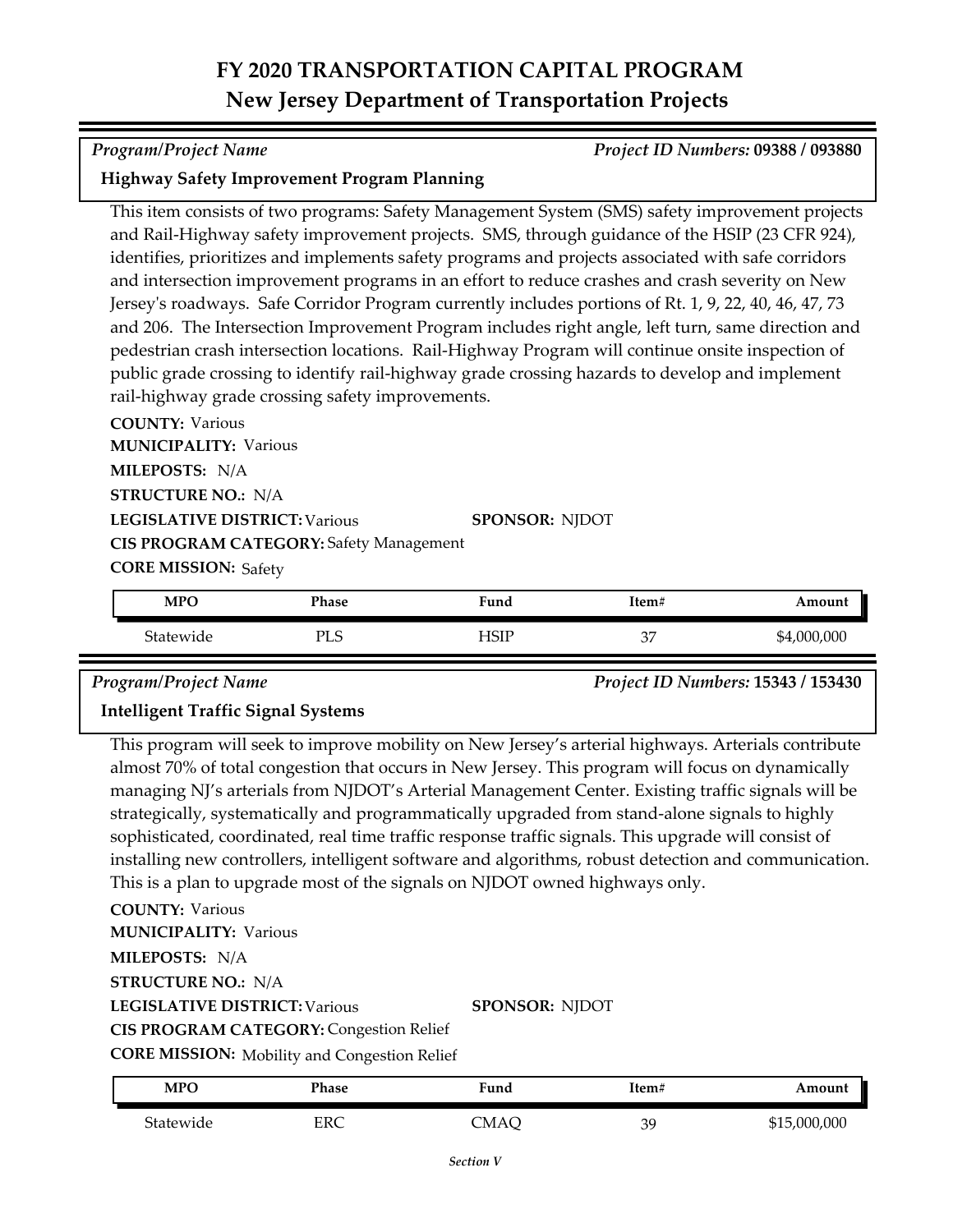*Program/Project Name Project ID Numbers:* **13304 / 133040**

| <b>Intelligent Transportation System Resource Center</b>            |                                                                                                       |                                                                                                                                                                                                                                                                                                                                                                                  |       |                                 |
|---------------------------------------------------------------------|-------------------------------------------------------------------------------------------------------|----------------------------------------------------------------------------------------------------------------------------------------------------------------------------------------------------------------------------------------------------------------------------------------------------------------------------------------------------------------------------------|-------|---------------------------------|
|                                                                     |                                                                                                       | This program includes the development of a statewide Intelligent Transportation Systems (ITS)<br>Strategic Plan, ITS Deployment Plan, and a Work Zone Mobility Monitoring Program. The center<br>will also conduct research, operational tests, evaluation of deployment scenarios and strategies,<br>training and outreach to develop best practices for implementation of ITS. |       |                                 |
| <b>COUNTY: Various</b><br><b>MUNICIPALITY: Various</b>              |                                                                                                       |                                                                                                                                                                                                                                                                                                                                                                                  |       |                                 |
| MILEPOSTS: N/A<br><b>STRUCTURE NO.: N/A</b>                         |                                                                                                       |                                                                                                                                                                                                                                                                                                                                                                                  |       |                                 |
| <b>LEGISLATIVE DISTRICT: Various</b>                                | <b>CIS PROGRAM CATEGORY: Congestion Relief</b><br><b>CORE MISSION:</b> Mobility and Congestion Relief | <b>SPONSOR: NJDOT</b>                                                                                                                                                                                                                                                                                                                                                            |       |                                 |
| <b>MPO</b>                                                          | Phase                                                                                                 | Fund                                                                                                                                                                                                                                                                                                                                                                             | Item# | Amount                          |
| Statewide                                                           | EC                                                                                                    | STBGP-FLEX                                                                                                                                                                                                                                                                                                                                                                       | 40    | \$4,000,000                     |
|                                                                     |                                                                                                       |                                                                                                                                                                                                                                                                                                                                                                                  |       |                                 |
| <b>Program/Project Name</b><br><b>Interstate Service Facilities</b> |                                                                                                       |                                                                                                                                                                                                                                                                                                                                                                                  |       | <b>Project ID Numbers: X151</b> |
|                                                                     | to the network of interstate highway service facilities.                                              | This program provides for the development and implementation of improvements and landscaping                                                                                                                                                                                                                                                                                     |       |                                 |
| <b>COUNTY: Various</b><br><b>MUNICIPALITY: Various</b>              |                                                                                                       |                                                                                                                                                                                                                                                                                                                                                                                  |       |                                 |
| MILEPOSTS: N/A<br><b>STRUCTURE NO.: N/A</b>                         |                                                                                                       |                                                                                                                                                                                                                                                                                                                                                                                  |       |                                 |
| <b>LEGISLATIVE DISTRICT: Various</b>                                | <b>CIS PROGRAM CATEGORY: Road Assets</b>                                                              | SPONSOR: NJDOT                                                                                                                                                                                                                                                                                                                                                                   |       |                                 |
|                                                                     | <b>CORE MISSION:</b> Infrastructure Preservation                                                      |                                                                                                                                                                                                                                                                                                                                                                                  |       |                                 |
| <b>MPO</b>                                                          | Phase                                                                                                 | Fund                                                                                                                                                                                                                                                                                                                                                                             | Item# | Amount                          |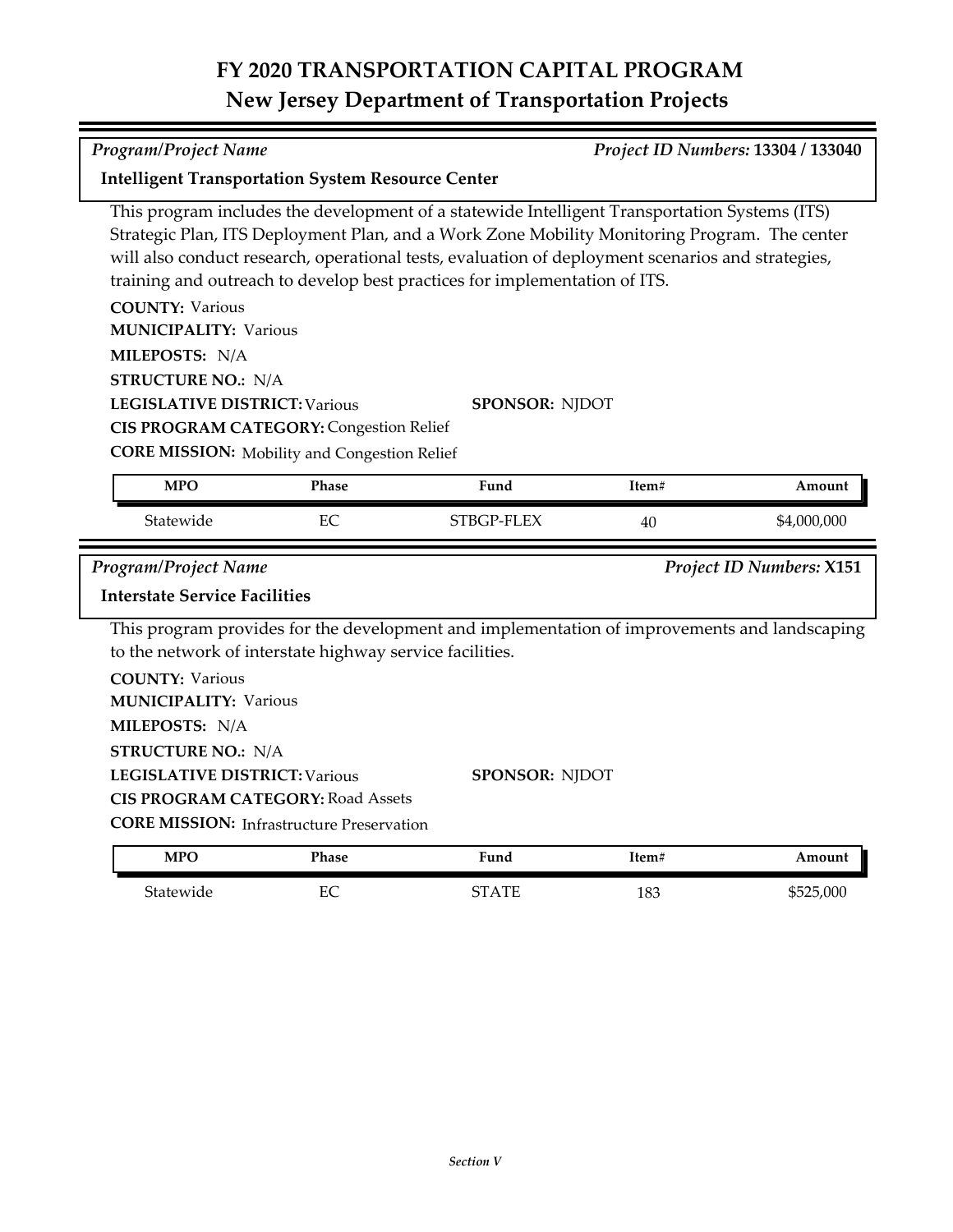| <b>Program/Project Name</b>                                                                                                                               | Project ID Numbers: 13305 / 133050                                                             |                                                                                                                                                                                                                                                                                                                                                                                                                                      |       |                          |  |
|-----------------------------------------------------------------------------------------------------------------------------------------------------------|------------------------------------------------------------------------------------------------|--------------------------------------------------------------------------------------------------------------------------------------------------------------------------------------------------------------------------------------------------------------------------------------------------------------------------------------------------------------------------------------------------------------------------------------|-------|--------------------------|--|
|                                                                                                                                                           | Job Order Contracting Infrastructure Repairs, Statewide                                        |                                                                                                                                                                                                                                                                                                                                                                                                                                      |       |                          |  |
| project.<br><b>COUNTY: Various</b><br><b>MUNICIPALITY: Various</b><br>MILEPOSTS: N/A<br><b>STRUCTURE NO.: N/A</b><br><b>LEGISLATIVE DISTRICT: Various</b> | <b>CIS PROGRAM CATEGORY: Bridge Assets</b><br><b>CORE MISSION:</b> Infrastructure Preservation | This program implements the use of Job Order Contracting to better manage and control costs<br>associated with transportation infrustructure repairs (e.g. fixed bridge; movable bridge; roadway<br>drainage systems; roadway repair; lighting etc.). This program utilizes a 3rd party vendor to control<br>the bid award process for transportation projects with an estimated repair cost under \$1M per<br><b>SPONSOR: NJDOT</b> |       |                          |  |
| <b>MPO</b>                                                                                                                                                | Phase                                                                                          | Fund                                                                                                                                                                                                                                                                                                                                                                                                                                 | Item# | Amount                   |  |
|                                                                                                                                                           |                                                                                                |                                                                                                                                                                                                                                                                                                                                                                                                                                      |       |                          |  |
| Statewide                                                                                                                                                 | EC                                                                                             | STBGP-FLEX                                                                                                                                                                                                                                                                                                                                                                                                                           | 41    | \$10,000,000             |  |
| <b>Program/Project Name</b>                                                                                                                               |                                                                                                |                                                                                                                                                                                                                                                                                                                                                                                                                                      |       | Project ID Numbers: X137 |  |
|                                                                                                                                                           | <b>Legal Costs for Right of Way Condemnation</b>                                               |                                                                                                                                                                                                                                                                                                                                                                                                                                      |       |                          |  |
|                                                                                                                                                           |                                                                                                | This program provides reimbursement to the Division of Law for legal work performed in<br>connection with right of way condemnation and capital project litigation.                                                                                                                                                                                                                                                                  |       |                          |  |
| <b>COUNTY: Various</b><br><b>MUNICIPALITY: Various</b>                                                                                                    |                                                                                                |                                                                                                                                                                                                                                                                                                                                                                                                                                      |       |                          |  |
| MILEPOSTS: N/A                                                                                                                                            |                                                                                                |                                                                                                                                                                                                                                                                                                                                                                                                                                      |       |                          |  |
| <b>STRUCTURE NO.: N/A</b>                                                                                                                                 |                                                                                                |                                                                                                                                                                                                                                                                                                                                                                                                                                      |       |                          |  |
| <b>LEGISLATIVE DISTRICT: Various</b>                                                                                                                      |                                                                                                | <b>SPONSOR: NJDOT</b>                                                                                                                                                                                                                                                                                                                                                                                                                |       |                          |  |
|                                                                                                                                                           | CIS PROGRAM CATEGORY: Capital Program Delivery                                                 |                                                                                                                                                                                                                                                                                                                                                                                                                                      |       |                          |  |
|                                                                                                                                                           | <b>CORE MISSION:</b> Infrastructure Preservation                                               |                                                                                                                                                                                                                                                                                                                                                                                                                                      |       |                          |  |
| <b>MPO</b>                                                                                                                                                | Phase                                                                                          | Fund                                                                                                                                                                                                                                                                                                                                                                                                                                 | Item# | Amount                   |  |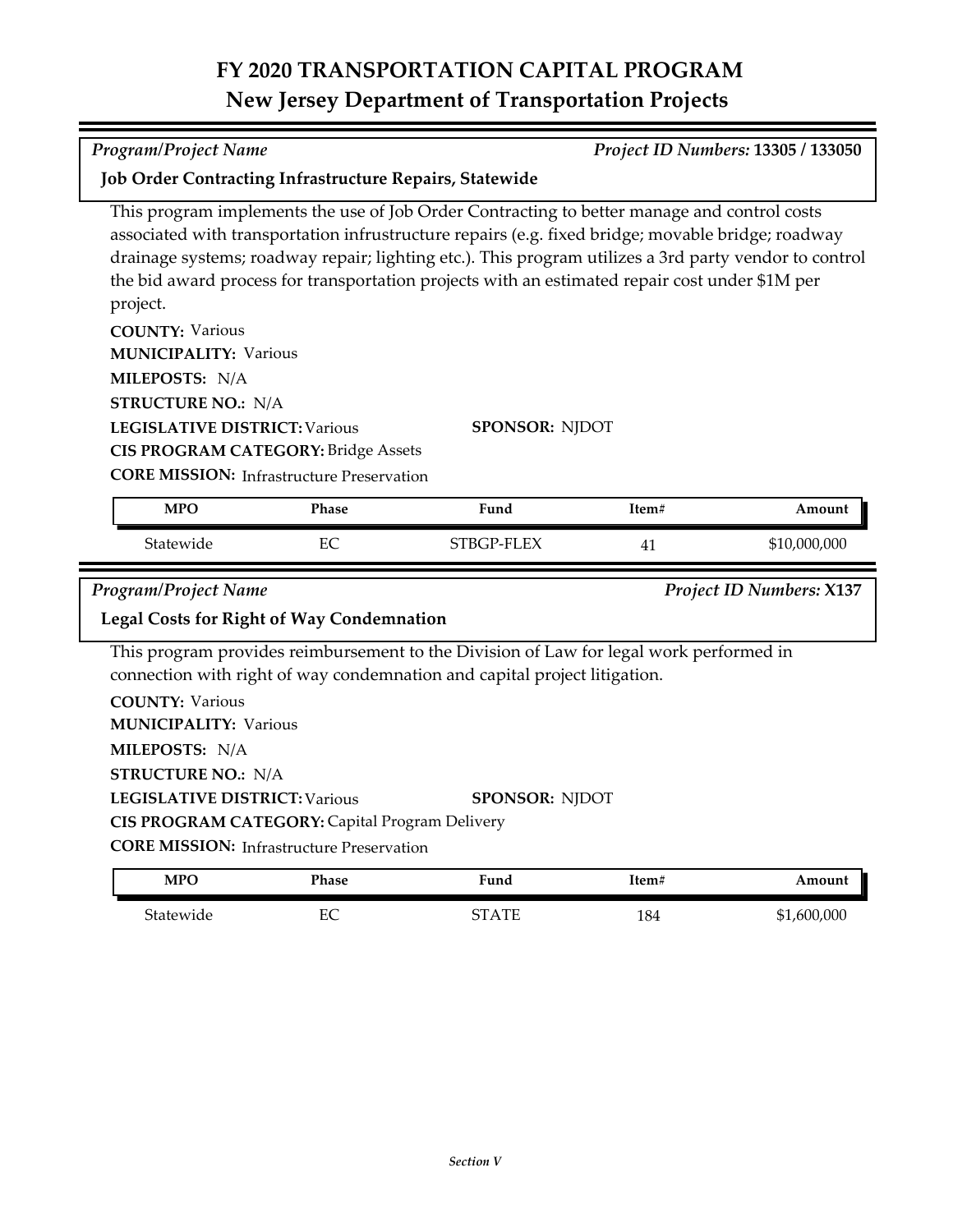*Program/Project Name Project ID Numbers:* **06327 / 063270**

| <b>Local Aid Grant Management System</b>                                                            |              |                       |       |           |  |  |
|-----------------------------------------------------------------------------------------------------|--------------|-----------------------|-------|-----------|--|--|
| This program provides for the development and implementation of a web-based grant management        |              |                       |       |           |  |  |
| system to facilitate customer service to grantees and enable better management of grant funds, both |              |                       |       |           |  |  |
| state and federal.                                                                                  |              |                       |       |           |  |  |
| <b>COUNTY: Various</b>                                                                              |              |                       |       |           |  |  |
| <b>MUNICIPALITY: Various</b>                                                                        |              |                       |       |           |  |  |
| MILEPOSTS: N/A                                                                                      |              |                       |       |           |  |  |
| <b>STRUCTURE NO.: N/A</b>                                                                           |              |                       |       |           |  |  |
| <b>LEGISLATIVE DISTRICT: Various</b>                                                                |              | <b>SPONSOR: NIDOT</b> |       |           |  |  |
| <b>CIS PROGRAM CATEGORY:</b> Local System Support                                                   |              |                       |       |           |  |  |
| <b>CORE MISSION:</b> Infrastructure Preservation                                                    |              |                       |       |           |  |  |
| <b>MPO</b>                                                                                          | <b>Phase</b> | Fund                  | Item# | Amount    |  |  |
|                                                                                                     |              |                       |       |           |  |  |
| Statewide                                                                                           | EC           | <b>STATE</b>          | 185   | \$200,000 |  |  |

*Program/Project Name Project ID Numbers:* **X186**

**Local Aid, Infrastructure Fund**

Authorizes the Commissioner of Transportation, at the commissioner's discretion, to allocate State Aid to counties and municipalities for transportation projects. Permits funding for the replacement or rehabilitation of orphan bridges. In the fiscal year commencing July 1, 2016, any amount appropriated to the Local Aid Infrastructure Fund above \$7,500,000 shall be deposited into the State Transportation Infrastructure Bank Fund, established pursuant to section 34 of P.L.2016, c.56 (C.58: 11B‐10.4).

**COUNTY:** Various **LEGISLATIVE DISTRICT:** Various **MILEPOSTS:** N/A **STRUCTURE NO.:** N/A **MUNICIPALITY: Various SPONSOR:** Local Lead **CIS PROGRAM CATEGORY:** Local System Support

**CORE MISSION: Infrastructure Preservation** 

| <b>MPO</b> | Phase | Fund                                        | Item# | Amount      |
|------------|-------|---------------------------------------------|-------|-------------|
| Statewide  | ERC   | $\begin{array}{ll} {\rm STATE} \end{array}$ | 186   | \$7,500,000 |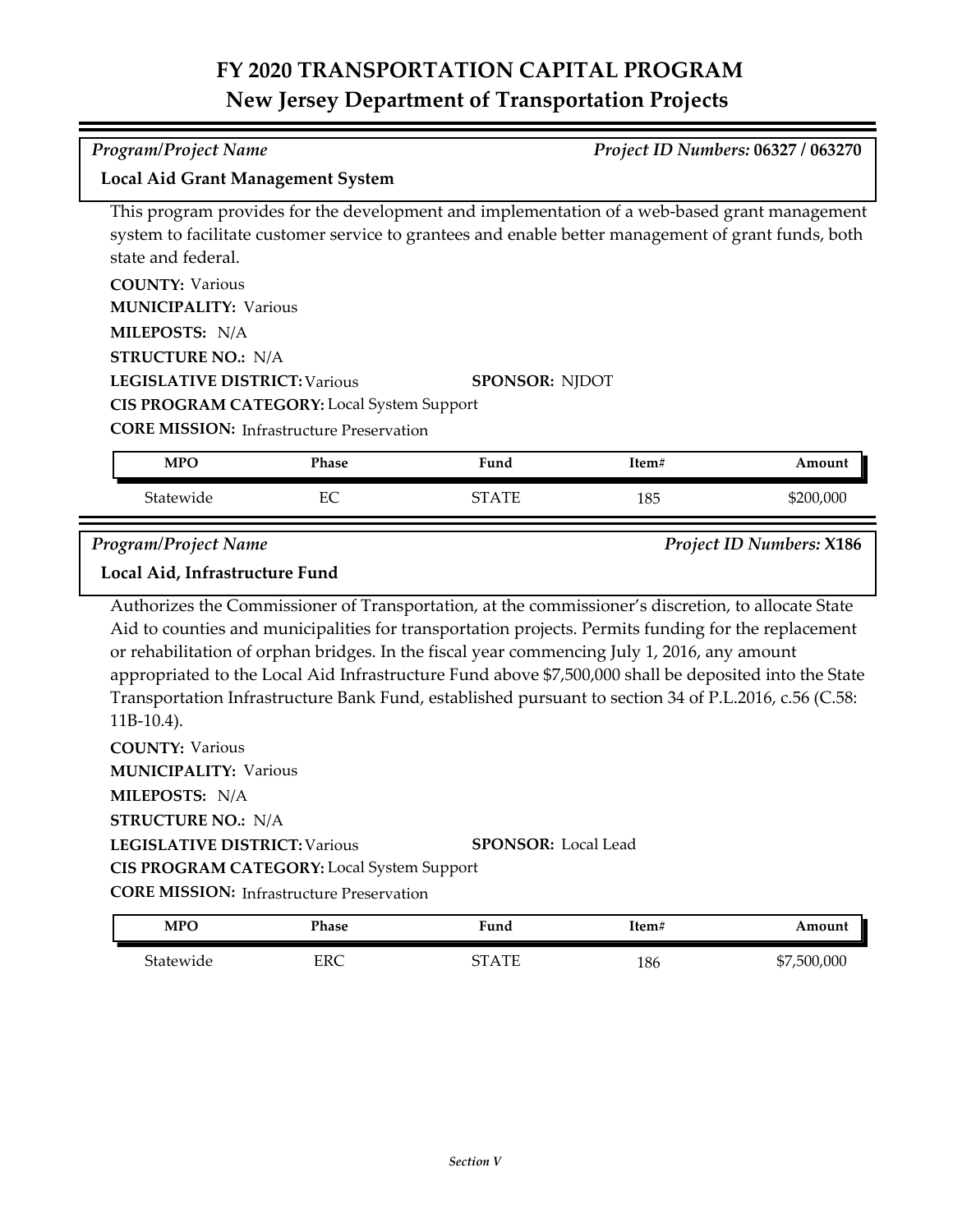Funds appropriated to this program shall be used to provide loans or other assistance to public or private entities for the purpose of financing all or a portion of the costs incurred for the planning, acquisition, engineering, construction, reconstruction, repair or rehabilitation of a transportation

|                                      |                                                   | project or for any other purpose permitted under the federal infrastructure bank program.       |       |                                    |
|--------------------------------------|---------------------------------------------------|-------------------------------------------------------------------------------------------------|-------|------------------------------------|
| <b>COUNTY: Various</b>               |                                                   |                                                                                                 |       |                                    |
| <b>MUNICIPALITY: Various</b>         |                                                   |                                                                                                 |       |                                    |
| <b>MILEPOSTS:</b>                    |                                                   |                                                                                                 |       |                                    |
| <b>STRUCTURE NO.: N/A</b>            |                                                   |                                                                                                 |       |                                    |
| <b>LEGISLATIVE DISTRICT: Various</b> |                                                   | <b>SPONSOR:</b> Local Lead                                                                      |       |                                    |
|                                      | CIS PROGRAM CATEGORY: Local System Support        |                                                                                                 |       |                                    |
|                                      | <b>CORE MISSION:</b> Infrastructure Preservation  |                                                                                                 |       |                                    |
| <b>MPO</b>                           | <b>Phase</b>                                      | Fund                                                                                            | Item# | Amount                             |
| Statewide                            | <b>ERC</b>                                        | <b>STATE</b>                                                                                    | 187   | \$22,600,000                       |
|                                      |                                                   |                                                                                                 |       |                                    |
| <b>Program/Project Name</b>          |                                                   |                                                                                                 |       | Project ID Numbers: 08387 / 083870 |
| <b>Local Bridges, Future Needs</b>   |                                                   |                                                                                                 |       |                                    |
|                                      |                                                   | Formula-based and competitive-based funding is provided to counties for future needs related to |       |                                    |
| the local bridge system.             |                                                   |                                                                                                 |       |                                    |
| <b>COUNTY: Various</b>               |                                                   |                                                                                                 |       |                                    |
| <b>MUNICIPALITY: Various</b>         |                                                   |                                                                                                 |       |                                    |
| MILEPOSTS: N/A                       |                                                   |                                                                                                 |       |                                    |
| <b>STRUCTURE NO.: N/A</b>            |                                                   |                                                                                                 |       |                                    |
| <b>LEGISLATIVE DISTRICT: Various</b> |                                                   | <b>SPONSOR: NJDOT</b>                                                                           |       |                                    |
|                                      | <b>CIS PROGRAM CATEGORY:</b> Local System Support |                                                                                                 |       |                                    |

## **MPO Phase Fund Item# Amount**

| $\mathbf{v}$ | <b>A TIMOL</b><br>. | 1 unu      | 11111 |                  |
|--------------|---------------------|------------|-------|------------------|
| nae          | ERC                 | $\sqrt{2}$ | 188   | .300.000<br>\$47 |

*Program/Project Name Project ID Numbers:* **X186B / 183670**

**Local Aid, State Transportation Infrastructure Bank**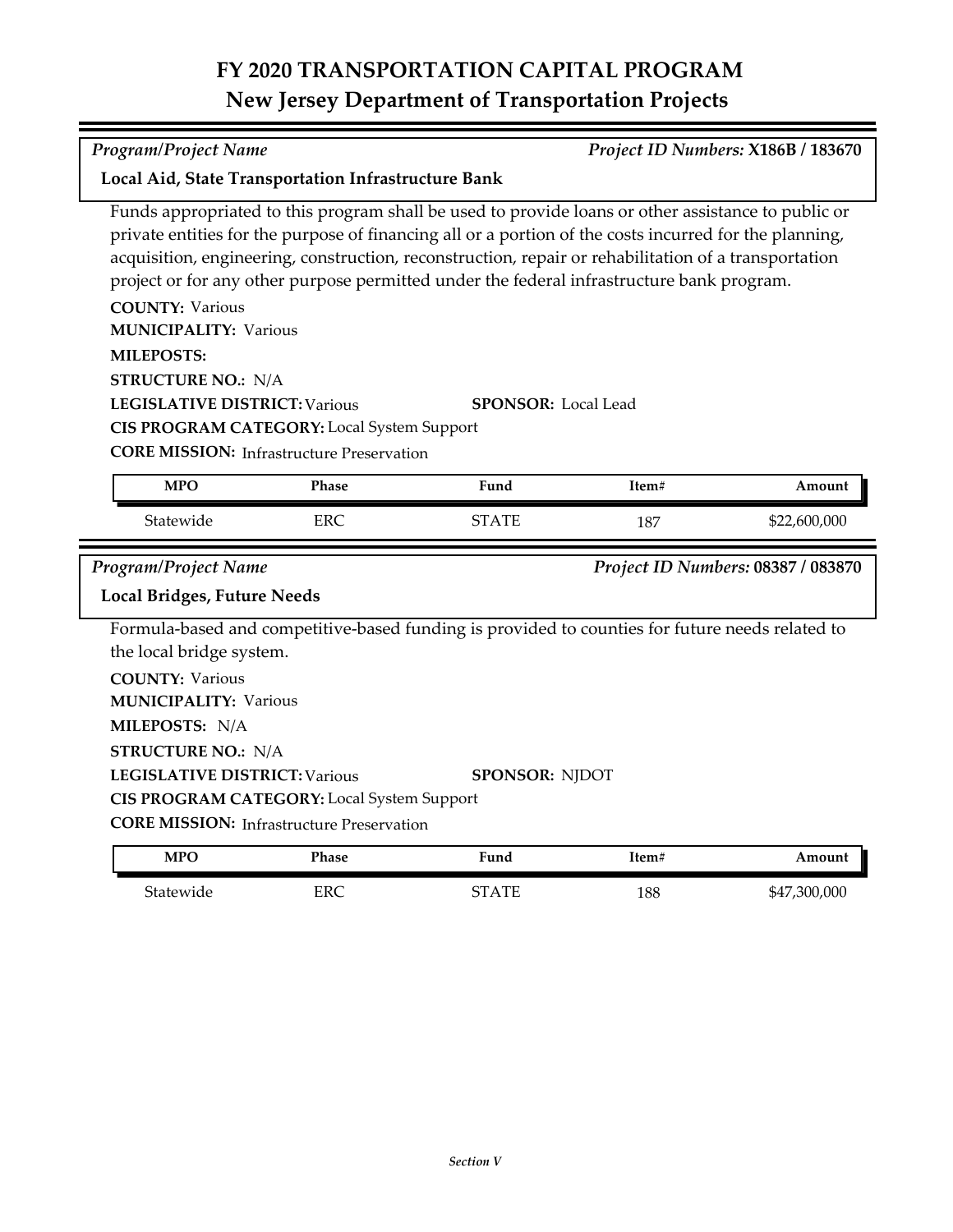## *Program/Project Name Project ID Numbers:* **X065**

## **Local CMAQ Initiatives**

Under the guidance of the Metropolitan Planning Organizations, local projects will be developed that will enhance air quality. Congestion Mitigation and Air Quality Improvement Program (CMAQ) funds are allocated to the states for use in non-attainment and maintenance areas for projects that contribute to the attainment of the Clean Air Act standards by reducing emissions from highway sources.

**COUNTY:** Various **MILEPOSTS:** N/A **MUNICIPALITY: Various** 

**STRUCTURE NO.:** N/A

**LEGISLATIVE DISTRICT:** Various

**SPONSOR:** Local Lead

**CIS PROGRAM CATEGORY: Congestion Relief** 

**CORE MISSION:** Mobility and Congestion Relief

| <b>MPO</b>   | <b>Phase</b> | Fund        | Item# | Amount      |
|--------------|--------------|-------------|-------|-------------|
| DVRPC        | EС           | CMAO        | 47    | \$872,000   |
| <b>NJTPA</b> | EС           | <b>CMAQ</b> | 47A   | \$7,500,000 |
| <b>SITPO</b> | EС           | CMAQ        | 47B   | \$1,900,000 |

## *Program/Project Name Project ID Numbers:* **06326 / 063260**

## **Local Concept Development Support**

This program provides NJDOT project management and environmental support to local governments.

**COUNTY:** Various

**MUNICIPALITY: Various** 

**MILEPOSTS:** N/A

**STRUCTURE NO.:** N/A

**LEGISLATIVE DISTRICT:** Various **SPONSOR:** NJDOT

**CIS PROGRAM CATEGORY:** Local System Support

**CORE MISSION:** Infrastructure Preservation

| <b>MPO</b>      | Phase | Fund          | Item# | Amount      |
|-----------------|-------|---------------|-------|-------------|
| DVRPC <b>DV</b> | PLS   | STBGP-PHILA   | 48    | \$700,000   |
| <b>NITPA</b>    | PLS   | STBGP-NY/NWK  | 48 A  | \$2,925,000 |
| <b>SITPO</b>    | PLS.  | STBGP-B5K200K | 48B   | \$275,000   |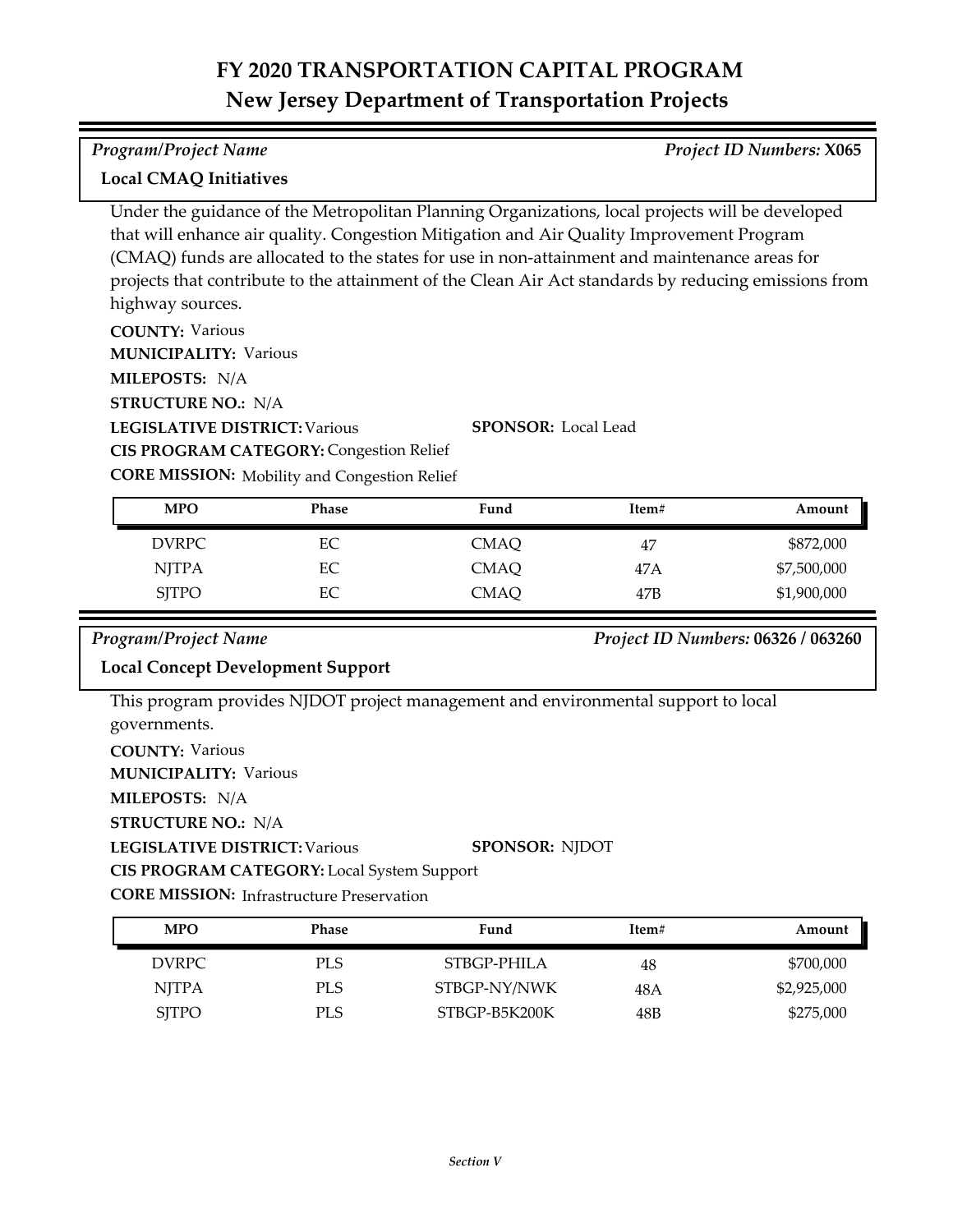| <b>Program/Project Name</b>          |                                                                                                       |                                                                                     |       | Project ID Numbers: X41C1 |
|--------------------------------------|-------------------------------------------------------------------------------------------------------|-------------------------------------------------------------------------------------|-------|---------------------------|
| <b>Local County Aid, DVRPC</b>       |                                                                                                       |                                                                                     |       |                           |
|                                      |                                                                                                       | This program provides funds allocated to the counties within the DVRPC MPO area for |       |                           |
|                                      |                                                                                                       | transportation improvements under the NJ Transportation Trust Fund Act.             |       |                           |
| <b>COUNTY: Various</b>               |                                                                                                       |                                                                                     |       |                           |
| <b>MUNICIPALITY: Various</b>         |                                                                                                       |                                                                                     |       |                           |
| MILEPOSTS: N/A                       |                                                                                                       |                                                                                     |       |                           |
| <b>STRUCTURE NO.: N/A</b>            |                                                                                                       |                                                                                     |       |                           |
| <b>LEGISLATIVE DISTRICT: Various</b> |                                                                                                       | <b>SPONSOR:</b> Local Lead                                                          |       |                           |
|                                      | CIS PROGRAM CATEGORY: Local System Support                                                            |                                                                                     |       |                           |
|                                      | <b>CORE MISSION:</b> Infrastructure Preservation                                                      |                                                                                     |       |                           |
| <b>MPO</b>                           | Phase                                                                                                 | Fund                                                                                | Item# | Amount                    |
| <b>DVRPC</b>                         | <b>ERC</b>                                                                                            | <b>STATE</b>                                                                        | 189   | \$32,668,917              |
|                                      |                                                                                                       |                                                                                     |       |                           |
| <b>Program/Project Name</b>          |                                                                                                       |                                                                                     |       | Project ID Numbers: X41B1 |
| <b>Local County Aid, NJTPA</b>       |                                                                                                       |                                                                                     |       |                           |
|                                      |                                                                                                       | This program provides funds allocated to the counties within the NJTPA MPO area for |       |                           |
|                                      |                                                                                                       | transportation improvements under the NJ Transportation Trust Fund Act.             |       |                           |
| <b>COUNTY: Various</b>               |                                                                                                       |                                                                                     |       |                           |
| <b>MUNICIPALITY: Various</b>         |                                                                                                       |                                                                                     |       |                           |
| MILEPOSTS: N/A                       |                                                                                                       |                                                                                     |       |                           |
| <b>STRUCTURE NO.: N/A</b>            |                                                                                                       |                                                                                     |       |                           |
| <b>LEGISLATIVE DISTRICT: Various</b> |                                                                                                       | <b>SPONSOR: Local Lead</b>                                                          |       |                           |
|                                      |                                                                                                       |                                                                                     |       |                           |
|                                      | <b>CIS PROGRAM CATEGORY:</b> Local System Support<br><b>CORE MISSION: Infrastructure Preservation</b> |                                                                                     |       |                           |
| <b>MPO</b>                           | Phase                                                                                                 | Fund                                                                                | Item# | Amount                    |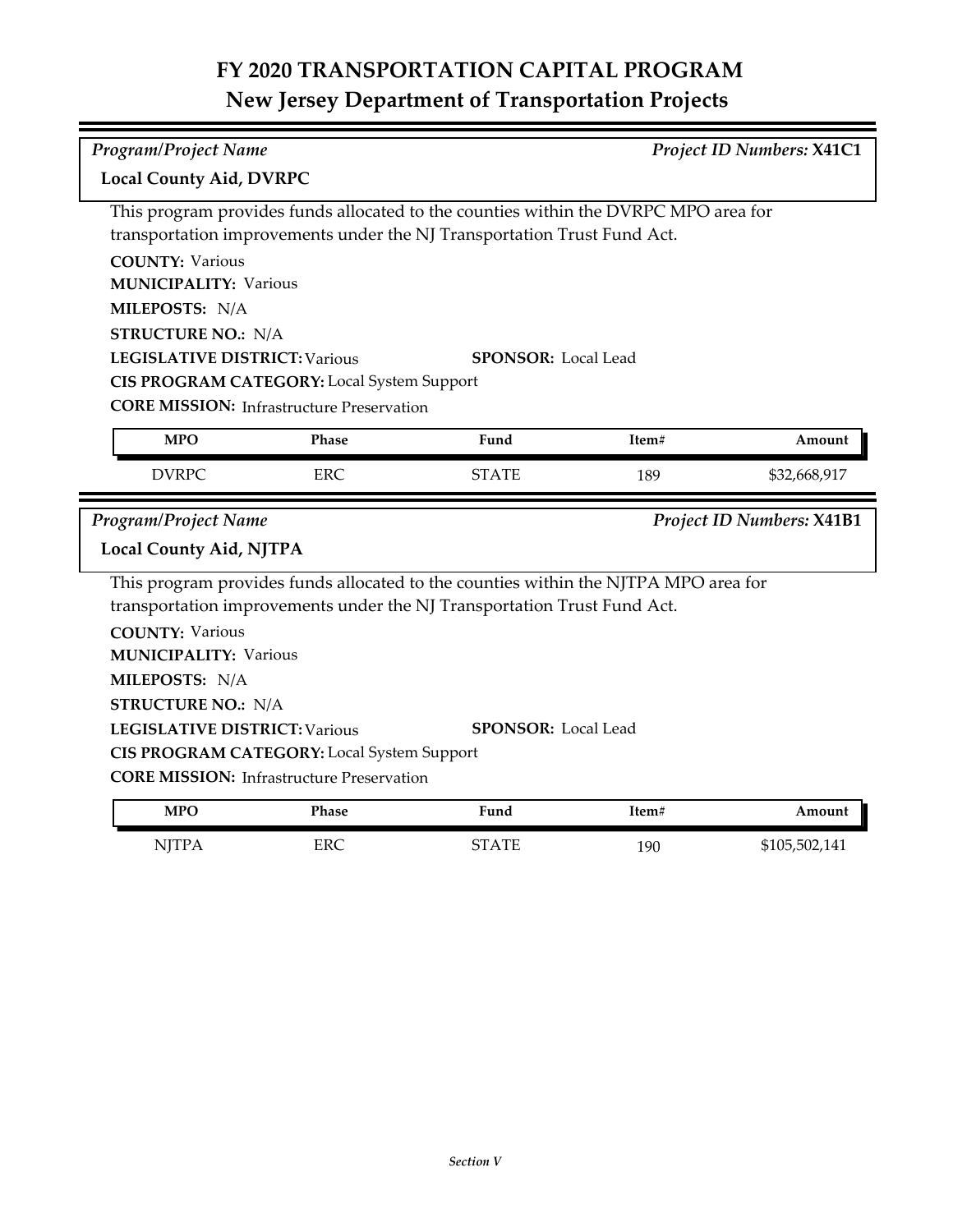|                                                        | Program/Project Name<br>Project ID Numbers: X41A1 |                                                                                                      |       |                                    |
|--------------------------------------------------------|---------------------------------------------------|------------------------------------------------------------------------------------------------------|-------|------------------------------------|
| <b>Local County Aid, SJTPO</b>                         |                                                   |                                                                                                      |       |                                    |
|                                                        |                                                   | This program provides funds allocated to the counties within the SJTPO MPO area for                  |       |                                    |
|                                                        |                                                   | transportation improvements under the NJ Transportation Trust Fund Act.                              |       |                                    |
| <b>COUNTY: Various</b>                                 |                                                   |                                                                                                      |       |                                    |
| <b>MUNICIPALITY: Various</b>                           |                                                   |                                                                                                      |       |                                    |
| MILEPOSTS: N/A                                         |                                                   |                                                                                                      |       |                                    |
| <b>STRUCTURE NO.: N/A</b>                              |                                                   |                                                                                                      |       |                                    |
| <b>LEGISLATIVE DISTRICT: Various</b>                   |                                                   | <b>SPONSOR:</b> Local Lead                                                                           |       |                                    |
|                                                        | CIS PROGRAM CATEGORY: Local System Support        |                                                                                                      |       |                                    |
|                                                        | <b>CORE MISSION:</b> Infrastructure Preservation  |                                                                                                      |       |                                    |
| <b>MPO</b>                                             | <b>Phase</b>                                      | Fund                                                                                                 | Item# | Amount                             |
| <b>SJTPO</b>                                           | <b>ERC</b>                                        | <b>STATE</b>                                                                                         | 191   | \$23,078,942                       |
| <b>Program/Project Name</b>                            |                                                   |                                                                                                      |       | Project ID Numbers: 17390 / 173900 |
| Local Freight Impact Fund                              |                                                   |                                                                                                      |       |                                    |
|                                                        |                                                   |                                                                                                      |       |                                    |
|                                                        |                                                   | Authorizes the Commissioner of Transportation, at the commissioner's discretion, to allocate State   |       |                                    |
|                                                        |                                                   | Aid to counties and municipalities for transportation projects that address the impacts of freight   |       |                                    |
|                                                        |                                                   | travel in local communities and on local transportation infrastructure. This State Aid is set aside  |       |                                    |
| Fund Act.                                              |                                                   | prior to any formula allocations to counties and municipalities pursuant to the Transportation Trust |       |                                    |
|                                                        |                                                   |                                                                                                      |       |                                    |
| <b>COUNTY: Various</b><br><b>MUNICIPALITY: Various</b> |                                                   |                                                                                                      |       |                                    |
| MILEPOSTS: N/A                                         |                                                   |                                                                                                      |       |                                    |
|                                                        |                                                   |                                                                                                      |       |                                    |
| <b>STRUCTURE NO.: N/A</b>                              |                                                   |                                                                                                      |       |                                    |
| <b>LEGISLATIVE DISTRICT: Various</b>                   | CIS PROGRAM CATEGORY: Local System Support        | <b>SPONSOR: NJDOT</b>                                                                                |       |                                    |
|                                                        | <b>CORE MISSION:</b> Infrastructure Preservation  |                                                                                                      |       |                                    |
| <b>MPO</b>                                             | <b>Phase</b>                                      | Fund                                                                                                 | Item# | Amount                             |
| Statewide                                              | ERC                                               | <b>STATE</b>                                                                                         | 192   | \$30,100,000                       |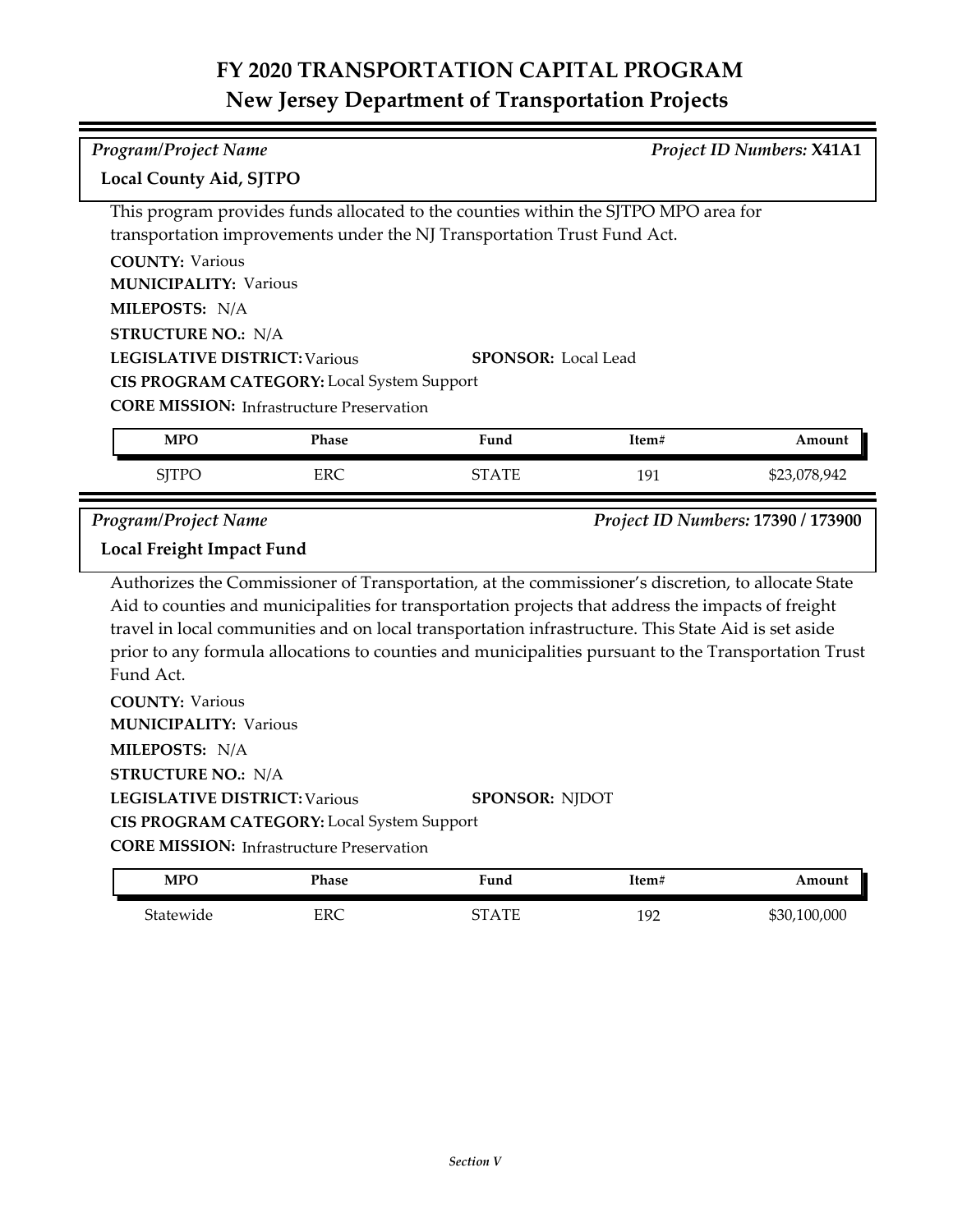| <b>Program/Project Name</b>                    |                                                   |                                                                                                                                                          | <b>Project ID Numbers: X98C1</b> |                           |
|------------------------------------------------|---------------------------------------------------|----------------------------------------------------------------------------------------------------------------------------------------------------------|----------------------------------|---------------------------|
| Local Municipal Aid, DVRPC                     |                                                   |                                                                                                                                                          |                                  |                           |
|                                                |                                                   | This program provides funds allocated to municipalities in the DVRPC area for transportation<br>improvements under the NJ Transportation Trust Fund Act. |                                  |                           |
| <b>COUNTY: Various</b>                         |                                                   |                                                                                                                                                          |                                  |                           |
| <b>MUNICIPALITY: Various</b><br>MILEPOSTS: N/A |                                                   |                                                                                                                                                          |                                  |                           |
| <b>STRUCTURE NO.: N/A</b>                      |                                                   |                                                                                                                                                          |                                  |                           |
| <b>LEGISLATIVE DISTRICT: Various</b>           |                                                   | <b>SPONSOR:</b> Local Lead                                                                                                                               |                                  |                           |
|                                                | CIS PROGRAM CATEGORY: Local System Support        |                                                                                                                                                          |                                  |                           |
|                                                | <b>CORE MISSION:</b> Infrastructure Preservation  |                                                                                                                                                          |                                  |                           |
| <b>MPO</b>                                     | Phase                                             | Fund                                                                                                                                                     | Item#                            | Amount                    |
| <b>DVRPC</b>                                   | <b>ERC</b>                                        | <b>STATE</b>                                                                                                                                             | 193                              | \$29,193,208              |
|                                                |                                                   |                                                                                                                                                          |                                  |                           |
| <b>Program/Project Name</b>                    |                                                   |                                                                                                                                                          |                                  | Project ID Numbers: X98B1 |
| Local Municipal Aid, NJTPA                     |                                                   |                                                                                                                                                          |                                  |                           |
|                                                |                                                   | This program provides funds allocated to municipalities in the NJTPA area for transportation<br>improvements under the NJ Transportation Trust Fund Act. |                                  |                           |
| <b>COUNTY: Various</b>                         |                                                   |                                                                                                                                                          |                                  |                           |
| <b>MUNICIPALITY: Various</b>                   |                                                   |                                                                                                                                                          |                                  |                           |
| MILEPOSTS: N/A                                 |                                                   |                                                                                                                                                          |                                  |                           |
| <b>STRUCTURE NO.: N/A</b>                      |                                                   |                                                                                                                                                          |                                  |                           |
| <b>LEGISLATIVE DISTRICT: Various</b>           |                                                   | <b>SPONSOR: Local Lead</b>                                                                                                                               |                                  |                           |
|                                                | <b>CIS PROGRAM CATEGORY:</b> Local System Support |                                                                                                                                                          |                                  |                           |
|                                                | <b>CORE MISSION:</b> Infrastructure Preservation  |                                                                                                                                                          |                                  |                           |
| <b>MPO</b>                                     | Phase                                             | Fund                                                                                                                                                     | Item#                            | Amount                    |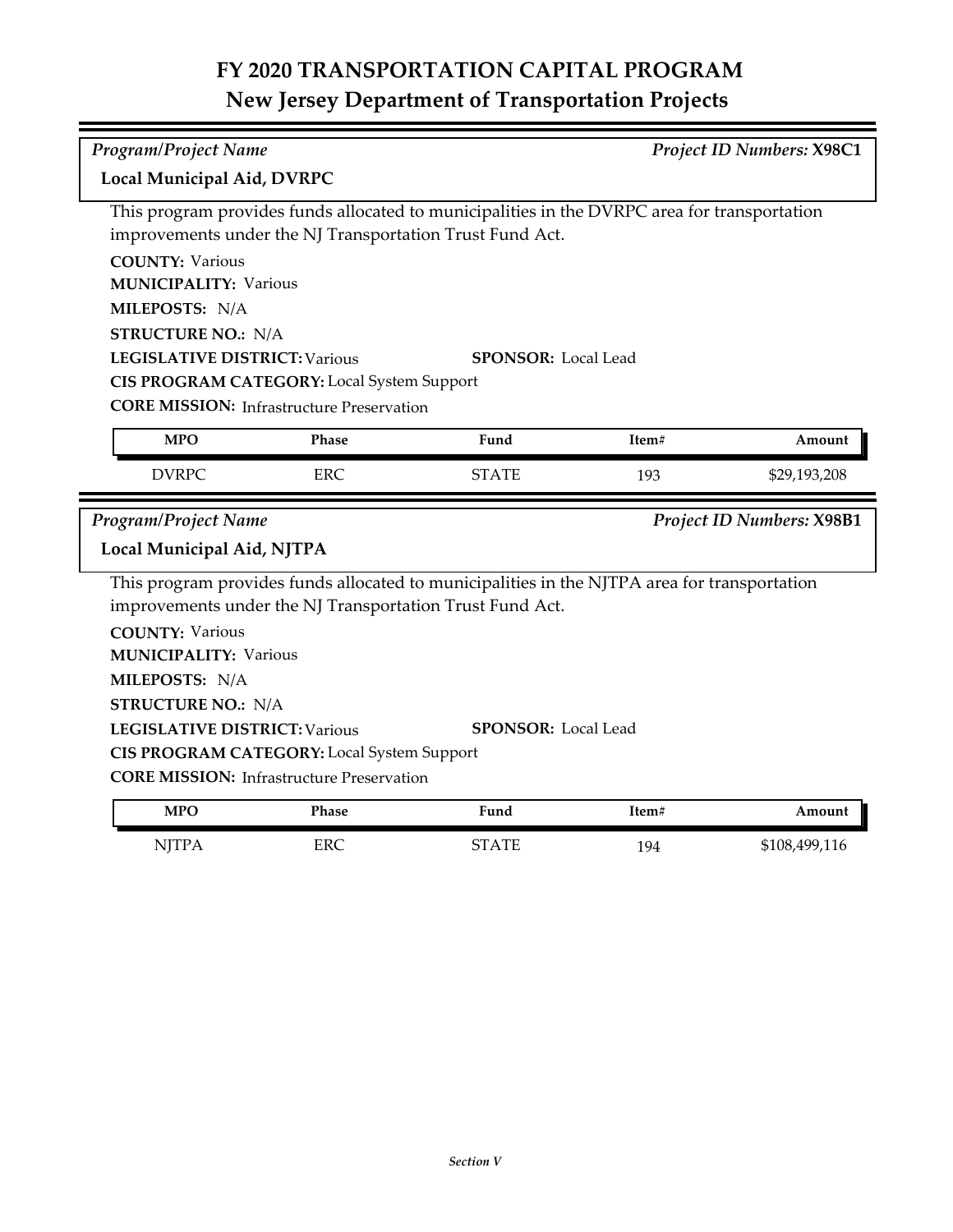| <b>Program/Project Name</b><br>Project ID Numbers: X98A1 |                                                  |                                                                                                 |       |                          |
|----------------------------------------------------------|--------------------------------------------------|-------------------------------------------------------------------------------------------------|-------|--------------------------|
| Local Municipal Aid, SJTPO                               |                                                  |                                                                                                 |       |                          |
|                                                          |                                                  | This program provides funds allocated to municipalities in the SJTPO area for transportation    |       |                          |
|                                                          |                                                  | improvements under the NJ Transportation Trust Fund Act.                                        |       |                          |
| <b>COUNTY: Various</b>                                   |                                                  |                                                                                                 |       |                          |
| <b>MUNICIPALITY: Various</b>                             |                                                  |                                                                                                 |       |                          |
| MILEPOSTS: N/A                                           |                                                  |                                                                                                 |       |                          |
| <b>STRUCTURE NO.: N/A</b>                                |                                                  |                                                                                                 |       |                          |
| <b>LEGISLATIVE DISTRICT: Various</b>                     |                                                  | <b>SPONSOR:</b> Local Lead                                                                      |       |                          |
|                                                          | CIS PROGRAM CATEGORY: Local System Support       |                                                                                                 |       |                          |
|                                                          | <b>CORE MISSION:</b> Infrastructure Preservation |                                                                                                 |       |                          |
| <b>MPO</b>                                               | Phase                                            | Fund                                                                                            | Item# | Amount                   |
| <b>SJTPO</b>                                             | <b>ERC</b>                                       | <b>STATE</b>                                                                                    | 195   | \$13,557,676             |
|                                                          |                                                  |                                                                                                 |       |                          |
| Program/Project Name                                     |                                                  |                                                                                                 |       | Project ID Numbers: X98Z |
| Local Municipal Aid, Urban Aid                           |                                                  |                                                                                                 |       |                          |
|                                                          |                                                  | This program provides funds allocated to Urban Aid for transportation improvements under the NJ |       |                          |
| Transportation Trust Fund Act.                           |                                                  |                                                                                                 |       |                          |
| <b>COUNTY: Various</b>                                   |                                                  |                                                                                                 |       |                          |
| <b>MUNICIPALITY: Various</b>                             |                                                  |                                                                                                 |       |                          |
| MILEPOSTS: N/A                                           |                                                  |                                                                                                 |       |                          |
| <b>STRUCTURE NO.: N/A</b>                                |                                                  |                                                                                                 |       |                          |
| <b>LEGISLATIVE DISTRICT: Various</b>                     |                                                  | <b>SPONSOR: Local Lead</b>                                                                      |       |                          |
|                                                          | CIS PROGRAM CATEGORY: Local System Support       |                                                                                                 |       |                          |
|                                                          | <b>CORE MISSION:</b> Infrastructure Preservation |                                                                                                 |       |                          |
| <b>MPO</b>                                               | Phase                                            | Fund                                                                                            | Item# | Amount                   |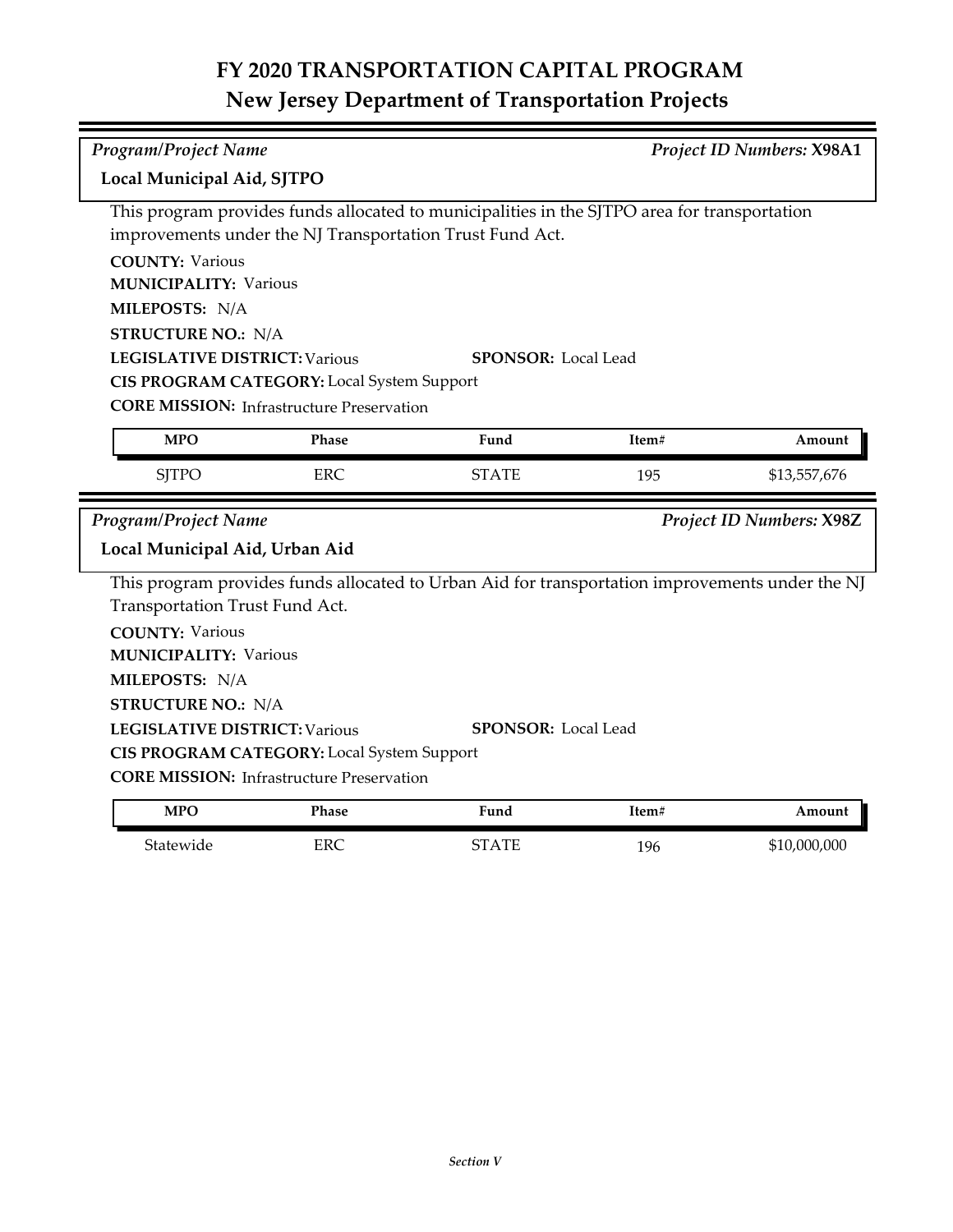### *Program/Project Name Project ID Numbers:* **04314 / 043140**

## **Local Safety/ High Risk Rural Roads Program**

The Local Safety Program provides funds to counties and municipalities for the improvement of dangerous intersections and other road improvements, focusing on pedestrian and vehicular safety improvements of critical need that can be delivered in a relatively short period of time, generally less than two years from problem identification to completion of construction. This program also includes design assistance offered to counties and municipalities for the LSP projects. Depending upon the previous year crash history, this program may encompass certain set aside funding per year for High Risk Rural Roads, for safety countermeasures on rural major or minor roads, or on rural local roads. NJDOT designates as Advance Construction all projects funded from this program.

**COUNTY:** Various **LEGISLATIVE DISTRICT:** Various **MILEPOSTS:** N/A **STRUCTURE NO.:** N/A **MUNICIPALITY: Various CORE MISSION: Safety SPONSOR:** Local Lead **CIS PROGRAM CATEGORY:** Local System Support

| <b>MPO</b>   | Phase      | Fund        | Item# | Amount       |
|--------------|------------|-------------|-------|--------------|
| DVRPC.       | <b>ERC</b> | <b>HSIP</b> | 49    | \$1,286,000  |
| <b>NJTPA</b> | ERC.       | <b>HSIP</b> | 49 A  | \$17,000,000 |
| <b>SITPO</b> | ERC        | <b>HSIP</b> | 49B   | \$2,000,000  |

### *Program/Project Name Project ID Numbers:* **X196**

## **Maintenance & Fleet Management System**

This program provides for the continued operation and system upgrades of the Maintenance & Fleet Management Systems. These systems provide enhanced data accumulation and cost management dissemination capabilities for maintenance operations and a required compatible data source for related systems that are required for federal funding justification (Pavement and Bridge Management Systems). Also included will be the purchase of equipment for the NJDOT fleet and funding for monthly air-time fees.

**COUNTY:** Various **LEGISLATIVE DISTRICT:** Various **MILEPOSTS:** N/A **STRUCTURE NO.:** N/A **MUNICIPALITY: Various CORE MISSION:** Operations and Maintenance **SPONSOR:** NJDOT **CIS PROGRAM CATEGORY:** Transportation Support Facilities

| <b>MPC</b> | Phase  | $T$ una   | Ttem#           | moun)      |
|------------|--------|-----------|-----------------|------------|
| Statewide  | ᠇<br>∽ | ATE<br>ст | 197<br><b>1</b> | 1,000,000; |

*Section V*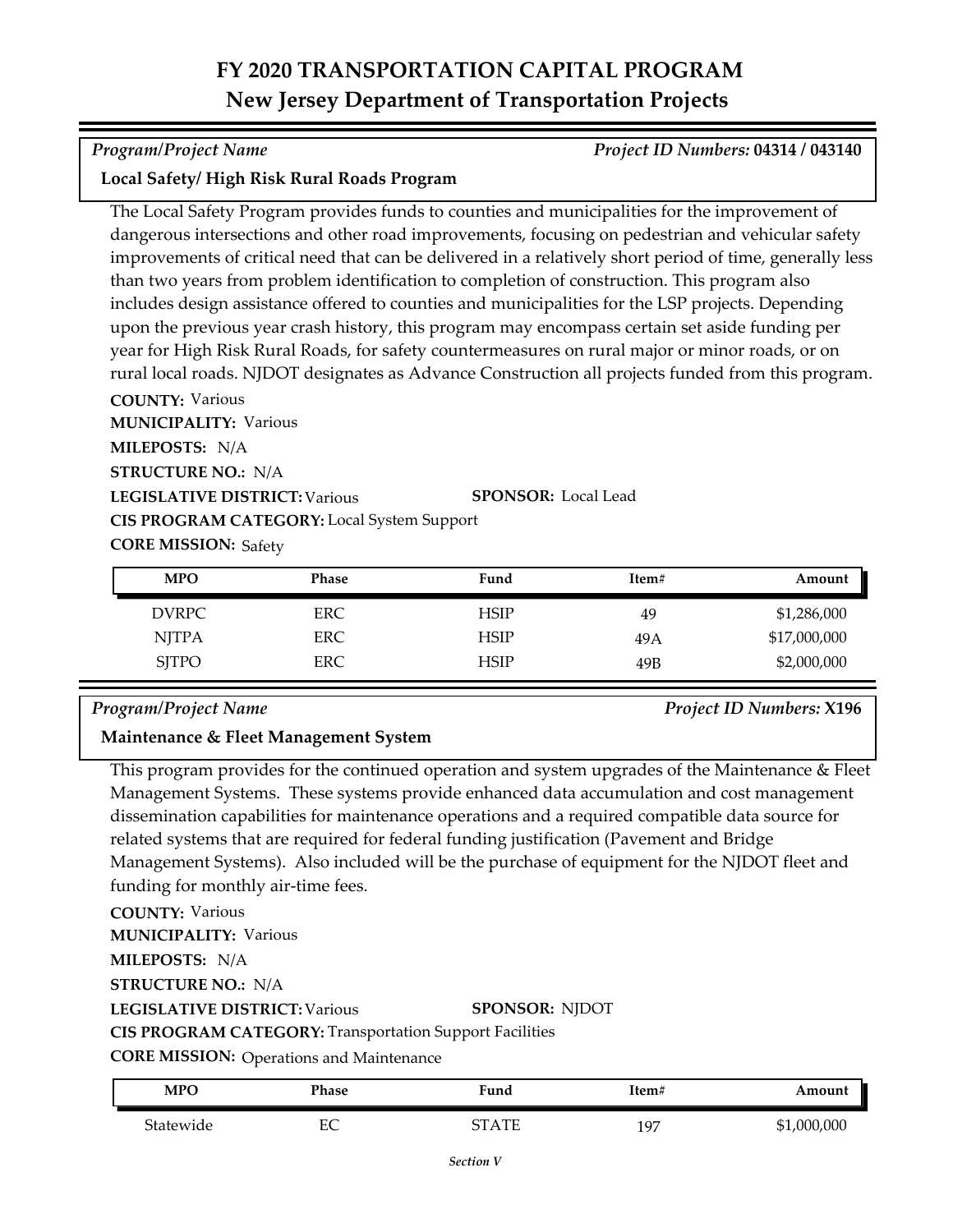### *Program/Project Name Project ID Numbers:* **01309 / 013090**

### **Maritime Transportation System**

This program provides funding to support New Jersey's Maritime Industry and Marine Transportation System. The system includes; navigable channels, the State Channel Dredging Program and dredged material management technologies, marine environment enhancements, berth and terminal structures, related intermodal transportation facilities and corridors, shipping, receiving and cargo movement tracking systems, GPS/GIS, Vessel Traffic and Port Information Systems, Physical Oceanographic Real-Time Systems, science, technology and education programs. Navigation aides, boat building technologies, ocean habitat tracking systems and other new technologies interact to create a seamless system linking all aspects of the maritime industry into a single transportation matrix.

**COUNTY:** Various **LEGISLATIVE DISTRICT:** Various **MILEPOSTS:** N/A **STRUCTURE NO.:** N/A **MUNICIPALITY: Various CORE MISSION: Infrastructure Preservation SPONSOR:** NJDOT **CIS PROGRAM CATEGORY:** Multimodal Programs

| <b>MPO</b> | Phase | Fund       | Item# | Amount       |
|------------|-------|------------|-------|--------------|
| Statewide  | EС    | ΆTF<br>7т. | 198   | \$15,000,000 |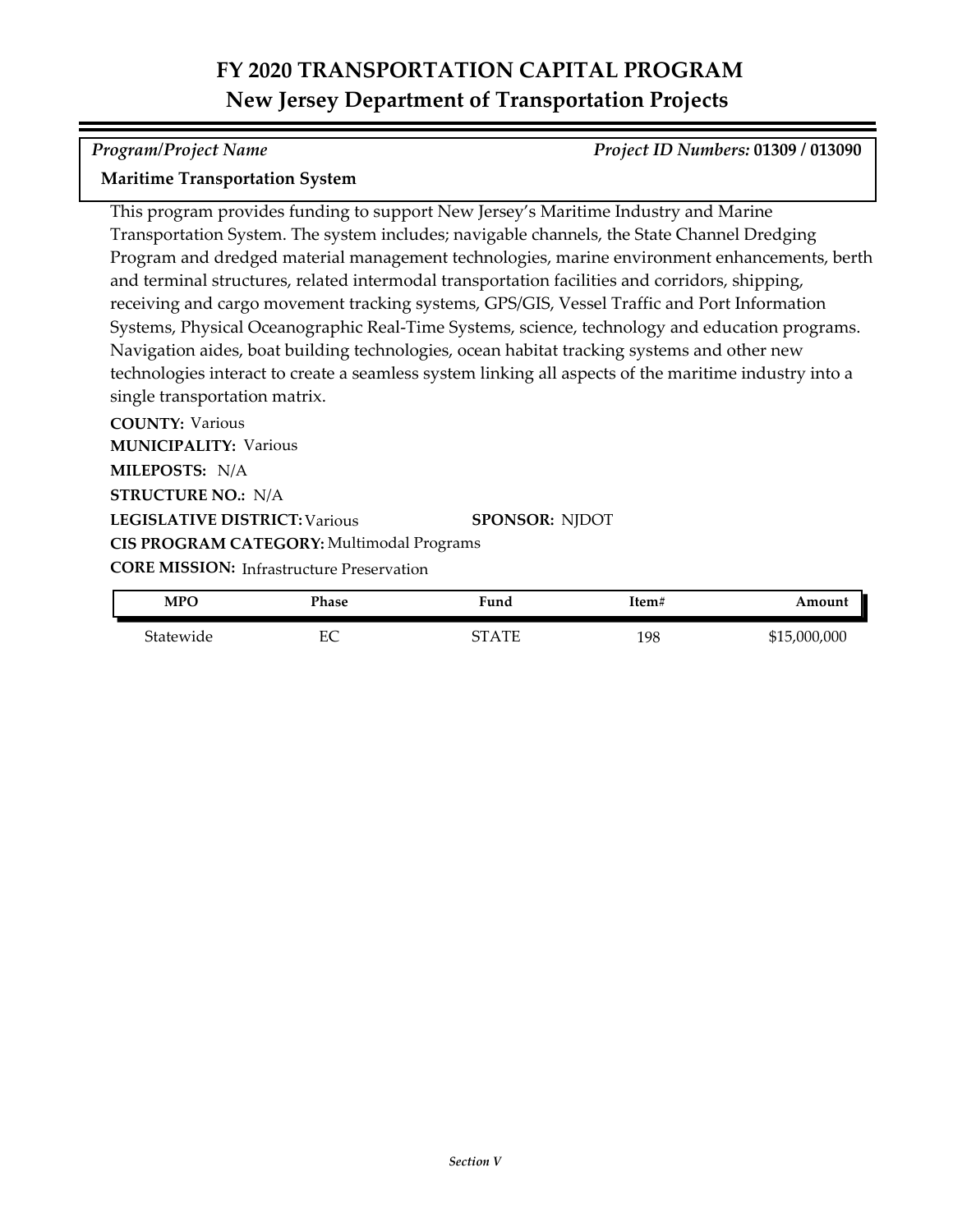### *Program/Project Name Project ID Numbers:* **X30A**

## **Metropolitan Planning**

NJDOT supports the federally mandated Metropolitan Planning Organization transportation planning process. New Jersey Metropolitan Planning Organizations carry out a "3C" transportation planning process whereby planning activities are conducted on a continuous basis while also providing a forum for cooperative decision making among responsible state and local officials, public and private transit operators and the general public.

**COUNTY:** Various

**MUNICIPALITY: Various** 

**MILEPOSTS:** N/A

**STRUCTURE NO.:** N/A

**LEGISLATIVE DISTRICT:** Various

**CIS PROGRAM CATEGORY:** Local System Support

**SPONSOR:** MPO

**CORE MISSION: Infrastructure Preservation** 

| <b>MPO</b>   | Phase      | Fund         | Item# | Amount      |
|--------------|------------|--------------|-------|-------------|
| <b>DVRPC</b> | <b>PLS</b> | PL           | 52    | \$2,538,000 |
| <b>DVRPC</b> | <b>PLS</b> | PL-FTA       | 52A   | \$700,000   |
| <b>DVRPC</b> | <b>PLS</b> | STBGP-PHILA  | 52B   | \$1,850,000 |
| <b>NJTPA</b> | <b>PLS</b> | PL           | 52C   | \$9,890,000 |
| <b>NJTPA</b> | <b>PLS</b> | PL-FTA       | 52D   | \$3,172,706 |
| <b>NJTPA</b> | <b>PLS</b> | STBGP-NY/NWK | 52E   | \$8,000,000 |
| <b>SJTPO</b> | <b>PLS</b> | PL           | 52F   | \$1,069,000 |
| <b>SJTPO</b> | <b>PLS</b> | PL-FTA       | 52G   | \$462,477   |
| <b>SJTPO</b> | <b>PLS</b> | STBGP-AC     | 52H   | \$265,000   |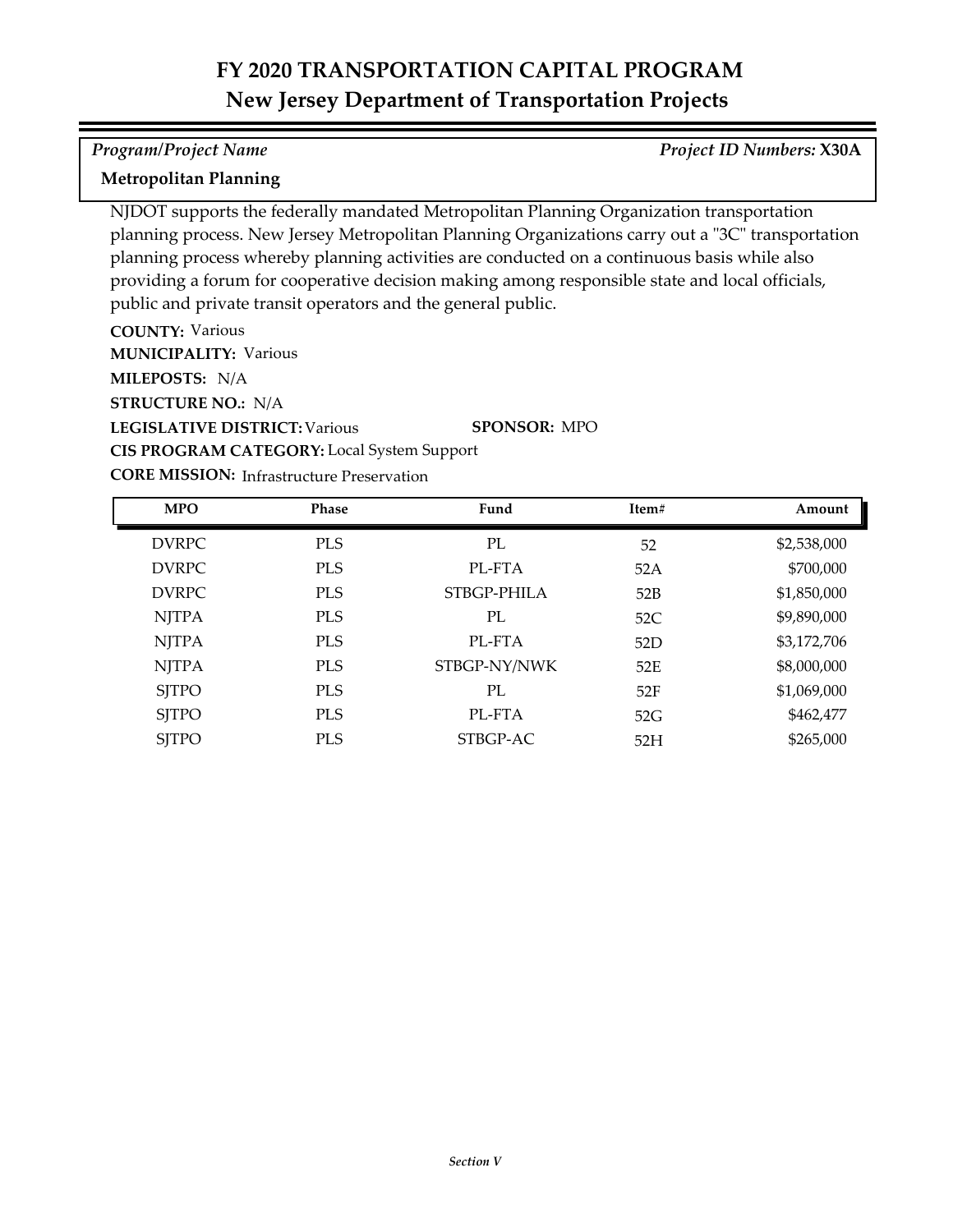#### *Program/Project Name Project ID Numbers:* **07332 / 073320**

### **Minority and Women Workforce Training Set Aside**

State law requires that an allocation of one half of one percent for State construction contracts over \$1 million is set aside for minority and women outreach and training purposes. Training and outreach activities will have particular emphasis on contractors who do not meet workforce goals. This requirement is delineated under NJAC 17:27-7.4. NJDOT is committing to the training requirement on a programmatic level rather than on a project-by-project level.

**COUNTY:** Various **LEGISLATIVE DISTRICT:** Various **MILEPOSTS:** N/A **STRUCTURE NO.:** N/A **MUNICIPALITY: Various SPONSOR:** NJDOT **CIS PROGRAM CATEGORY:** Capital Program Delivery

**CORE MISSION: Infrastructure Preservation** 

| <b>MPO</b> | Phase | Fund  | item# | Amount          |
|------------|-------|-------|-------|-----------------|
| 5tatewide  | EС    | 3TATE | 199   | ,000,000<br>\$1 |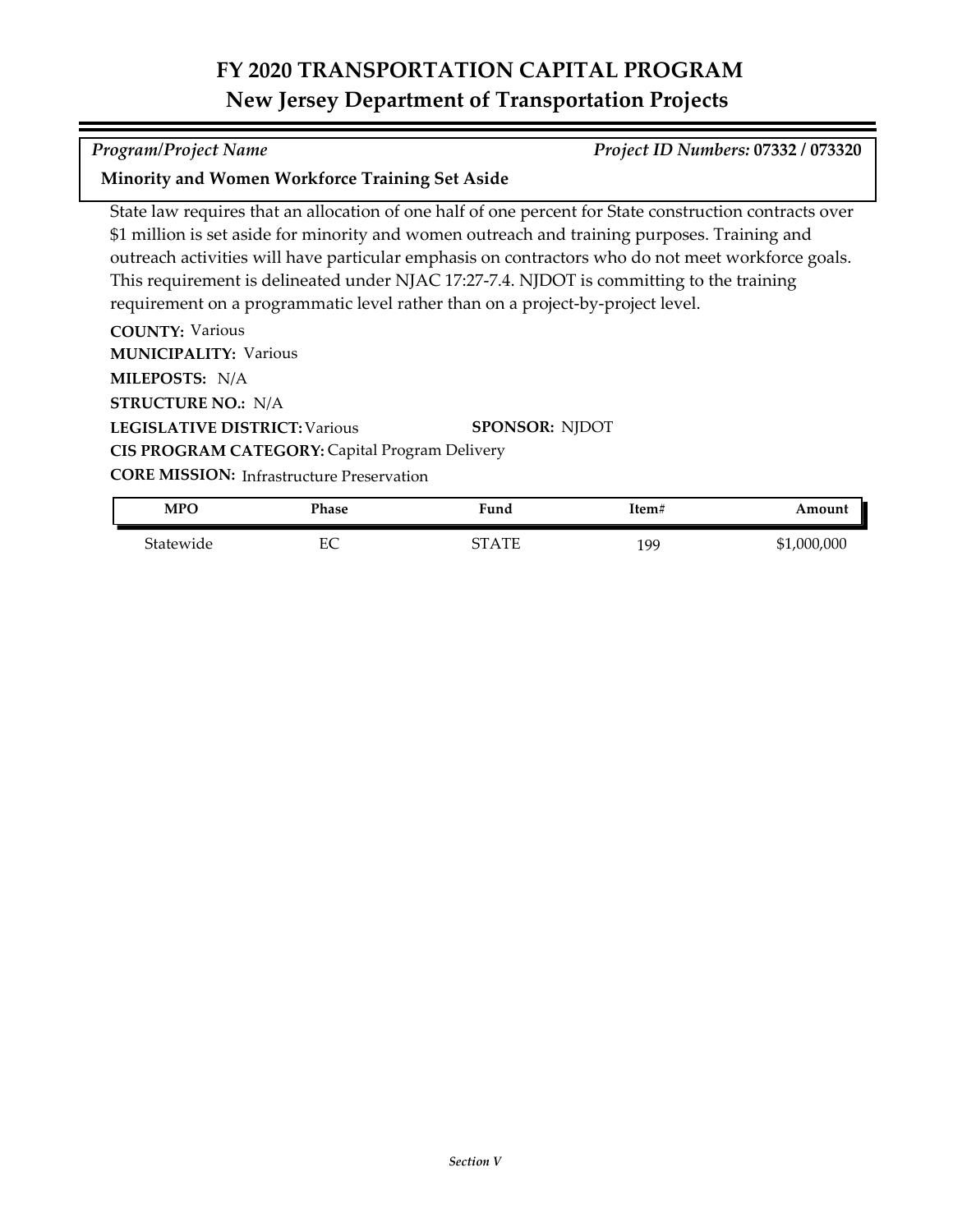*Program/Project Name Project ID Numbers:* **13306 / 133060**

## **Mobility and Systems Engineering Program**

and the Arterial Management Center.

This combined program seeks to improve mobility inclusive of but not limited to Intelligent Transportation Systems (ITS), Traffic Signal Timing and Optimization, monitoring Workzone Mobility and Advanced Traveler Information System (ATIS) programs. A combined program will allow for improved, cohesive and sustainable planning, design, procurement and deployment of operations' strategies such as ITS technologies and ATIS. Federal mandates such as: (a) following and maintaining ITS Architecture, (b) preparing TMPs for major construction projects, (c) motorist's information sharing (511), (d) "Every Day Counts" initiatives, (e) incorporation of adaptive signal systems, (f) hard shoulder use, (g) performance measures and, (h) maintenance/upgrade/enhancement of existing ITS infrastructure and hardware are covered under this program. This program also includes review and development of new technology and the possible application, design, procurement, testing and deployment of such technologies. The development of contract documents and engineering plans for various projects and ITS contracts is also included. This program includes technical and engineering support needed for the Traffic Operations Centers; development, enhancement and maintenance of the existing ITS infrastructure, ATIS associated database; and funding for Multimodal Transportation Coordination and Information Related Services. This program will support NJDOT's traffic signal optimization efforts

**COUNTY:** Various **LEGISLATIVE DISTRICT:** Various **MILEPOSTS:** N/A **STRUCTURE NO.:** N/A **MUNICIPALITY: Various CORE MISSION:** Mobility and Congestion Relief **SPONSOR:** NJDOT **CIS PROGRAM CATEGORY:** Congestion Relief

| <b>MPO</b> | <b>Phase</b> | Fund         | Item# | Amount       |
|------------|--------------|--------------|-------|--------------|
| Statewide  | EС           | <b>NHPP</b>  | 53    | \$10,000,000 |
| Statewide  | EС           | <b>STATE</b> | 200   | \$1,500,000  |
| Statewide  | EС           | STBGP-FLEX   | 53A   | \$1,500,000  |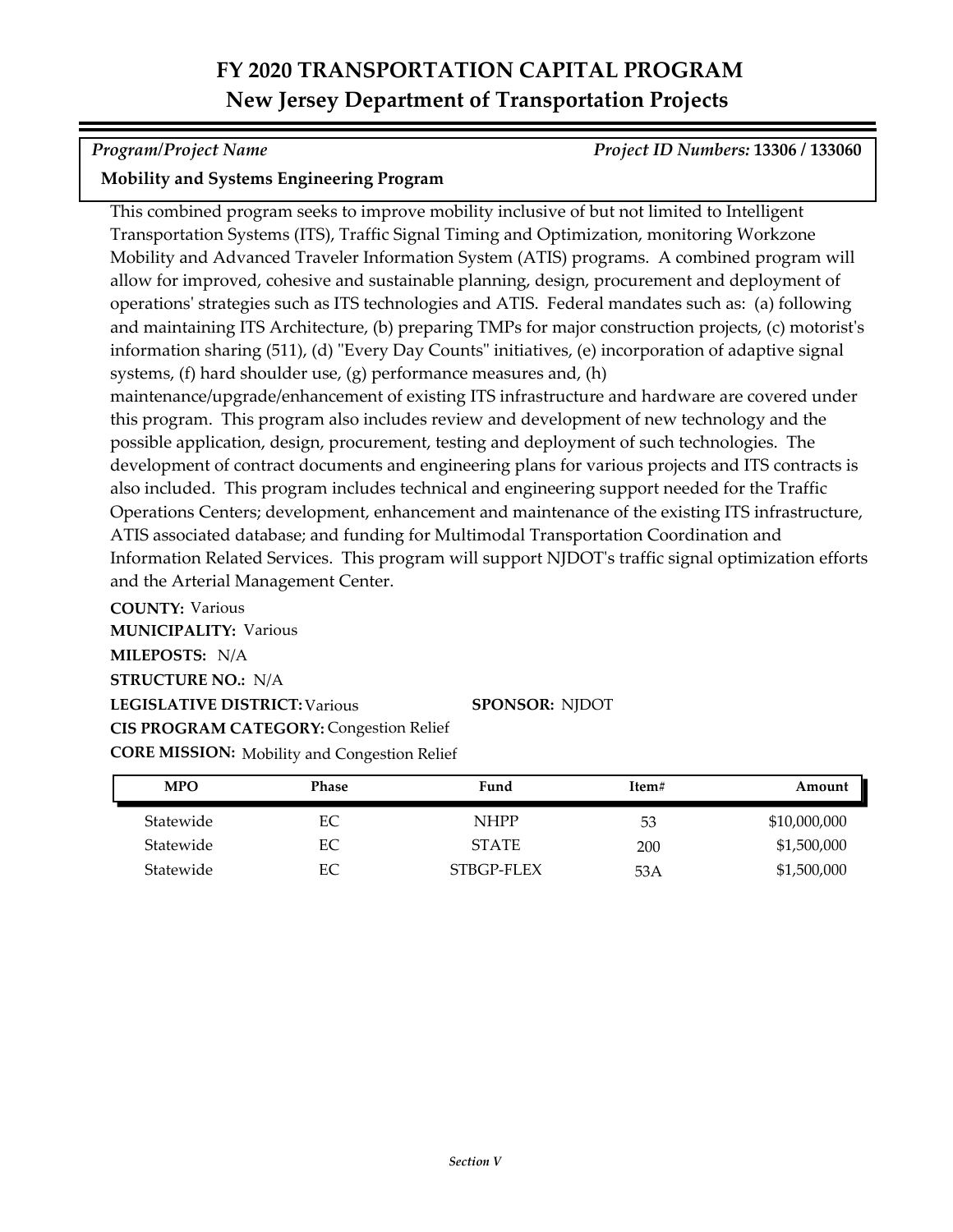*Program/Project Name Project ID Numbers:* **X233**

### **Motor Vehicle Crash Record Processing**

This program provides the in-house Crash Records unit resources to prepare and cleanse all crash reports to be utilized for developing safety improvement programs. The staff ensure the completeness, accuracy and accessibility of crash data. This is accomplished through a cooperative effort between BTDS, OIT and other HSIP agencies in sharing issues related to the integrity of the data. This program also covers the Electronic Data Transfer (EDT) which expand the FTP capabilities to receive digital crash reports from additional law enforcement agencies. The new Crash Records EDT contract will introduce the use of electronic devices to collect information. It will enable to streamline crash records data validation, correction process and error handling.

**COUNTY:** Various **LEGISLATIVE DISTRICT:** Various **MILEPOSTS:** N/A **STRUCTURE NO.:** N/A **MUNICIPALITY: Various CORE MISSION: Safety SPONSOR:** NJDOT **CIS PROGRAM CATEGORY:** Safety Management

| <b>MPO</b> | Phase | Fund  | Item#                        | Amount      |
|------------|-------|-------|------------------------------|-------------|
| Statewide  | EС    | -ISIP | $- -$<br>$\sim$ $\sim$<br>しこ | \$2,500,000 |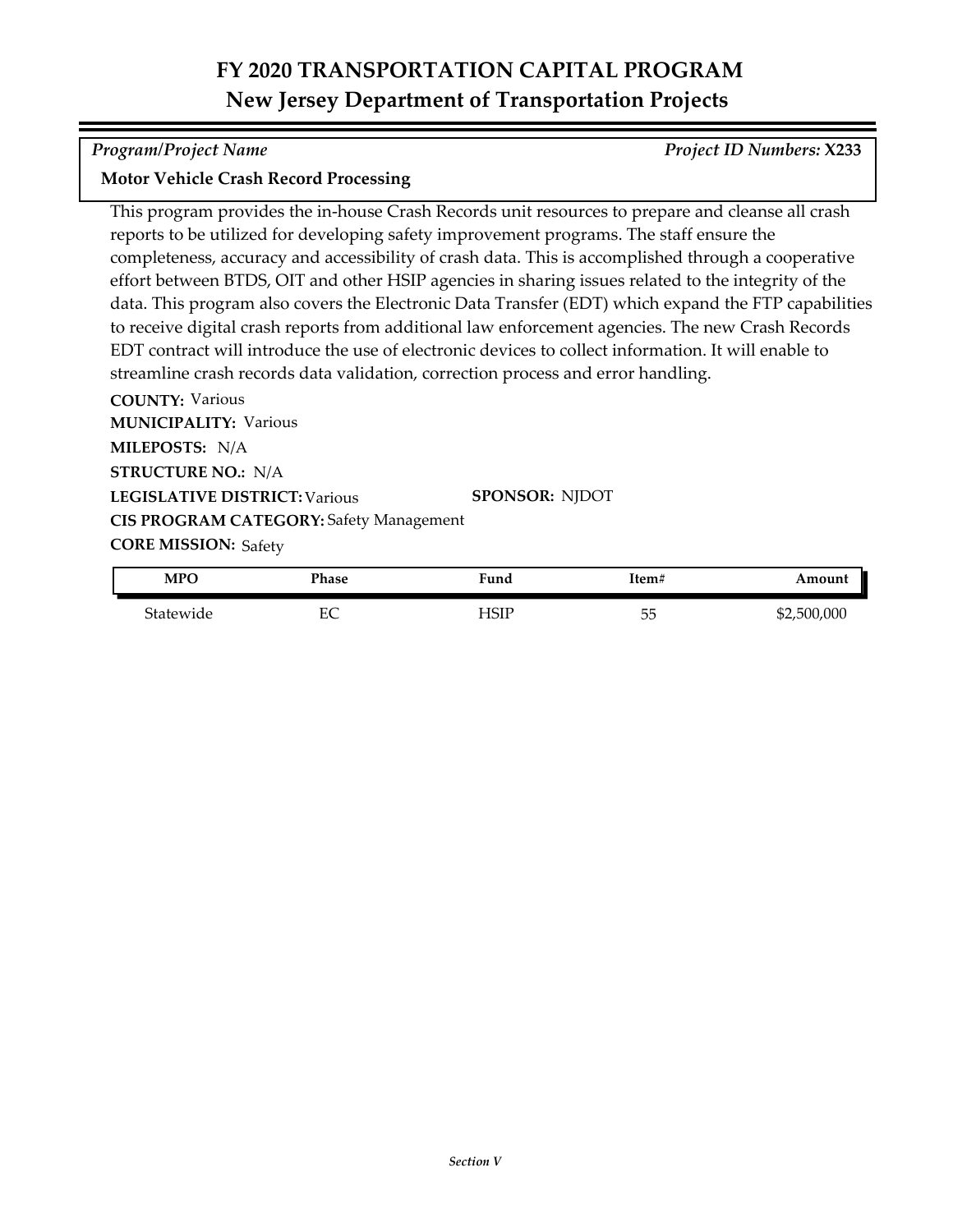*Program/Project Name Project ID Numbers:* **X34**

### **New Jersey Rail Freight Assistance Program**

This program funds the rehabilitation and improvement of key elements of the New Jersey rail freight network. Funds are used for acquisition, rehabilitation, facility construction, and substitute service assistance under the State Freight Assistance Program. The program provides matching funds to federal grants and to participate in other projects and programs that improve the intermodal goods movement network and support economic development initiatives. The program also provides funding for the design, construction, reconstruction, rehabilitation, land acquisition, and environmental mitigation of freight rail projects that: are significant to port commerce connectivity; eliminate rail freight missing links to port facilities; or upgrade freight rail trackage to a 286,000 pound load carrying capacity.

**COUNTY:** Various **LEGISLATIVE DISTRICT:** Various **MILEPOSTS:** N/A **STRUCTURE NO.:** N/A **MUNICIPALITY: Various CORE MISSION: Infrastructure Preservation SPONSOR:** NJDOT **CIS PROGRAM CATEGORY:** Multimodal Programs

| <b>MPO</b> | Phase | Fund                      | Item# | Amount       |
|------------|-------|---------------------------|-------|--------------|
| Statewide  | EС    | $\Delta \text{TE}$<br>7т. | 201   | \$25,000,000 |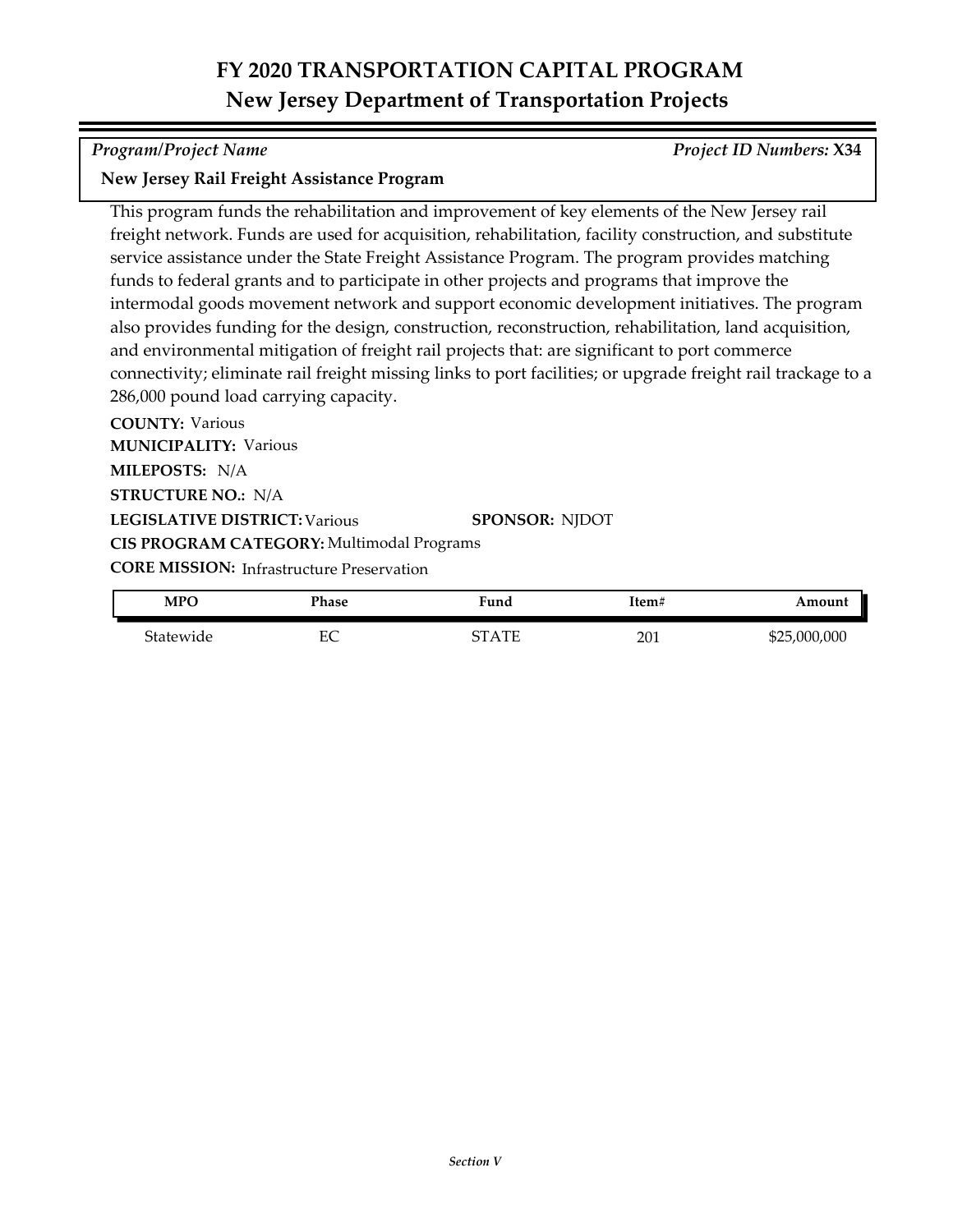*Program/Project Name Project ID Numbers:* **X200C**

### **New Jersey Scenic Byways Program**

This program will assist in the advancement of the NJ Scenic Byways Program and the stewardship and enhancement of the scenic, recreational, archaeological, natural, cultural and historic intrinsic qualities associated with the designated byways. Funding will be utilized for planning, design and development of the state program and for planning, design, development, marketing and implementation of the complete set of byways within the state program. This includes but is not limited to research leading to the development of themes for byways on a statewide basis; technical assistance to specifically provide awareness and education about the byways, activities associated with identifying and marketing tourist amenities on scenic byways on a statewide basis, activities associated with assessing the economic impacts on the set of Byways, activities associated in building stronger partnerships between the byways and other groups that can assist them in sustaining and promoting their byways.

**COUNTY:** Various **MUNICIPALITY: Various** 

**MILEPOSTS:** N/A

**STRUCTURE NO.:** N/A

**LEGISLATIVE DISTRICT:** Various

**CIS PROGRAM CATEGORY:** Road Assets

**CORE MISSION:** Infrastructure Preservation

| <b>MPO</b> | <b>Phase</b> | Fund                  | Item# | Amount    |
|------------|--------------|-----------------------|-------|-----------|
| Statewide  | <b>ERC</b>   | FУ<br>$\_$ FI $\cdot$ | 58    | \$500,000 |

**SPONSOR:** NJDOT

### *Program/Project Name Project ID Numbers:* **N063 / 058027**

## **NJTPA, Future Projects**

This program provides funding for unanticipated project needs associated with the design, right‐of‐ way or construction of NJTPA selected local projects.

**COUNTY:** Various

**MUNICIPALITY: Various** 

**MILEPOSTS:** N/A

**STRUCTURE NO.:** N/A

**LEGISLATIVE DISTRICT:** Various **SPONSOR:** NJTPA

**CIS PROGRAM CATEGORY:** Local System Support

**CORE MISSION:** Infrastructure Preservation

| MPO    | Phase | Fund         | Item# | Amount       |
|--------|-------|--------------|-------|--------------|
| NITP A | ERC   | STBGP-NY/NWK | 60    | \$29,075,000 |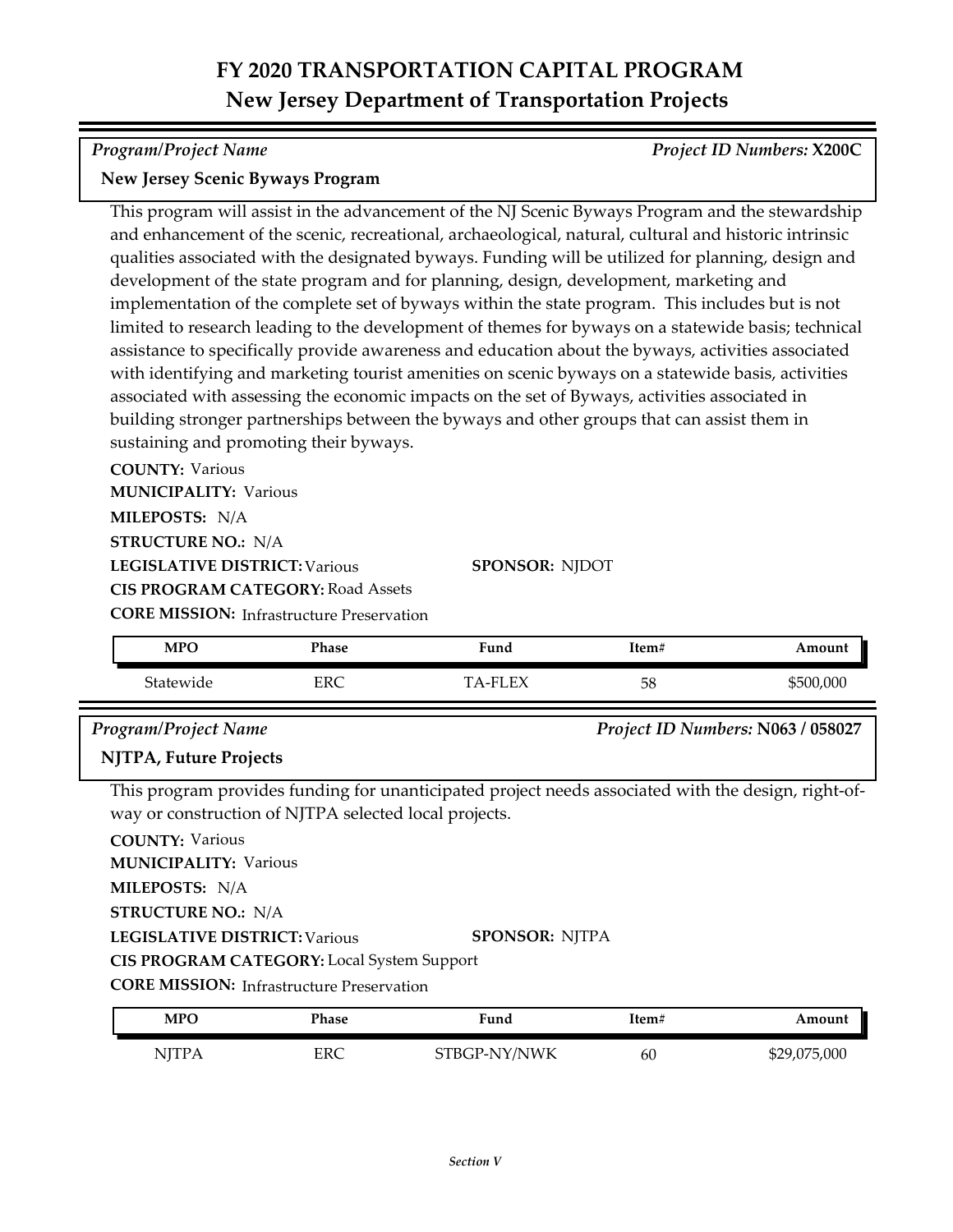*Program/Project Name Project ID Numbers:* **99372 / 993720**

| <b>Orphan Bridge Reconstruction</b>  |                                                     |                                                                                                                                                                                                                                                                                                               |       |                                 |
|--------------------------------------|-----------------------------------------------------|---------------------------------------------------------------------------------------------------------------------------------------------------------------------------------------------------------------------------------------------------------------------------------------------------------------|-------|---------------------------------|
|                                      | prefabricated/precast systems whenever possible.    | This program provides funding for engineering and construction of orphan bridges. The bridges will<br>be designed utilizing in-house and task order designers. The bridges will be reconstructed in the<br>existing footprint, with the abutments being repaired, and the superstructures being replaced with |       |                                 |
| <b>COUNTY: Various</b>               |                                                     |                                                                                                                                                                                                                                                                                                               |       |                                 |
| <b>MUNICIPALITY: Various</b>         |                                                     |                                                                                                                                                                                                                                                                                                               |       |                                 |
| MILEPOSTS: N/A                       |                                                     |                                                                                                                                                                                                                                                                                                               |       |                                 |
| <b>STRUCTURE NO.: N/A</b>            |                                                     |                                                                                                                                                                                                                                                                                                               |       |                                 |
| <b>LEGISLATIVE DISTRICT: Various</b> |                                                     | <b>SPONSOR: NJDOT</b>                                                                                                                                                                                                                                                                                         |       |                                 |
|                                      | <b>CIS PROGRAM CATEGORY: Bridge Assets</b>          |                                                                                                                                                                                                                                                                                                               |       |                                 |
|                                      | <b>CORE MISSION: Infrastructure Preservation</b>    |                                                                                                                                                                                                                                                                                                               |       |                                 |
| <b>MPO</b>                           | Phase                                               | Fund                                                                                                                                                                                                                                                                                                          | Item# | Amount                          |
| Statewide                            | EC                                                  | <b>STATE</b>                                                                                                                                                                                                                                                                                                  | 202   | \$4,000,000                     |
|                                      |                                                     |                                                                                                                                                                                                                                                                                                               |       |                                 |
|                                      |                                                     |                                                                                                                                                                                                                                                                                                               |       | <b>Project ID Numbers: X28B</b> |
| <b>Program/Project Name</b>          |                                                     | Park and Ride/Transportation Demand Management Program                                                                                                                                                                                                                                                        |       |                                 |
|                                      |                                                     | This program supports Transportation Demand Management (TDM) options for carpooling,<br>vanpooling, and transit by providing funding of leases for park-and-rides in areas with high<br>demand throughout the state. The department continues to support approximately 15 leased park-                        |       |                                 |
| <b>COUNTY: Various</b>               |                                                     | and-rides statewide in an effort to reduce air pollution and congestion and improve air quality.                                                                                                                                                                                                              |       |                                 |
| <b>MUNICIPALITY: Various</b>         |                                                     |                                                                                                                                                                                                                                                                                                               |       |                                 |
| MILEPOSTS: N/A                       |                                                     |                                                                                                                                                                                                                                                                                                               |       |                                 |
| <b>STRUCTURE NO.: N/A</b>            |                                                     |                                                                                                                                                                                                                                                                                                               |       |                                 |
| <b>LEGISLATIVE DISTRICT: Various</b> |                                                     | <b>SPONSOR: NJDOT</b>                                                                                                                                                                                                                                                                                         |       |                                 |
|                                      | <b>CIS PROGRAM CATEGORY: Congestion Relief</b>      |                                                                                                                                                                                                                                                                                                               |       |                                 |
|                                      | <b>CORE MISSION:</b> Mobility and Congestion Relief |                                                                                                                                                                                                                                                                                                               |       |                                 |
| <b>MPO</b>                           | Phase                                               | Fund                                                                                                                                                                                                                                                                                                          | Item# | Amount                          |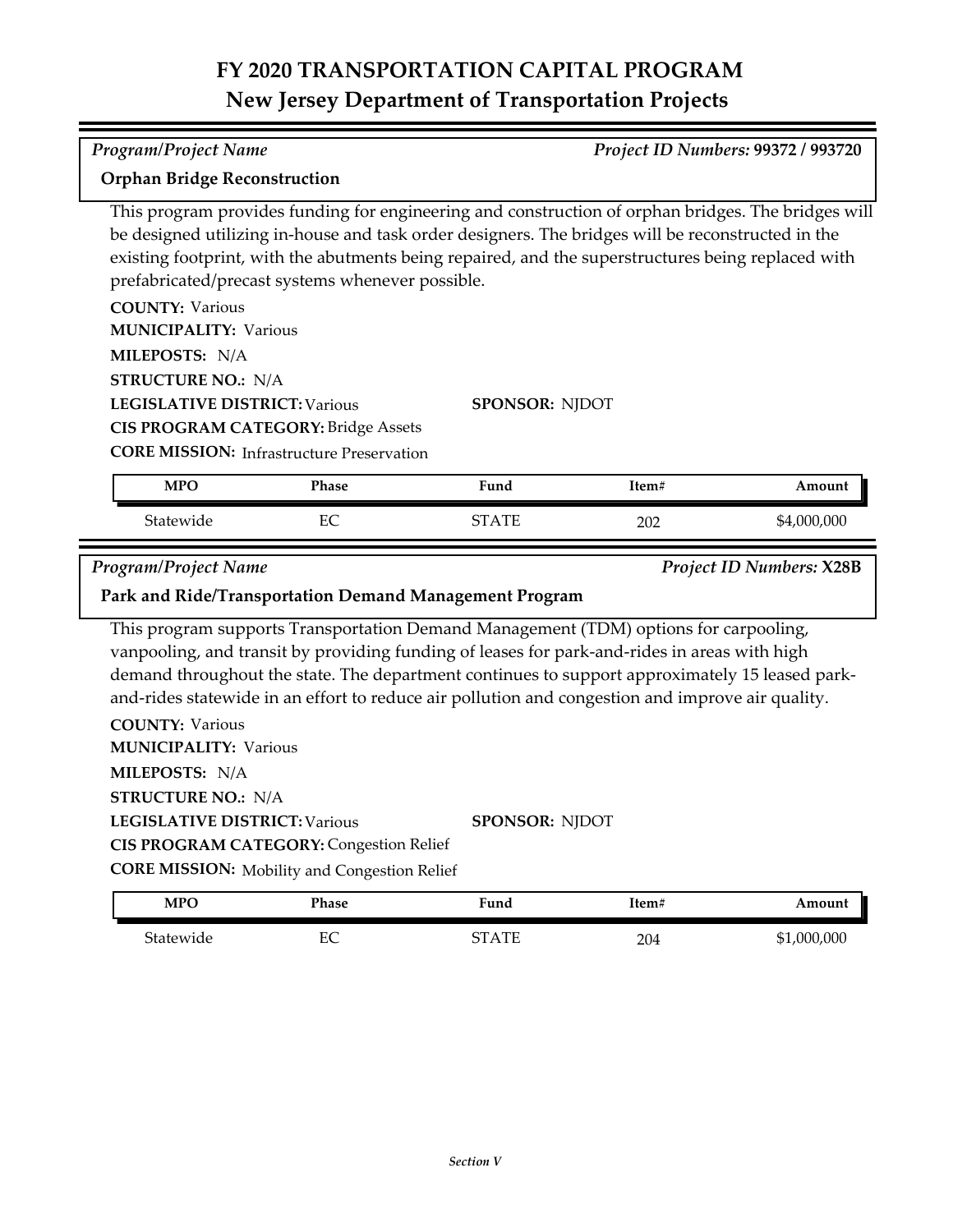#### *Program/Project Name Project ID Numbers:* **X51**

### **Pavement Preservation**

This program will allow NJDOT to accomplish eligible federal pavement preservation activities on New Jersey's Interstate highway system and will also allow for pavement preservation on all other state-maintained roads, which help to keep New Jersey's highway system in a state of good repair. With timely preservation, the NJDOT can provide the traveling public with improved safety and mobility, reduced congestion and smoother, longer lasting pavements.

**COUNTY:** Various **MUNICIPALITY: Various** 

**MILEPOSTS:** N/A

**STRUCTURE NO.:** N/A

**LEGISLATIVE DISTRICT:** Various

**CIS PROGRAM CATEGORY:** Road Assets

**SPONSOR:** NJDOT

**CORE MISSION: Infrastructure Preservation** 

| <b>MPO</b>   | <b>Phase</b> | Fund        | Item# | Amount      |
|--------------|--------------|-------------|-------|-------------|
| DVRPC        | EC           | <b>NHPP</b> | 67    | \$8,000,000 |
| <b>DVRPC</b> | EC           | STBGP-FLEX  | 67A   | \$2,000,000 |
| <b>SJTPO</b> | EС           | <b>NHPP</b> | 67B   | \$4,000,000 |
| <b>SJTPO</b> | EС           | STBGP-FLEX  | 67C.  | \$1,000,000 |

*Program/Project Name Project ID Numbers:* **X51B**

## **Pavement Preservation, NJTPA**

This program will allow NJDOT to accomplish eligible federal pavement preservation activities, in the NJTPA region, on New Jersey's Interstate highway system and will also allow for pavement preservation on all other state-maintained roads, which help to keep New Jersey's highway system in a state of good repair. With timely preservation, the NJDOT can provide the traveling public with improved safety and mobility, reduced congestion and smoother, longer lasting pavements.

**COUNTY:** Various

**MILEPOSTS:** N/A **MUNICIPALITY: Various** 

**STRUCTURE NO.:** N/A

**LEGISLATIVE DISTRICT:** Various

**SPONSOR:** NJDOT

**CIS PROGRAM CATEGORY:** Road Assets

**CORE MISSION: Infrastructure Preservation** 

| <b>MPO</b>   | Phase | Fund        | Item# | Amount       |
|--------------|-------|-------------|-------|--------------|
| <b>NJTPA</b> | EС    | <b>NHPP</b> | 68    | \$30,000,000 |
| <b>NJTPA</b> | EС    | STBGP-FLEX  | 68A   | \$5,000,000  |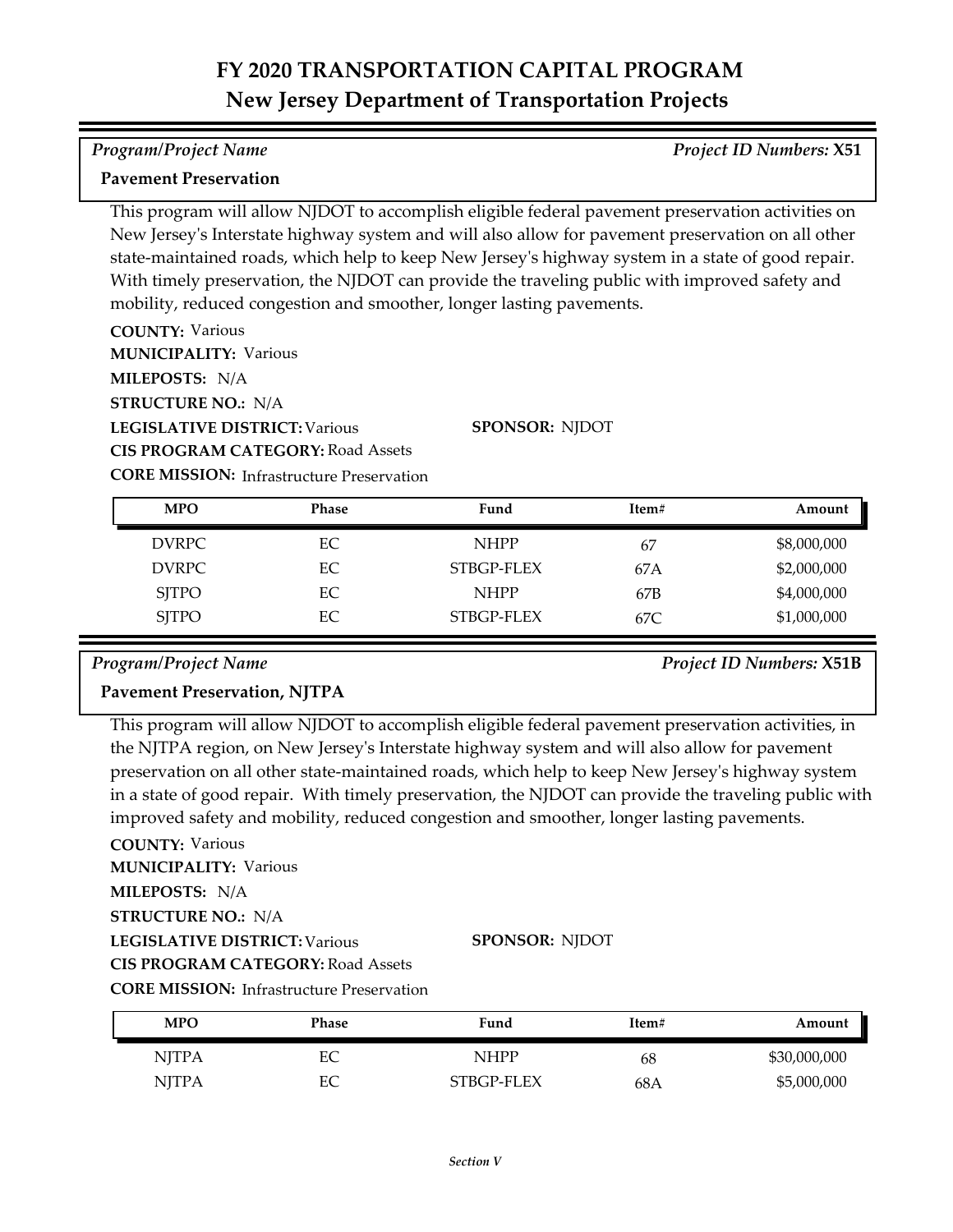#### *Program/Project Name Project ID Numbers:* **X29**

### **Physical Plant**

This program will provide for major repairs, rehabilitation, and replacement of the NJDOT physical plant facilities which are not in compliance with fire and safety standards, do not meet building codes, or which are functionally obsolete for supporting current maintenance, construction, and engineering activities.

| <b>COUNTY: Various</b>                                         |                       |
|----------------------------------------------------------------|-----------------------|
| <b>MUNICIPALITY: Various</b>                                   |                       |
| <b>MILEPOSTS: N/A</b>                                          |                       |
| <b>STRUCTURE NO.: N/A</b>                                      |                       |
| <b>LEGISLATIVE DISTRICT: Various</b>                           | <b>SPONSOR: NIDOT</b> |
| <b>CIS PROGRAM CATEGORY: Transportation Support Facilities</b> |                       |

**CORE MISSION: Operations and Maintenance** 

| <b>MPO</b> | <b>Phase</b> | $\blacksquare$<br>Fund | Item# | Amount       |
|------------|--------------|------------------------|-------|--------------|
| Statewide  | ERC          | $_{\rm ATE}$<br>חדיר   | 205   | \$10,000,000 |

*Program/Project Name Project ID Numbers:* **X30**

## **Planning and Research, Federal-Aid**

Funding from this program will enable NJDOT to continue to address planning and research needs in a comprehensive program of studies and proposal development in order to maximize the use of financial resources and staff. Activities will include data collection, inter‐governmental planning coordination, planning work in support of the management systems, research initiatives and Local Technical Assistance Program.

**COUNTY:** Various **LEGISLATIVE DISTRICT:** Various **MILEPOSTS:** N/A **STRUCTURE NO.:** N/A **MUNICIPALITY: Various CORE MISSION: Infrastructure Preservation SPONSOR:** NJDOT **CIS PROGRAM CATEGORY:** Capital Program Delivery

Statewide PLS LTAP 69 \$150,000 Statewide PLS SPR 69A \$22,509,000 Statewide PLS STBGP-FLEX 69B \$18,300,000 **MPO Phase Fund Item# Amount**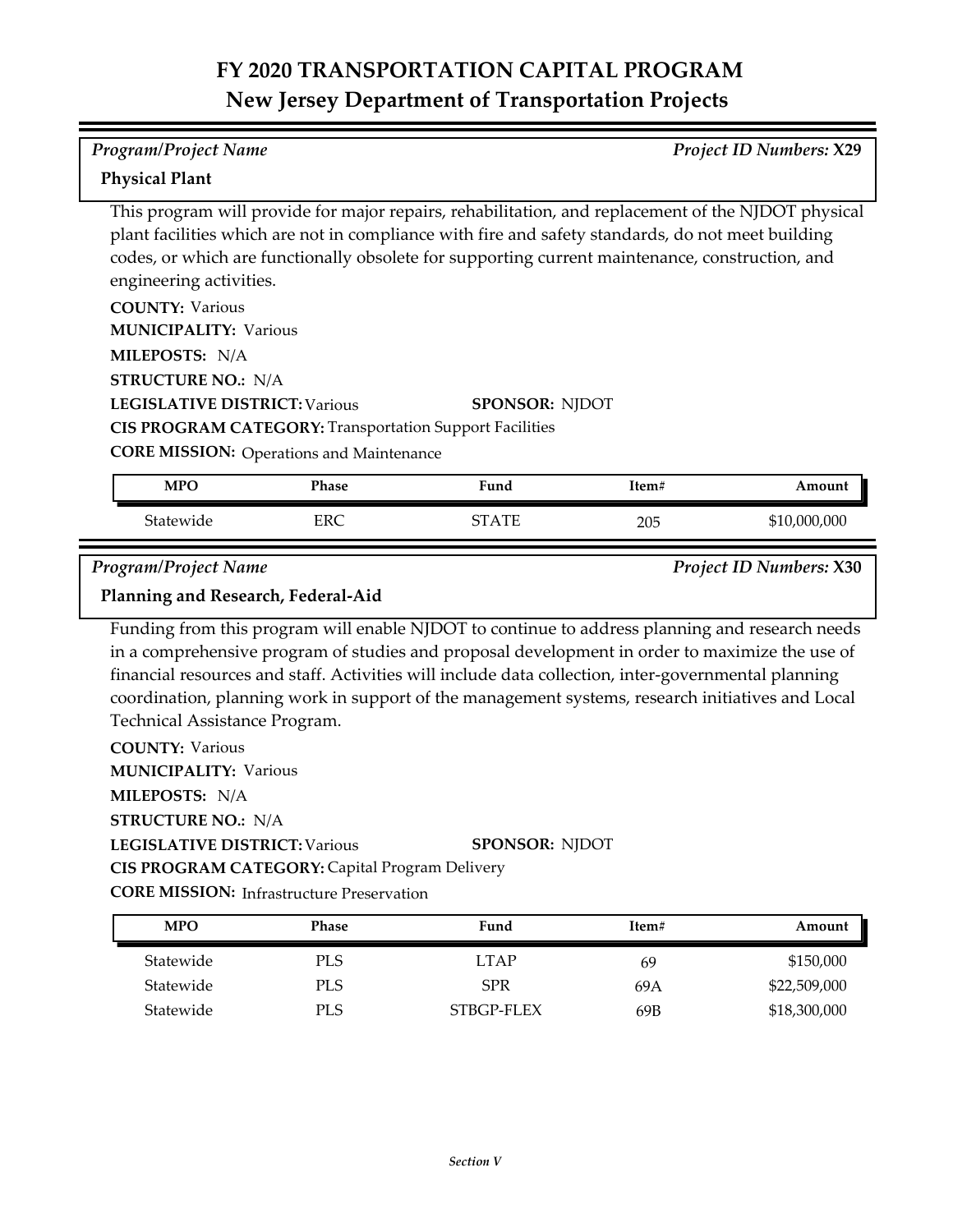#### *Program/Project Name Project ID Numbers:* **X140**

### **Planning and Research, State**

This program will provide for planning activities which include needs assessments, geometric deficiencies, local aid assistance, congestion management, travel market analysis, formulation of a new statewide plan, facilitating/implementing multimodal transportation, demographics, access management plans, transportation policy, equipment, modeling, clean air initiatives, data collection equipment, deployment of new technology initiatives, and research initiatives.

**COUNTY:** Various

**MUNICIPALITY: Various** 

**MILEPOSTS:** N/A

**STRUCTURE NO.:** N/A

**LEGISLATIVE DISTRICT:** Various **CIS PROGRAM CATEGORY:** Capital Program Delivery

**SPONSOR:** NJDOT

**CORE MISSION: Infrastructure Preservation** 

| <b>MPO</b> | Phase | Fund         | Item# | Amount      |
|------------|-------|--------------|-------|-------------|
| Statewide  | PL    | $\Lambda$ TI | 206   | \$1,000,000 |

*Program/Project Name Project ID Numbers:* **X135**

### **Pre-Apprenticeship Training Program for Minorities and Women**

This is a federal grant program that supports pre-apprenticeship training and outreach activities aimed at women and minorities including training and supportive services necessary to help them prepare and qualify for union apprenticeship programs connected with highway construction and employment with NJ DOT. This program will also support the technology required to monitor, maintain and generate reports on program essentials and trainee participant progress.

**COUNTY:** Various **LEGISLATIVE DISTRICT:** Various **MILEPOSTS:** N/A **STRUCTURE NO.:** N/A **MUNICIPALITY: Various CORE MISSION:** Infrastructure Preservation **SPONSOR:** NJDOT **CIS PROGRAM CATEGORY:** Capital Program Delivery

| <b>MPO</b> | Phase    | Fund       | ltem#   | Amount    |
|------------|----------|------------|---------|-----------|
| Statewide  | EС<br>ĽC | STBGP-FLEX | 70<br>U | \$500,000 |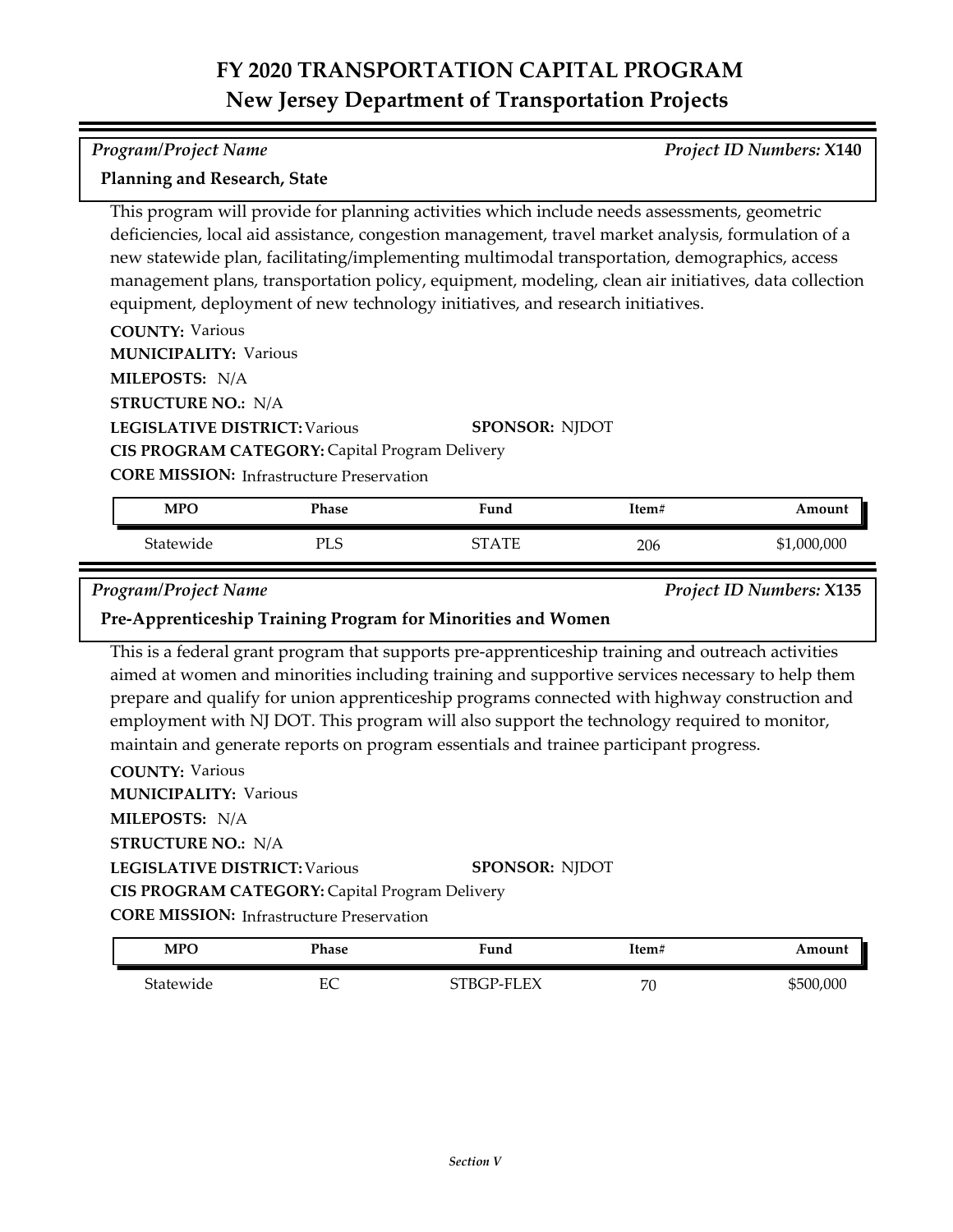| Program/Project Name | <b>Project ID Numbers: X10</b> |
|----------------------|--------------------------------|

### **Program Implementation Costs, NJDOT**

This program will provide funding for salaries and other administrative expenses which directly relate to developing and delivering the Capital Program. This funding is allocated for multi-year and previously authorized project costs.

| <b>COUNTY: Various</b>                           |                       |
|--------------------------------------------------|-----------------------|
| <b>MUNICIPALITY: Various</b>                     |                       |
| <b>MILEPOSTS: N/A</b>                            |                       |
| <b>STRUCTURE NO.: N/A</b>                        |                       |
| <b>LEGISLATIVE DISTRICT: Various</b>             | <b>SPONSOR: NJDOT</b> |
| CIS PROGRAM CATEGORY: Capital Program Delivery   |                       |
| <b>CORE MISSION:</b> Infrastructure Preservation |                       |

| <b>MPO</b> | Phase  | $\blacksquare$<br>Fund | Item# | Amount            |
|------------|--------|------------------------|-------|-------------------|
| Statewide  | ᠇<br>◡ | <b>TUT</b><br>∼∼       | 207   | 104,040,000<br>J. |

#### *Program/Project Name Project ID Numbers:* **10344 / 103440**

**Project Development: Concept Development and Preliminary Engineering**

This program will provide funding for Concept Development and Preliminary Engineering work on various identified projects on the state transportation system. Functions to be performed include, but are not limited to, data collection including traffic counts and review of as-built plans, evaluation of existing deficiencies, evaluation of existing safety conditions, environmental screenings, assessment of right-of-way and access impacts, assessment of environmental impacts, identification of a Preliminary Preferred Alternative, National Environmental Protection Agency classification, estimates, technical environmental studies, base mapping/surveying, utility investigations, right of way research and estimates, drainage investigations, geotechnical investigations, engineering in support of the environmental document, an approved environmental document, cost estimates and community outreach/involvement.

### **COUNTY:** Various

**LEGISLATIVE DISTRICT:** Various **MILEPOSTS:** N/A **STRUCTURE NO.:** N/A **MUNICIPALITY: Various SPONSOR:** NJDOT **CIS PROGRAM CATEGORY:** Capital Program Delivery

**CORE MISSION:** Infrastructure Preservation

| <b>MPO</b> | Phase | <b>Fund</b> | Item# | Amount               |
|------------|-------|-------------|-------|----------------------|
| Statewide  |       | STATF       | 208   | ,000,000<br>ፍ5<br>ФC |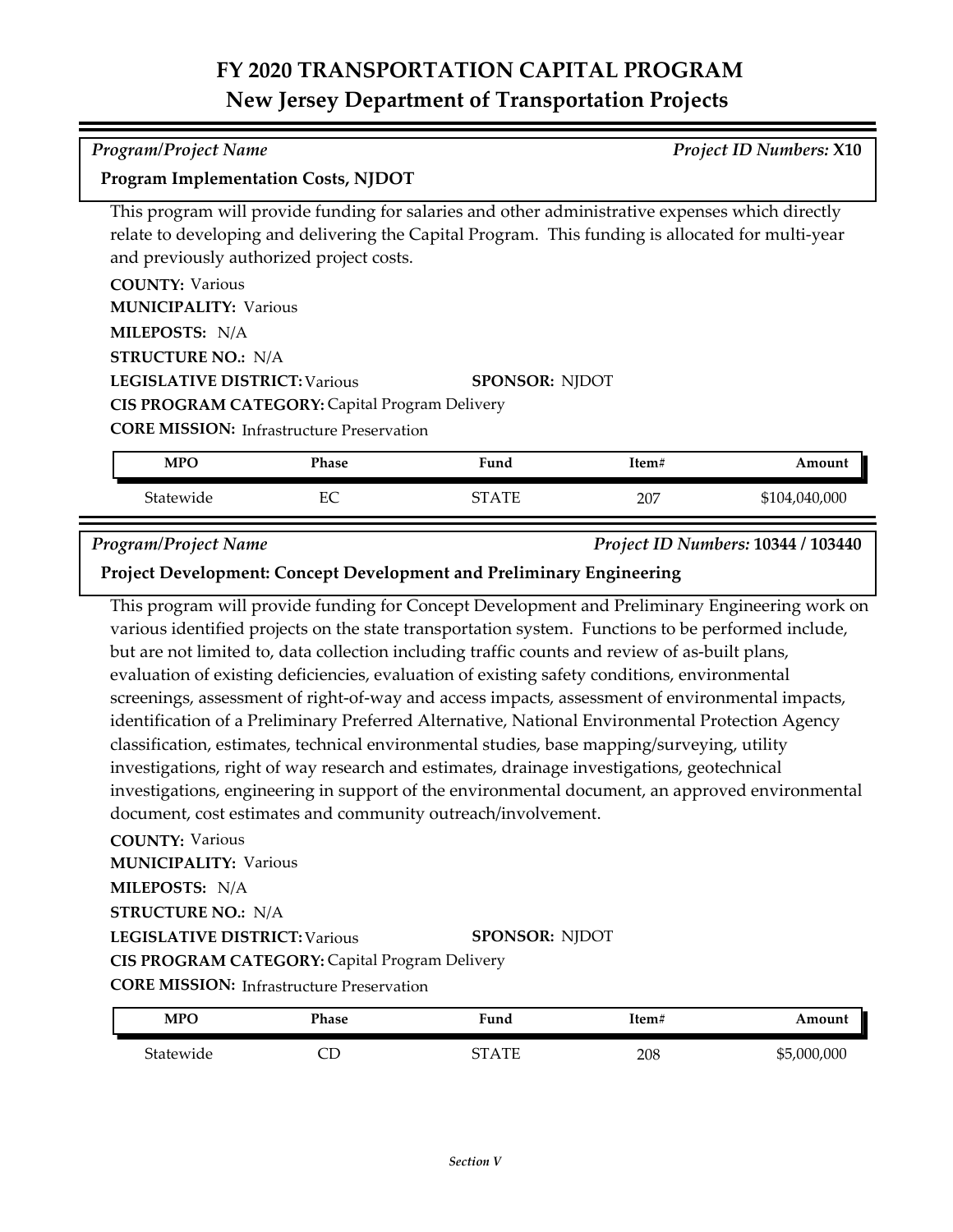| Project Management & Reporting System (PMRS) |
|----------------------------------------------|
|----------------------------------------------|

This funding is provided to support planned Capital Program Management work, and incorporate functionality by other areas of the department, as well. The PMRS program will provide a collaborative environment for all department stakeholders to utilize one Project Reporting & Management System to manage projects from start to finish. PMRS will facilitate access by all parties, and allow colaberative input into the process. Such initial, Department-wide, access will, ultimately, reduce project costs.

**COUNTY:** Various

**MUNICIPALITY: Various** 

**MILEPOSTS:** N/A

**STRUCTURE NO.:** N/A

**LEGISLATIVE DISTRICT:** Various

**SPONSOR:** NJDOT

**CIS PROGRAM CATEGORY:** Capital Program Delivery

**CORE MISSION:** Infrastructure Preservation

| <b>MPO</b> | Phase | iund         | Item# | Amount      |
|------------|-------|--------------|-------|-------------|
| Statewide  | DES   | $\Lambda$ TE | 209   | \$2,380,000 |

*Program/Project Name Project ID Numbers:* **17337 / 173370**

## **Project Management Improvement Initiative Support**

Provides expert consulting services, related to processes and organizational development, in the area of project and program management, including information systems architecture and integration for project and construction management information technology systems. Provides program management services to NJDOT for the implemention of Project Management and Reporting Systems including; e-Builder Enterprise Software as a Service information system, and other sub-systems such as Bluebeam. Provides coaching and mentoring services to NJDOT personnel in the areas of; project and program management, general organizational behavior of project related organizations, and training assessment guidance.

## **COUNTY:** Various

**MUNICIPALITY: Various** 

**MILEPOSTS:** N/A

**STRUCTURE NO.:** N/A

**LEGISLATIVE DISTRICT:** Various

### **SPONSOR:** NJDOT

**CIS PROGRAM CATEGORY:** Capital Program Delivery

**CORE MISSION: Infrastructure Preservation** 

| <b>MPC</b> | Phase | Fund    | Item# | Amount      |
|------------|-------|---------|-------|-------------|
| Statewide  | DES   | CT A TE | 210   | \$2,500,000 |

*Program/Project Name Project ID Numbers:* **05341 / 053410**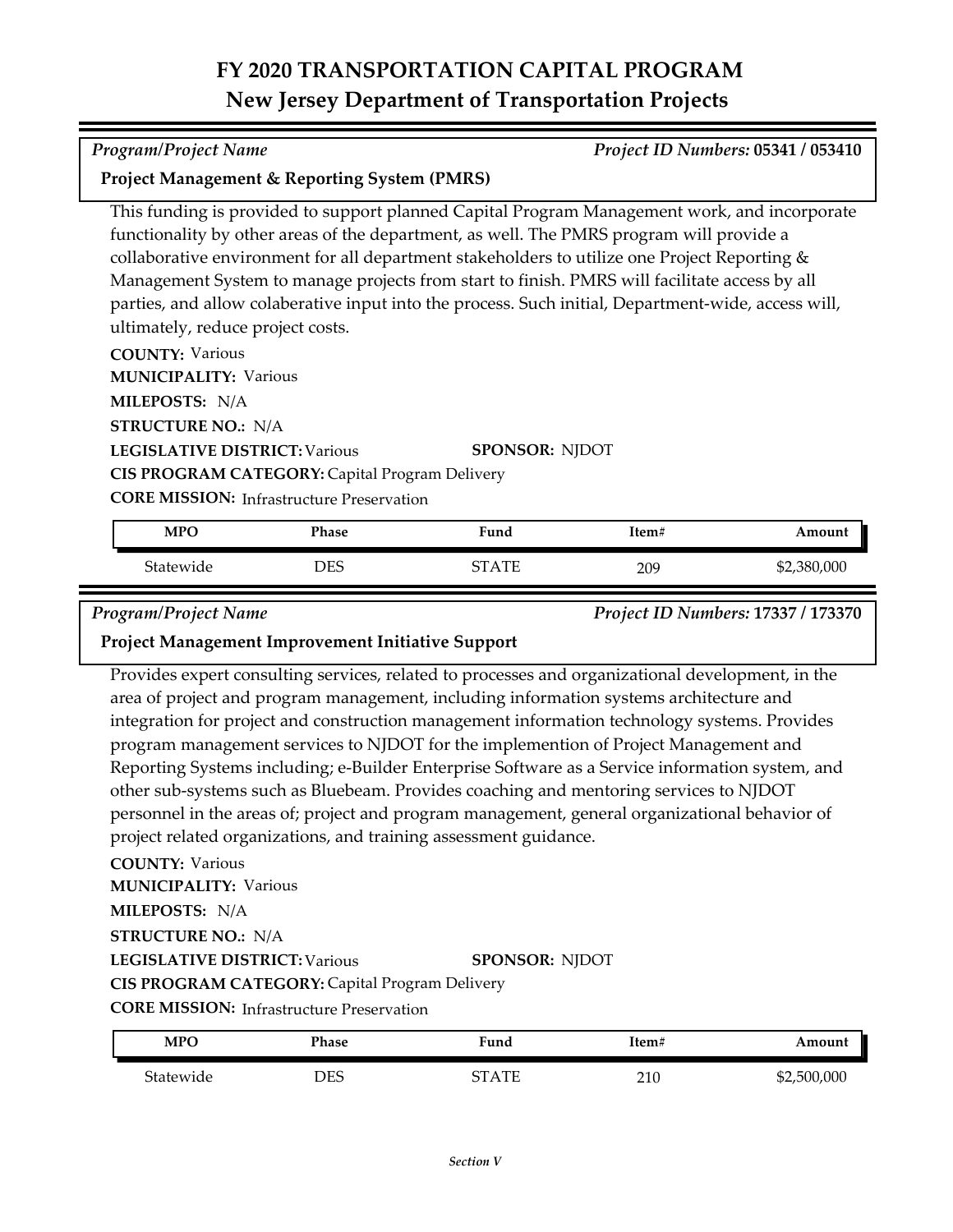### *Program/Project Name Project ID Numbers:* **X35A1 / 800027**

### **Rail-Highway Grade Crossing Program, Federal**

This program will provide funding for the elimination of hazards at rail-highway grade crossings, the rehabilitation of grade crossing surfaces, and the installation of protective warning devices for roadways both on and off the federal-aid system. Funding will also be provided for the traffic control items required during the construction work and the installation of advance warning signs and pavement markings at all highway-rail grade crossings.

**COUNTY:** Various **LEGISLATIVE DISTRICT:** Various **MILEPOSTS:** N/A **STRUCTURE NO.:** N/A **MUNICIPALITY: Various CORE MISSION: Safety SPONSOR:** NJDOT **CIS PROGRAM CATEGORY:** Safety Management

DVRPC BC RHC 71C \$944,791 DVRPC BC RHC-PHILA 71D \$1,843,739 DVRPC BC RHC-TRENTON 71E \$1,267,402 NJTPA EC RHC 71F \$2,875,452 NJTPA EC RHC-AC 71G \$1,061,204 NJTPA EC RHC-ALLEN 71H \$138,601 NJTPA EC RHC-NY/NWK 71I \$9,867,749 NJTPA EC RHC-PGH/NWB 71J \$47,967 SJTPO EC RHC 71K \$287,546 Statewide EC RHC-B5K200K 71 \$1,714,882 Statewide EC RHC-FLEX 71A \$11,998,350 Statewide EC RHC-L5K \$2,099,364 **MPO Phase Fund Item# Amount**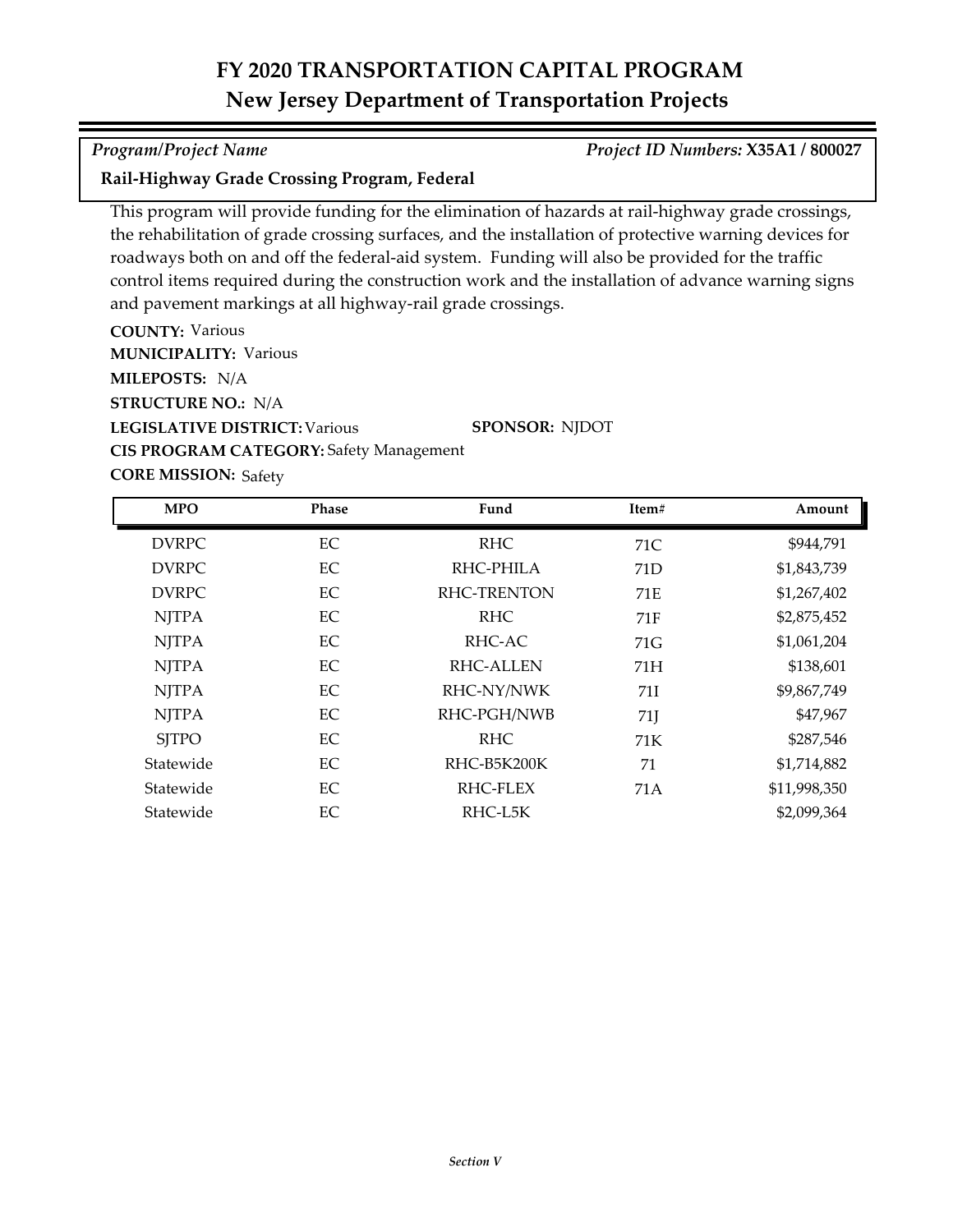*Program/Project Name Project ID Numbers:* **X35A**

## **Rail-Highway Grade Crossing Program, State**

This program will provide state funding for the elimination of hazards at rail-highway grade crossings by the closure of crossings or the upgrade/improvement of protective warning devices for roads throughout the state. This funding will allow flexibility in allocating monies for emergency repairs as well as to the areas in need regardless of their geographic location (MPO). This program will also allow grade crossing closures without drawing down the federal funds used for grade crossing improvements. Funding will also be provided for the design of traffic detours required for the crossing surface reconstruction projects.

This program will also provide funding for emergency repairs to the riding surface of highway-rail grade crossings identified during inspections or from complaints received. These repairs will be accomplished by an NJDOT contractor as priority situations are identified. These repairs will be limited to surface repairs that do not require railroad infrastructure work, or reconstruction of the crossing. This program will also include the installation of roadway-related items (signs, pavement markings) that have been identified as missing or needing replacement or are required (outstanding work from municipalities and counties) to close out federally funded grade crossing projects from previous years.

**COUNTY:** Various **LEGISLATIVE DISTRICT:** Various **MILEPOSTS:** N/A **STRUCTURE NO.:** N/A **MUNICIPALITY: Various CORE MISSION: Safety SPONSOR:** NJDOT **CIS PROGRAM CATEGORY:** Safety Management

| <b>MPO</b> | Phase | Fund               | Item# | Amount      |
|------------|-------|--------------------|-------|-------------|
| Statewide  | CON   | $\Lambda$ TE<br>∼− | 011   | \$1,000,000 |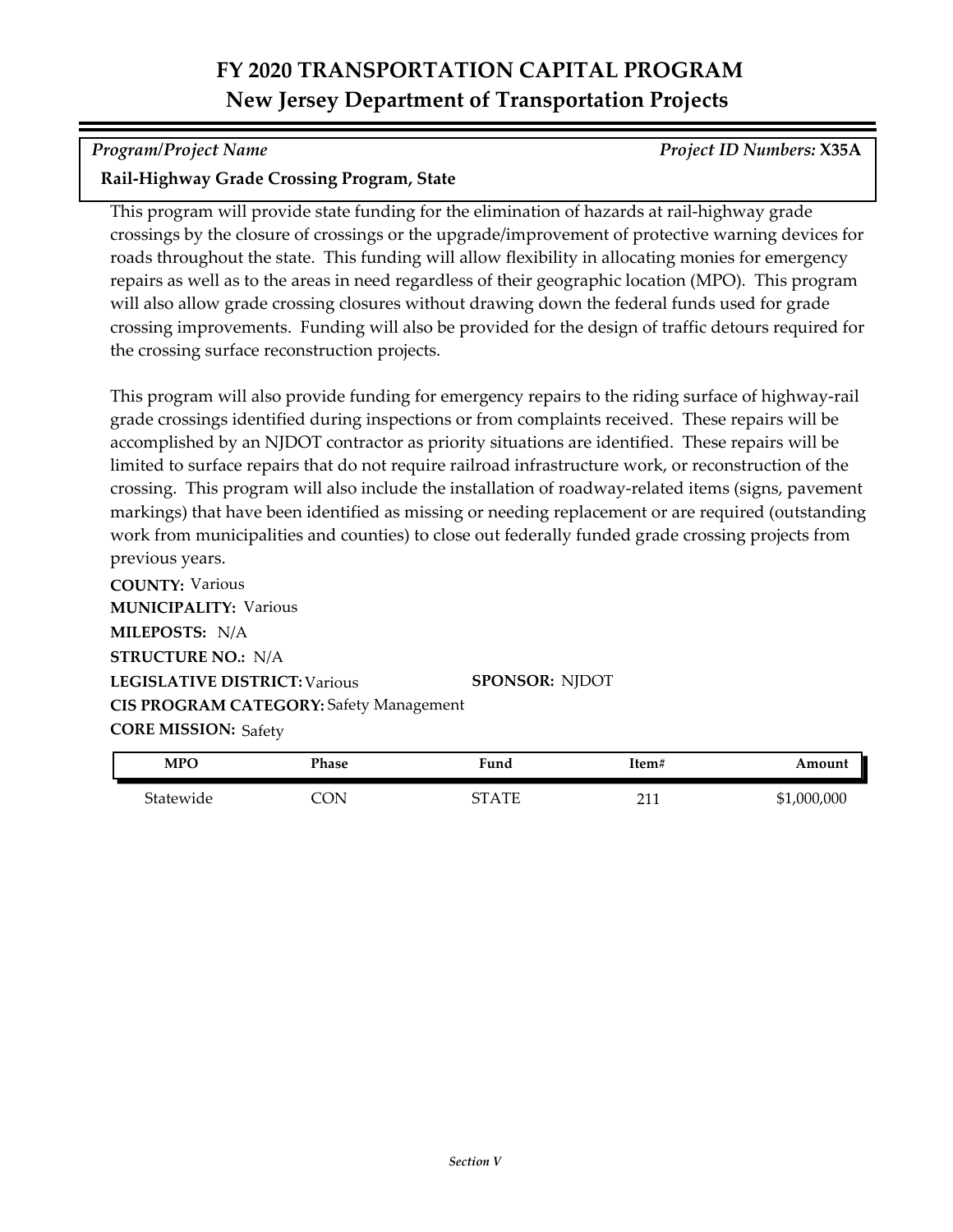#### *Program/Project Name Project ID Numbers:* **99409 / 994090**

### **Recreational Trails Program**

New Jersey's Recreational Trails Program provides grants to public agencies and non-profit organizations for a variety of trail projects. The program is administered by the NJ Department of Environmental Protection, Division of Parks and Forestry. Under the program, a minimum of 30 percent of the project funding must be provided for motorized trail projects (ATVs, dirt bikes, snowmobiles), 30 percent for non-motorized (hiking, biking, horseback riding), and 40 percent for diverse use, which is any combination of motorized and non-motorized trail user types. New Jersey has established a maximum grant award of \$25,000 for non-motorized and diverse projects. Grantees must match 20 percent of the total project costs.

**COUNTY:** Various **LEGISLATIVE DISTRICT:** Various **MILEPOSTS:** N/A **STRUCTURE NO.:** N/A **MUNICIPALITY: Various CORE MISSION:** Mobility and Congestion Relief **SPONSOR:** NJDEP **CIS PROGRAM CATEGORY:** Multimodal Programs

| <b>MPO</b> | Phase | Fund                        | Item#                           | Amount                |
|------------|-------|-----------------------------|---------------------------------|-----------------------|
| Statewide  | ERC   | DTL.<br>$\mathbf{T} \Delta$ | $H^{\prime}$<br>$\cdot$ $\cdot$ | 776 757<br>71,440,797 |

### *Program/Project Name Project ID Numbers:* **X144**

## **Regional Action Program**

This program funds low‐cost, quick turn-around capital improvements accomplished under management of the NJDOT Office of Landscape Architecture and the Regional Director for Regional Operations in each of the NJDOT regions. Funding is also provided for small‐scale landscape contracts in an effort to minimize adverse effects of highways where engineering solutions are prohibitive.

**COUNTY:** Various **LEGISLATIVE DISTRICT:** Various **MILEPOSTS:** N/A **STRUCTURE NO.:** N/A **MUNICIPALITY: Various CORE MISSION:** Infrastructure Preservation **SPONSOR:** NJDOT **CIS PROGRAM CATEGORY:** Road Assets

| <b>MPO</b> | Phase | Fund    | Item#      | Amount      |
|------------|-------|---------|------------|-------------|
| Statewide  | EС    | CT A TE | 210<br>∠⊥∠ | \$2,000,000 |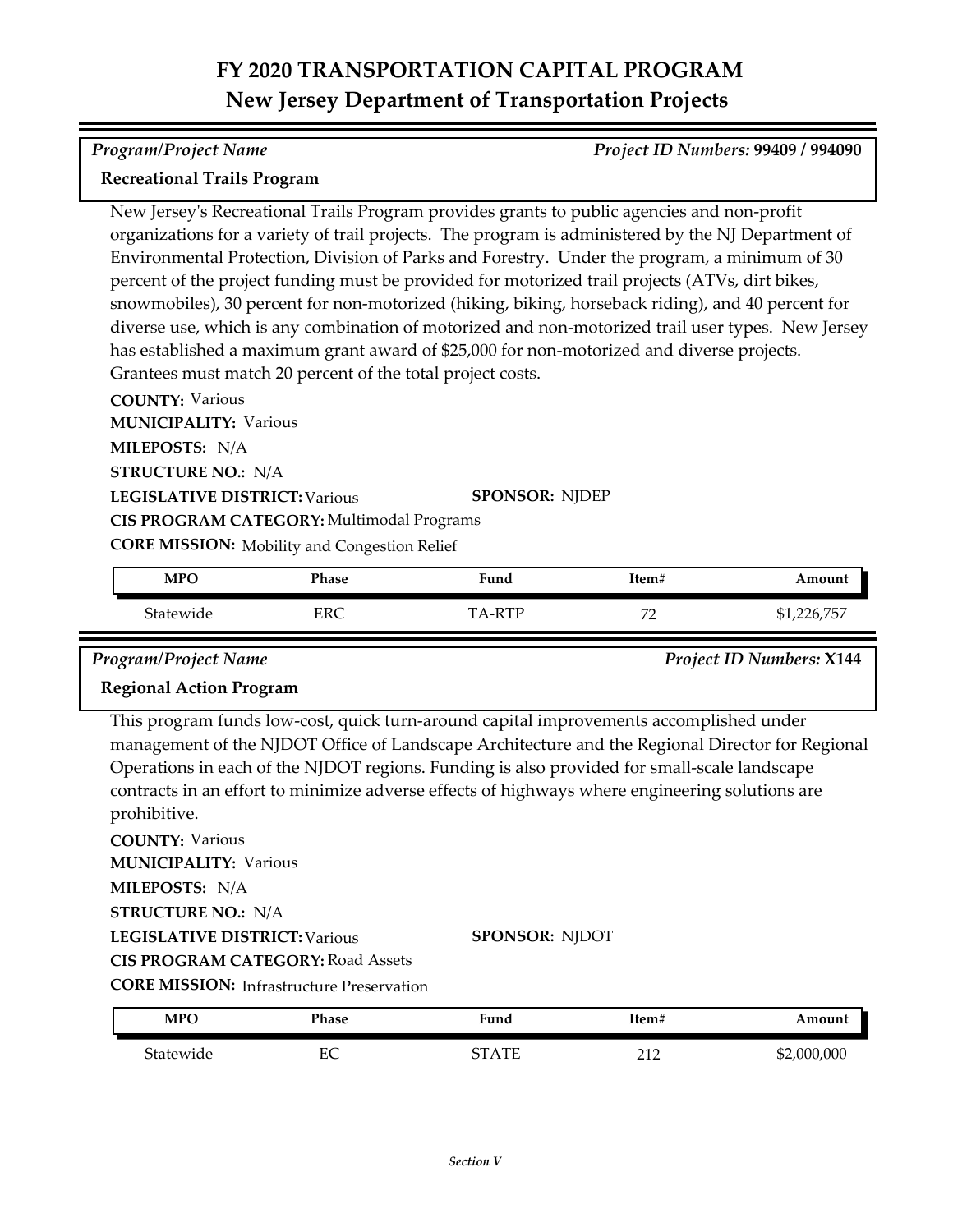| <b>Program/Project Name</b>                                                                           |       |                                                                                                                                                                                                                                                                                                                                                                                                                                                                                     | Project ID Numbers: X03A |                                 |
|-------------------------------------------------------------------------------------------------------|-------|-------------------------------------------------------------------------------------------------------------------------------------------------------------------------------------------------------------------------------------------------------------------------------------------------------------------------------------------------------------------------------------------------------------------------------------------------------------------------------------|--------------------------|---------------------------------|
|                                                                                                       |       | Restriping Program & Line Reflectivity Management System                                                                                                                                                                                                                                                                                                                                                                                                                            |                          |                                 |
| <b>COUNTY: Various</b><br><b>MUNICIPALITY: Various</b><br>MILEPOSTS: N/A<br><b>STRUCTURE NO.: N/A</b> |       | This program funds the application of long-life pavement markings and raised pavement markers<br>on the state highway system. The Line Reflectivity Management Unit was formed, within<br>Maintenance Engineering and Operations, to record reflectivity readings of pavement markings in<br>order to more efficiently and effectively develop and implement the annual striping program for the<br>NJDOT. All equipment purchases will be funded by the NJDOT equipment line item. |                          |                                 |
| <b>LEGISLATIVE DISTRICT: Various</b>                                                                  |       | <b>SPONSOR: NJDOT</b>                                                                                                                                                                                                                                                                                                                                                                                                                                                               |                          |                                 |
| <b>CIS PROGRAM CATEGORY: Safety Management</b>                                                        |       |                                                                                                                                                                                                                                                                                                                                                                                                                                                                                     |                          |                                 |
| <b>CORE MISSION: Safety</b>                                                                           |       |                                                                                                                                                                                                                                                                                                                                                                                                                                                                                     |                          |                                 |
| <b>MPO</b>                                                                                            | Phase | Fund                                                                                                                                                                                                                                                                                                                                                                                                                                                                                | Item#                    | Amount                          |
| Statewide                                                                                             | EC    | STBGP-FLEX                                                                                                                                                                                                                                                                                                                                                                                                                                                                          | 73                       | \$20,000,000                    |
| <b>Program/Project Name</b><br><b>Resurfacing Program</b>                                             |       |                                                                                                                                                                                                                                                                                                                                                                                                                                                                                     |                          | <b>Project ID Numbers: X03E</b> |

This comprehensive program funds renewed riding surfaces on state highways in order to prolong the life of pavement and provide an improved ride. This resurfacing program is a key component of the NJDOT's broader Pavement Management Program, which is aimed at preserving and extending the life of state highways. Individual highway segments are selected for resurfacing, or other treatments, through the NJDOT's Pavement Management System. This program consists primarily of resurfacing of highway segments, but may also include; selected repair activities, minor upgrades such as curbing, application of long-life pavement markings and raised pavement markers, and the acquisition of essential equipment and materials.

#### **COUNTY:** Various

**MILEPOSTS:** N/A **MUNICIPALITY: Various** 

**STRUCTURE NO.:** N/A

**LEGISLATIVE DISTRICT:** Various

**CIS PROGRAM CATEGORY:** Road Assets

| <b>MPO</b> | Phase   | $T$ una    | Item#      | Amount       |
|------------|---------|------------|------------|--------------|
| Statewide  | гc<br>∼ | . TT<br>חי | 212<br>∠⊥∪ | 6100,000,000 |

**SPONSOR:** NJDOT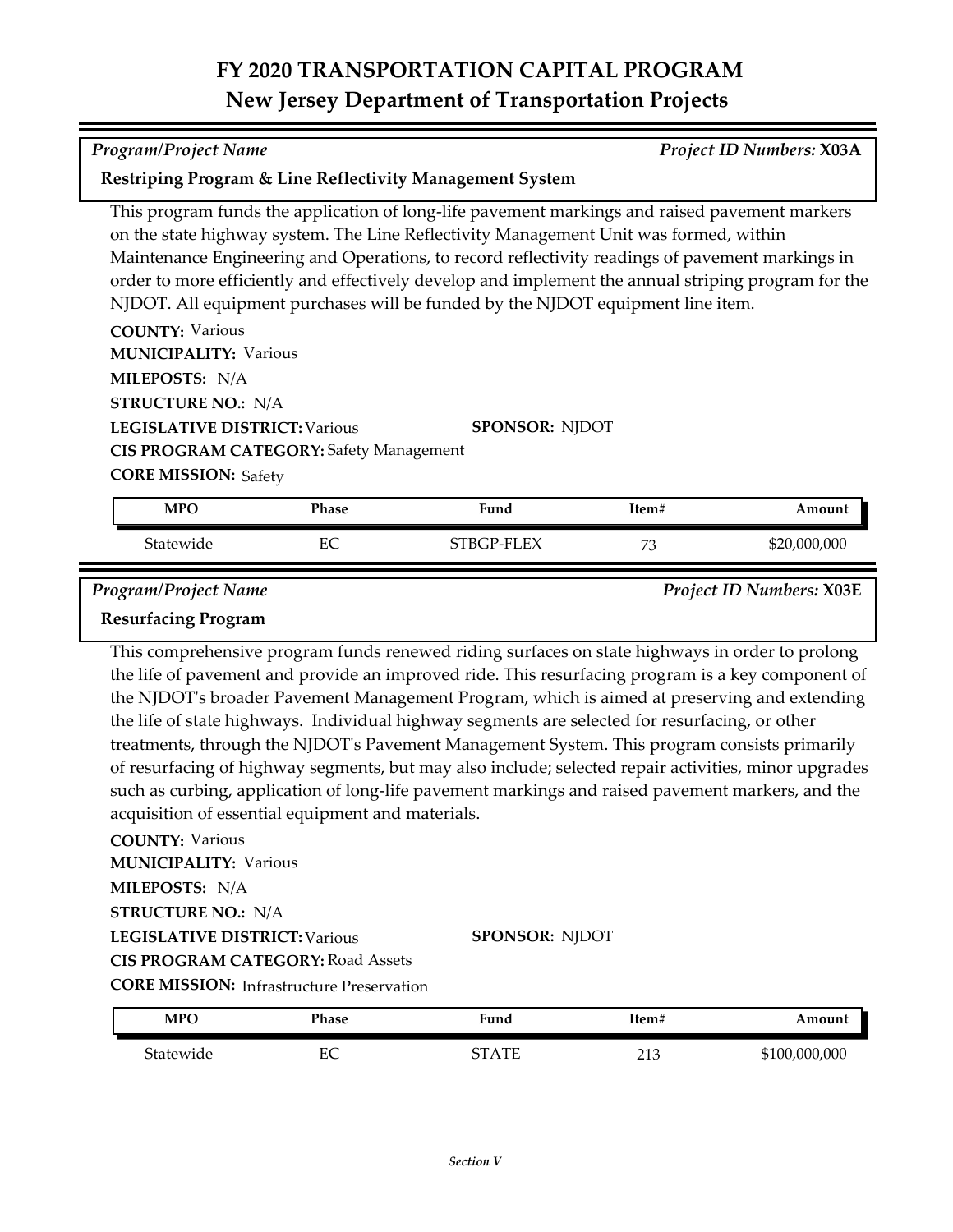### *Program/Project Name Project ID Numbers:* **99327A**

## **Resurfacing, Federal**

Funding from this program provides design and construction of pavement resurfacing projects. This program also provides; pavement recommendations, surveys, aerial photography, photogrammetry, base mapping, and engineering, needed to prepare contract documents in order to advertise resurfacing projects. In addition, this program funds contractor services to construct resurfacing projects. Project lists are developed from the Pavement Management System and visual inspection of roadway segments in need of repair. This program also funds preliminary engineering for pavement reconstruction projects.

**COUNTY:** Various **LEGISLATIVE DISTRICT:** Various **MILEPOSTS:** N/A **STRUCTURE NO.:** N/A **MUNICIPALITY: Various CORE MISSION: Infrastructure Preservation SPONSOR:** NJDOT **CIS PROGRAM CATEGORY:** Road Assets

| <b>MPO</b> | Phase | Fund | Item#                    | Amount      |
|------------|-------|------|--------------------------|-------------|
| Statewide  | ERC   | NHPP | $\mathbf{r}$<br><b>.</b> | \$1,000,000 |

*Program/Project Name Project ID Numbers:* **05339 / 053390**

## **Right of Way Database/Document Management System**

This program funds the ongoing maintenance (web hosting and routine repairs) and updates for ROW unit (PAECETrack) and Access unit (Highway Access Permitting System) databases. The system is a web based allowing access from the field. The system is approved and supported by the Office of Information Technology. This system has scheduling, document production, management control, GIS, and extensive reporting capabilities. Both systems are being upgraded to keep pace with new requirements and regulatory changes. Cost covers both annual hosting and occasional upgrades as may be required.

### **COUNTY:** Various

**MUNICIPALITY: Various** 

**MILEPOSTS:** N/A

**STRUCTURE NO.:** N/A

**LEGISLATIVE DISTRICT:** Various

### **SPONSOR:** NJDOT

**CIS PROGRAM CATEGORY:** Capital Program Delivery

**CORE MISSION: Infrastructure Preservation** 

| <b>MPC</b> | Phase          | $\mathbf{r}$<br>Fund | Item#            | Amount  |
|------------|----------------|----------------------|------------------|---------|
| Statewide  | г $\cap$<br>ĿĆ | . TT<br>חי           | $^{\sim}$<br>214 | 300,000 |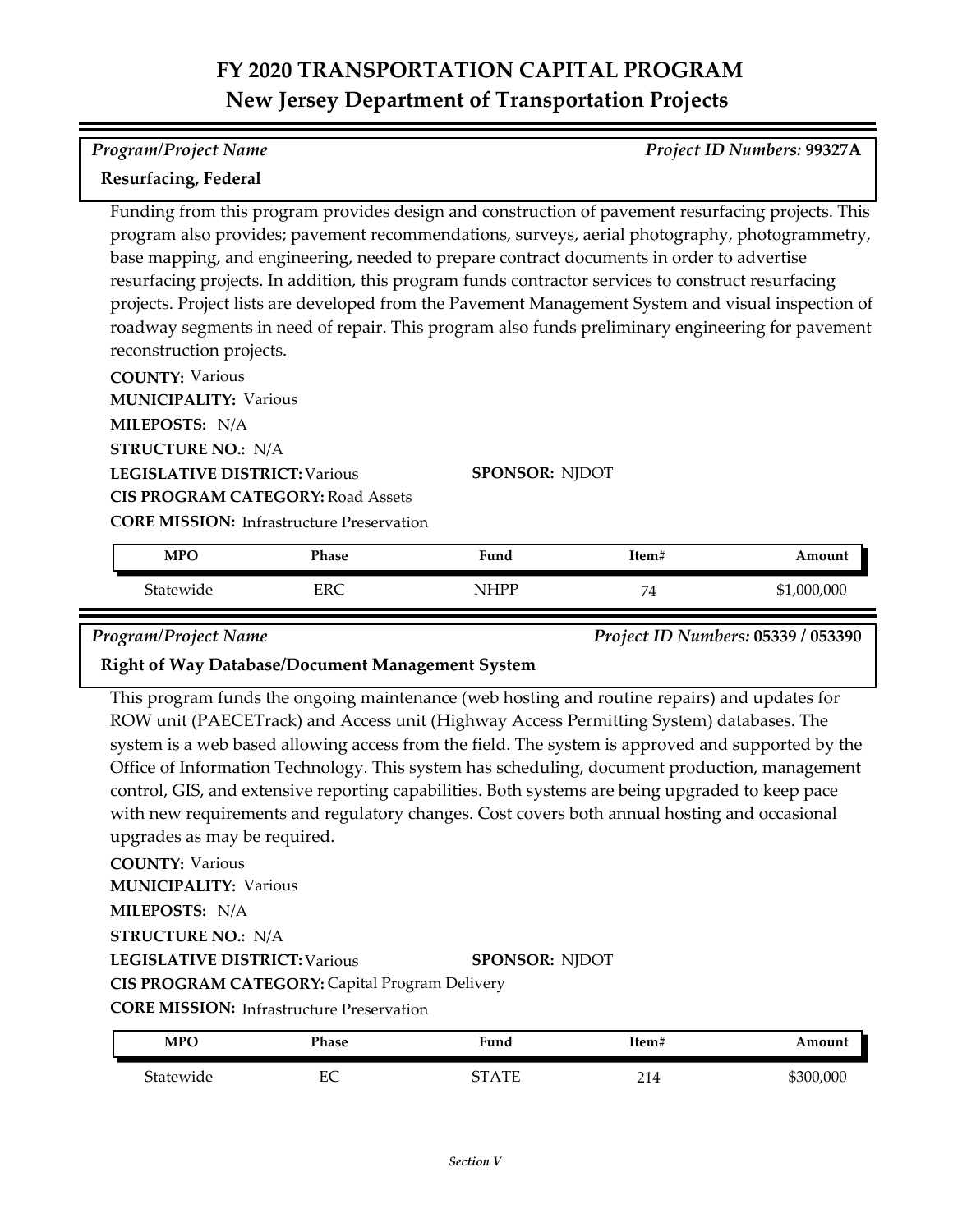#### *Program/Project Name Project ID Numbers:* **05340 / 053400**

### **Right of Way Full-Service Consultant Term Agreements**

This program will allow for the increased utilization of full service ROW consultant firms to address peak workload demands in the right of way component of the capital program delivery process. Due to staff reduction from retirements and loss of institutional specialists, it may be necessary to provide for supplementary consultant forces to work with the right of way team on specific projects. The task order agreements will be established based on initial funding amounts of \$10,000, with the continued funding of individual task order assignments through project specific state and federal right of way funding accounts.

**COUNTY:** Various

**MUNICIPALITY: Various** 

**MILEPOSTS:** N/A

**STRUCTURE NO.:** N/A

**LEGISLATIVE DISTRICT:** Various

**SPONSOR:** NJDOT

**CORE MISSION: Infrastructure Preservation** 

**CIS PROGRAM CATEGORY:** Capital Program Delivery

| <b>MPO</b> | Phase | Fund         | Item# | Amount    |
|------------|-------|--------------|-------|-----------|
| Statewide  | ROW   | <b>STATE</b> | 215   | \$50,000  |
| Statewide  | ROW   | STBGP-FLEX   | 76    | \$300,000 |

*Program/Project Name Project ID Numbers:* **X152 / 068066**

## **Rockfall Mitigation**

This program funds engineering services and construction of projects to reduce the potential of rockfall onto highways, preventing safety problems which could potentially cause personal injury and/or property damage. This program will also fund the maintaining of the Rockfall Hazard Mitigation System (RHMS), which evaluates all highway rock cuts and identifies potential rockfall issues. These activities will be performed utilizing both in‐house and consultant engineering services.

**COUNTY:** Various **LEGISLATIVE DISTRICT:** Various **MILEPOSTS:** N/A **STRUCTURE NO.:** N/A **MUNICIPALITY: Various CIS PROGRAM CATEGORY:** Safety Management

**SPONSOR:** NJDOT

**CORE MISSION: Safety** 

| <b>MPO</b> | Phase | Fund             | Item#          | Amount   |
|------------|-------|------------------|----------------|----------|
| Statewide  | ERC   | <b>IHDD</b><br>N | $\overline{ }$ | .000.000 |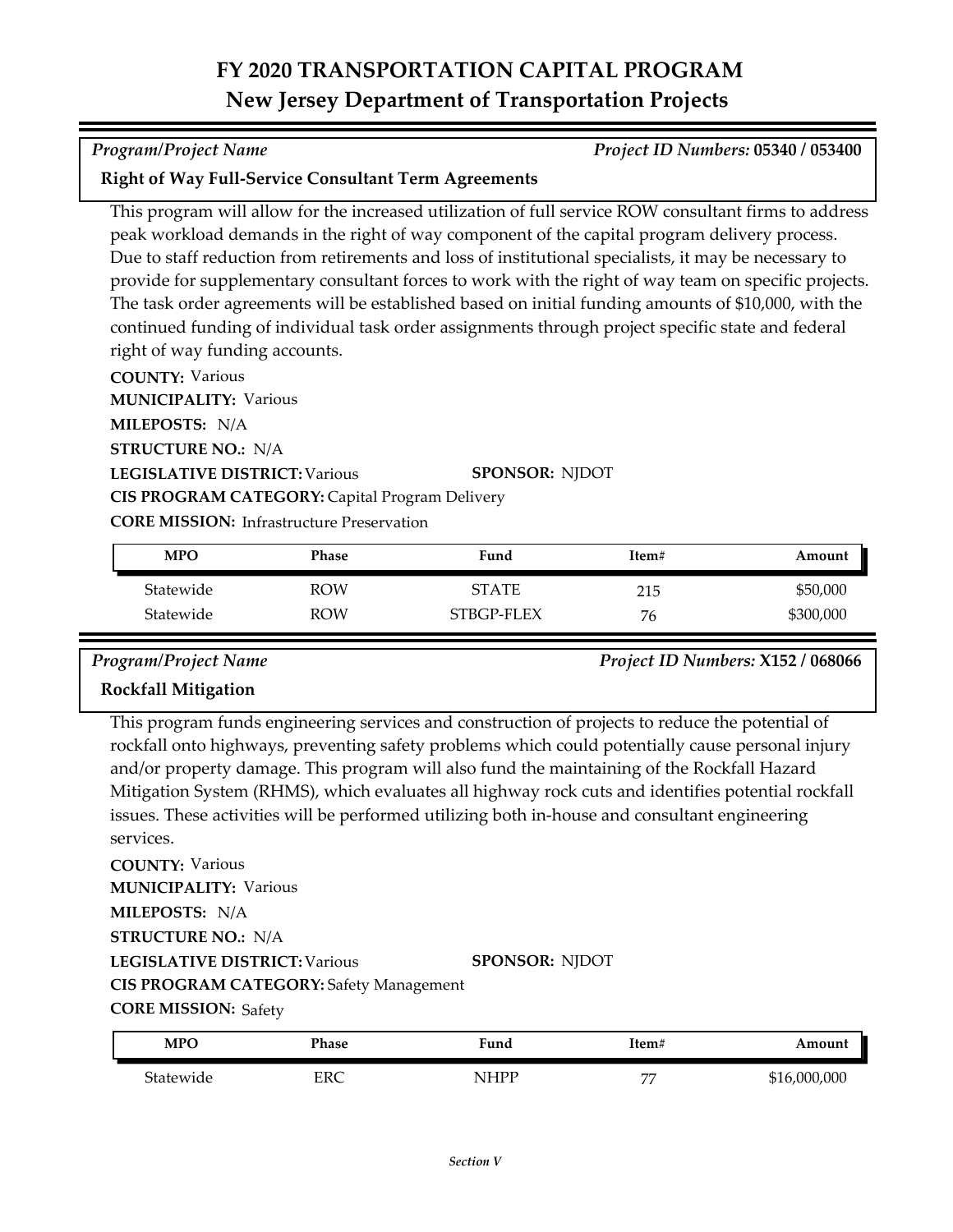| Program/Project Name                 | <b>Project ID Numbers: 99358</b> |
|--------------------------------------|----------------------------------|
| <b>Safe Routes to School Program</b> |                                  |

This program provides funding for locally initiated pedestrian access and safety projects to provide safe access to schools.

Funding is provided to the states to undertake a Safe Routes to Schools program. Ten to thirty percent of the money must fund enforcement, education and encourage programs. The remaining funding must fund programs leading to the construction of bicycle and pedestrian facilities as well as the salary of a full-time program coordinator. NJDOT designates as Advance Construction all projects funded from this program.

**COUNTY:** Various **LEGISLATIVE DISTRICT:** Various **MILEPOSTS:** N/A **STRUCTURE NO.:** N/A **MUNICIPALITY: Various CORE MISSION: Safety SPONSOR:** Local Lead **CIS PROGRAM CATEGORY:** Safety Management

| <b>MPO</b> | Phase | Fund          | Item# | Amount      |
|------------|-------|---------------|-------|-------------|
| Statewide  | ERC   | $TA$ -FI $FX$ | 7C    | \$5,587,000 |

*Program/Project Name Project ID Numbers:* **06402 / 064020**

### **Safe Streets to Transit Program**

This program identifies areas around train stations or bus stops and analyzes the risk based on crash history and exposure. Once the areas are identified, this program develops multi-modal improvement plans to address the issues.

**COUNTY:** Various **LEGISLATIVE DISTRICT:** Various **MILEPOSTS:** N/A **STRUCTURE NO.:** N/A **MUNICIPALITY: Various CORE MISSION: Safety SPONSOR:** NJDOT **CIS PROGRAM CATEGORY:** Safety Management

| <b>MPO</b> | Phase     | iund         | ™tem# | Amount           |
|------------|-----------|--------------|-------|------------------|
| Statewide  | гΩ<br>EV. | $\Lambda$ TL | 216   | ,000,000<br>-\$1 |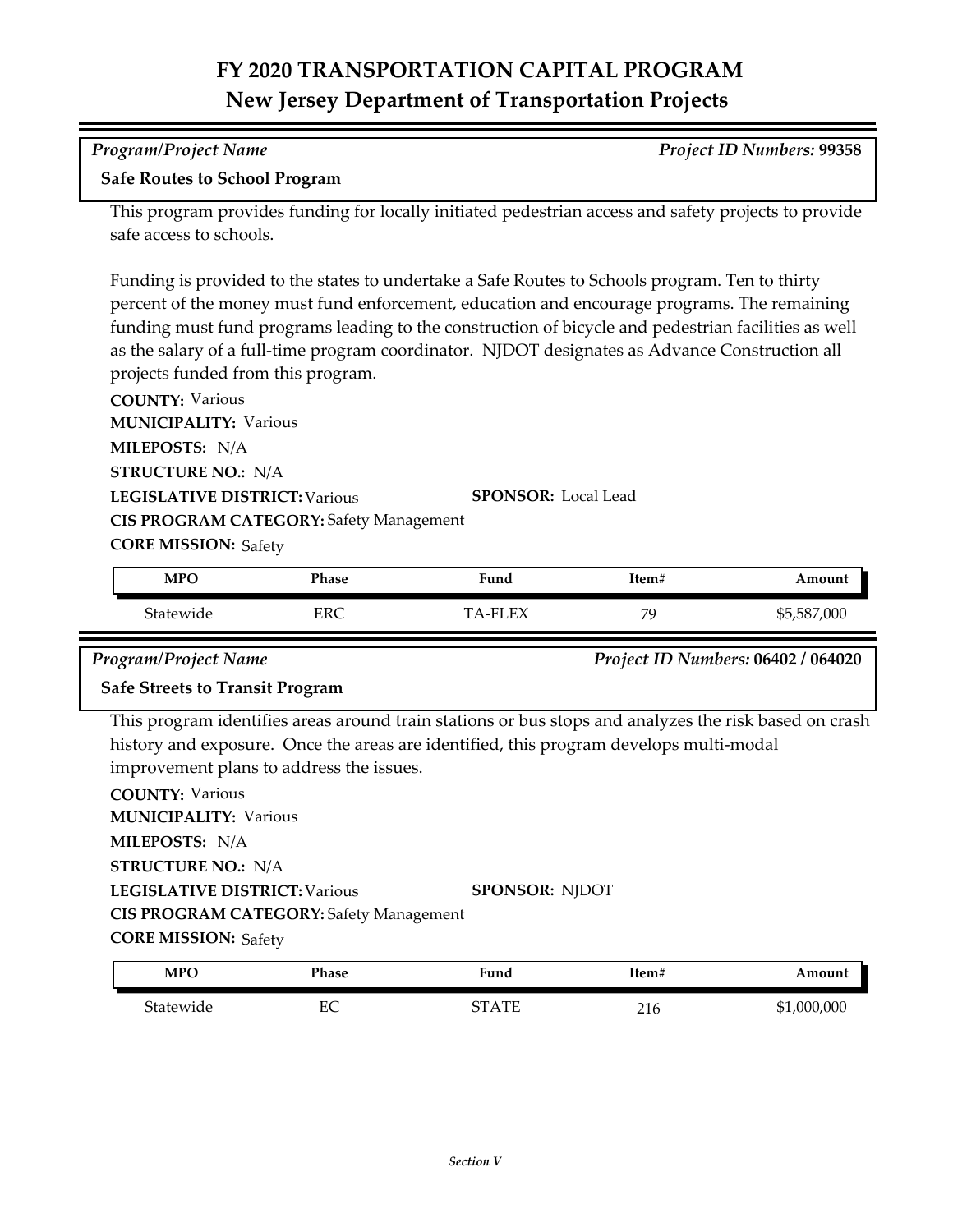### *Program/Project Name Project ID Numbers:* **19370 / 193700**

### **Safety Programs**

This program uses Highway Safety Improvement Program (HSIP) funding to support eligible Safety Engineering Projects and Pedestrian Safety Improvement Projects, including engineering, ROW and Construction activities intended to reduce fatalities and serious injuries on New Jersey roadways. Examples of some of these improvements are: striping, signage, crosswalks, bus shelters, handicap ramps, bicycle accommodations, travel lane modifications, resurfacing, changes in accommodating "U" turns, pedestrian refuge islands, designing for mature drivers, corner modifications and innovative technology, pavement improvements, traffic control signals, roundabouts, road diets, protection or removal of fixed objects, utility pole relocation or replacement, and systemic approaches to installation of land and roadway departure technologies to prevent vehicles from leaving their respective lanes and causing crashes, injuries, and/or deaths. Improve safety on NJ roadway

**COUNTY:** Various **LEGISLATIVE DISTRICT:** Various **MILEPOSTS: STRUCTURE NO.: MUNICIPALITY: Various CORE MISSION: Safety SPONSOR:** NJDOT **CIS PROGRAM CATEGORY:** Safety management

| <b>MPO</b> | Phase | Fund         | Item# | Amount       |
|------------|-------|--------------|-------|--------------|
| Statewide  | ERC   | HSIP         | 80    | \$14,000,000 |
| Statewide  | ERC   | <b>STATE</b> | 217   | \$250,000    |

### *Program/Project Name Project ID Numbers:* **13307 / 133070**

**Salt Storage Facilities - Statewide**

This program provides construction of new salt barns at various maintenance yards across the State (1 per Region) to improve snow and ice removal capabilities, and response time.

**COUNTY:** Various

**MUNICIPALITY: Various** 

**MILEPOSTS:** N/A

**STRUCTURE NO.:** N/A

**LEGISLATIVE DISTRICT:** Various

#### **SPONSOR:** NJDOT

**CIS PROGRAM CATEGORY:** Transportation Support Facilities

**CORE MISSION: Operations and Maintenance** 

| <b>MPC</b> | Phase | $\blacksquare$<br>Fund | ltem#      | Amount      |
|------------|-------|------------------------|------------|-------------|
| Statewide  | ERC   | CT A TE                | 210<br>∠⊥∪ | \$3,000,000 |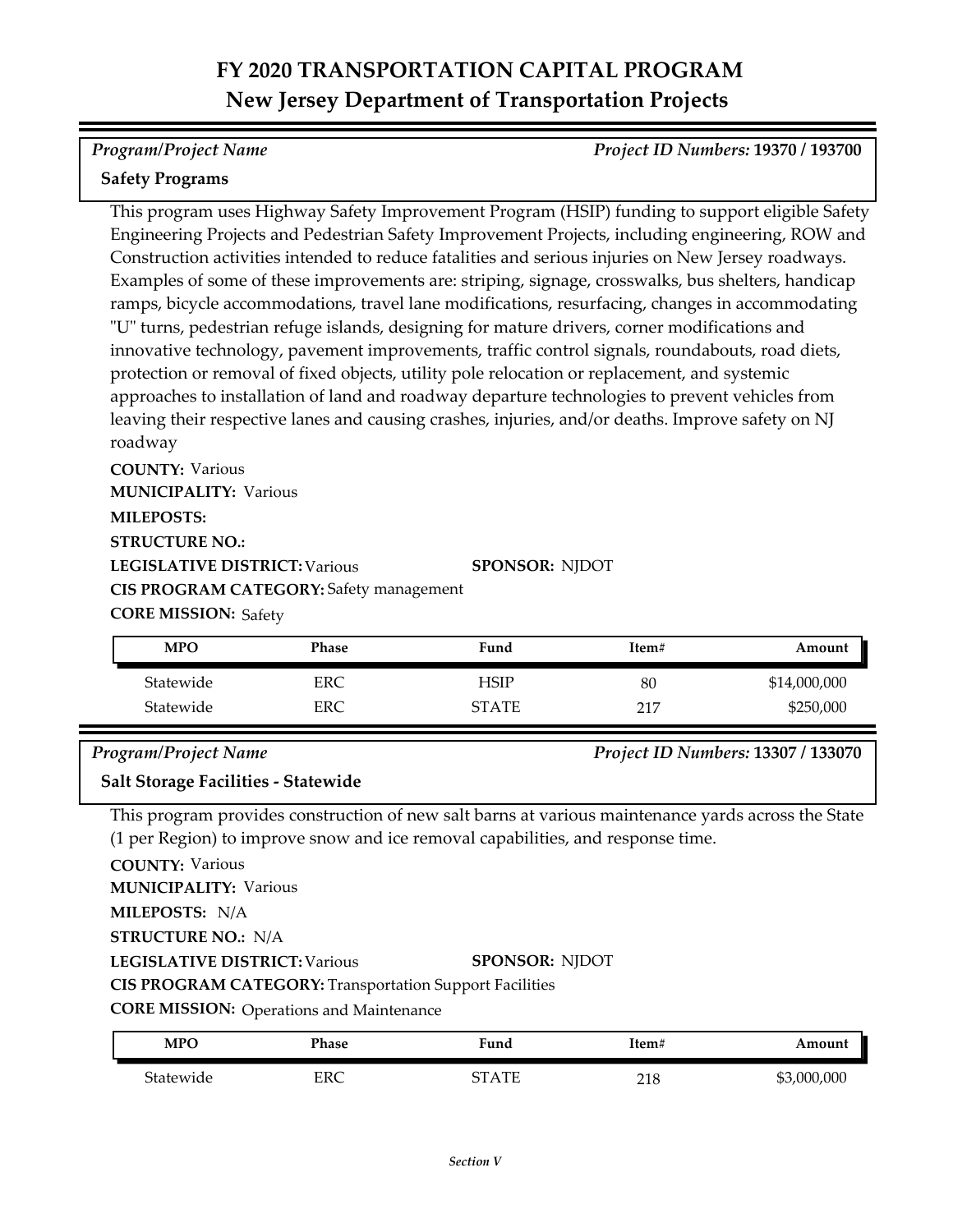*Program/Project Name Project ID Numbers:* **X239 / 800008**

| <b>Sign Structure Inspection Program</b>                                                                                                                      |                                                                                                |                                                                                                                                                                                                                                                                                                                     |       |                           |
|---------------------------------------------------------------------------------------------------------------------------------------------------------------|------------------------------------------------------------------------------------------------|---------------------------------------------------------------------------------------------------------------------------------------------------------------------------------------------------------------------------------------------------------------------------------------------------------------------|-------|---------------------------|
|                                                                                                                                                               | mast light pole structures on state roadways.                                                  | This program provides funding for the inspection of overhead and cantilever sign structures on state<br>roadways. There are over 1,700 sign structures, including overhead, cantilever and variable message<br>structures on state routes. This program also provides for the inspection of approximately 200 high  |       |                           |
| <b>COUNTY: Various</b>                                                                                                                                        |                                                                                                |                                                                                                                                                                                                                                                                                                                     |       |                           |
| <b>MUNICIPALITY: Various</b>                                                                                                                                  |                                                                                                |                                                                                                                                                                                                                                                                                                                     |       |                           |
| MILEPOSTS: N/A                                                                                                                                                |                                                                                                |                                                                                                                                                                                                                                                                                                                     |       |                           |
| <b>STRUCTURE NO.: N/A</b>                                                                                                                                     |                                                                                                |                                                                                                                                                                                                                                                                                                                     |       |                           |
| <b>LEGISLATIVE DISTRICT: Various</b>                                                                                                                          |                                                                                                | <b>SPONSOR: NJDOT</b>                                                                                                                                                                                                                                                                                               |       |                           |
|                                                                                                                                                               | <b>CIS PROGRAM CATEGORY: Bridge Assets</b>                                                     |                                                                                                                                                                                                                                                                                                                     |       |                           |
|                                                                                                                                                               | <b>CORE MISSION: Infrastructure Preservation</b>                                               |                                                                                                                                                                                                                                                                                                                     |       |                           |
| <b>MPO</b>                                                                                                                                                    | Phase                                                                                          | Fund                                                                                                                                                                                                                                                                                                                | Item# | Amount                    |
| Statewide                                                                                                                                                     | EC                                                                                             | STBGP-FLEX                                                                                                                                                                                                                                                                                                          | 82    | \$2,100,000               |
|                                                                                                                                                               |                                                                                                |                                                                                                                                                                                                                                                                                                                     |       |                           |
|                                                                                                                                                               |                                                                                                |                                                                                                                                                                                                                                                                                                                     |       |                           |
| <b>Program/Project Name</b>                                                                                                                                   |                                                                                                |                                                                                                                                                                                                                                                                                                                     |       | Project ID Numbers: X239A |
| <b>Sign Structure Rehabilitation/Replacement Program</b>                                                                                                      |                                                                                                |                                                                                                                                                                                                                                                                                                                     |       |                           |
| engineering.<br><b>COUNTY: Various</b><br><b>MUNICIPALITY: Various</b><br>MILEPOSTS: N/A<br><b>STRUCTURE NO.: N/A</b><br><b>LEGISLATIVE DISTRICT: Various</b> | <b>CIS PROGRAM CATEGORY: Bridge Assets</b><br><b>CORE MISSION: Infrastructure Preservation</b> | This program funds the rehabilitation and replacement of existing VMS (variable message signs),<br>overhead and cantilever sign structures located on state highways. This program will also provide<br>funding for recommendations, survey, aerial photography, photogrammetry, base mapping and<br>SPONSOR: NJDOT |       |                           |
| <b>MPO</b>                                                                                                                                                    | <b>Phase</b>                                                                                   | Fund                                                                                                                                                                                                                                                                                                                | Item# | Amount                    |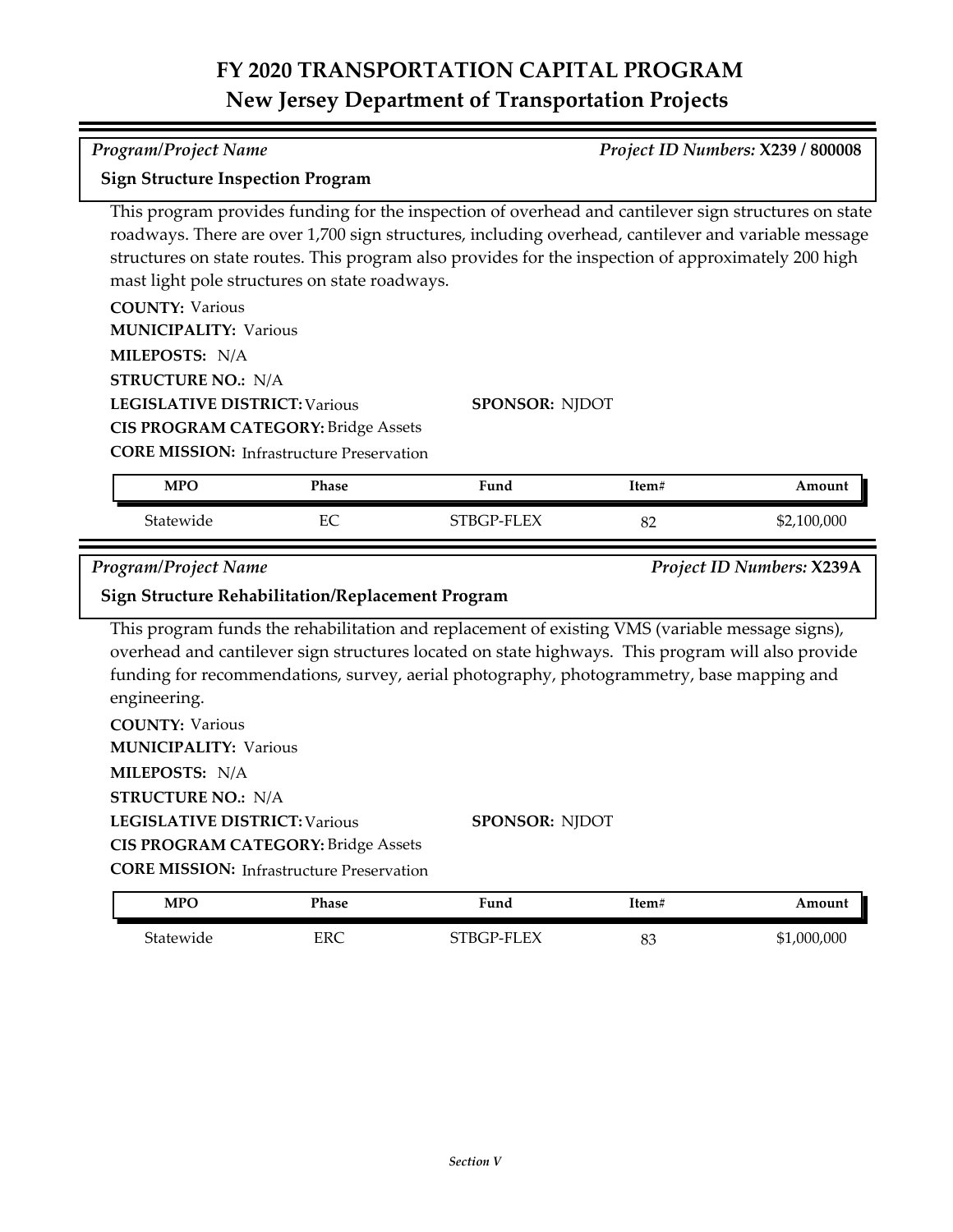| <b>Program/Project Name</b>                       |                                                  |                                                                                                                                                                                              |       | Project ID Numbers: 15335 / 153350 |
|---------------------------------------------------|--------------------------------------------------|----------------------------------------------------------------------------------------------------------------------------------------------------------------------------------------------|-------|------------------------------------|
| <b>Sign Structure Replacement Contract 2016-3</b> |                                                  |                                                                                                                                                                                              |       |                                    |
|                                                   |                                                  | Some of these sign structure had developed fatigue cracks and are in hazardous condition to                                                                                                  |       |                                    |
|                                                   |                                                  | vehicular traffic. Others on the lists were constructed using Aluminum material. It has been                                                                                                 |       |                                    |
|                                                   |                                                  | determined that these types of structures are more prone to fatigue than originally known and are                                                                                            |       |                                    |
| near the end of their service life.               |                                                  |                                                                                                                                                                                              |       |                                    |
| <b>COUNTY: Various</b>                            |                                                  |                                                                                                                                                                                              |       |                                    |
| <b>MUNICIPALITY: Various</b>                      |                                                  |                                                                                                                                                                                              |       |                                    |
| MILEPOSTS: N/A                                    |                                                  |                                                                                                                                                                                              |       |                                    |
| <b>STRUCTURE NO.: Various</b>                     |                                                  |                                                                                                                                                                                              |       |                                    |
| <b>LEGISLATIVE DISTRICT: Various</b>              |                                                  | <b>SPONSOR: NJDOT</b>                                                                                                                                                                        |       |                                    |
|                                                   | <b>CIS PROGRAM CATEGORY: Bridge Assets</b>       |                                                                                                                                                                                              |       |                                    |
|                                                   | <b>CORE MISSION:</b> Infrastructure Preservation |                                                                                                                                                                                              |       |                                    |
| <b>MPO</b>                                        | Phase                                            | Fund                                                                                                                                                                                         | Item# | Amount                             |
| Statewide                                         | <b>CON</b>                                       | <b>NHPP</b>                                                                                                                                                                                  | 84    | \$6,800,000                        |
| <b>Program/Project Name</b>                       |                                                  |                                                                                                                                                                                              |       | Project ID Numbers: X39            |
| Signs Program, Statewide                          |                                                  |                                                                                                                                                                                              |       |                                    |
| messages.                                         |                                                  | This program provides funding for the systematic upgrade of state highway signs, including<br>refurbishing of deteriorated signs, installation of new signs, and improvement and updating of |       |                                    |
| <b>COUNTY: Various</b>                            |                                                  |                                                                                                                                                                                              |       |                                    |
| <b>MUNICIPALITY: Various</b>                      |                                                  |                                                                                                                                                                                              |       |                                    |
| MILEPOSTS: N/A                                    |                                                  |                                                                                                                                                                                              |       |                                    |
| <b>STRUCTURE NO.: N/A</b>                         |                                                  |                                                                                                                                                                                              |       |                                    |
| <b>LEGISLATIVE DISTRICT: Various</b>              |                                                  | <b>SPONSOR: NJDOT</b>                                                                                                                                                                        |       |                                    |
| <b>CIS PROGRAM CATEGORY: Road Assets</b>          |                                                  |                                                                                                                                                                                              |       |                                    |
|                                                   |                                                  |                                                                                                                                                                                              |       |                                    |
|                                                   | <b>CORE MISSION:</b> Infrastructure Preservation |                                                                                                                                                                                              |       |                                    |

Statewide EC STATE 219 \$3,150,000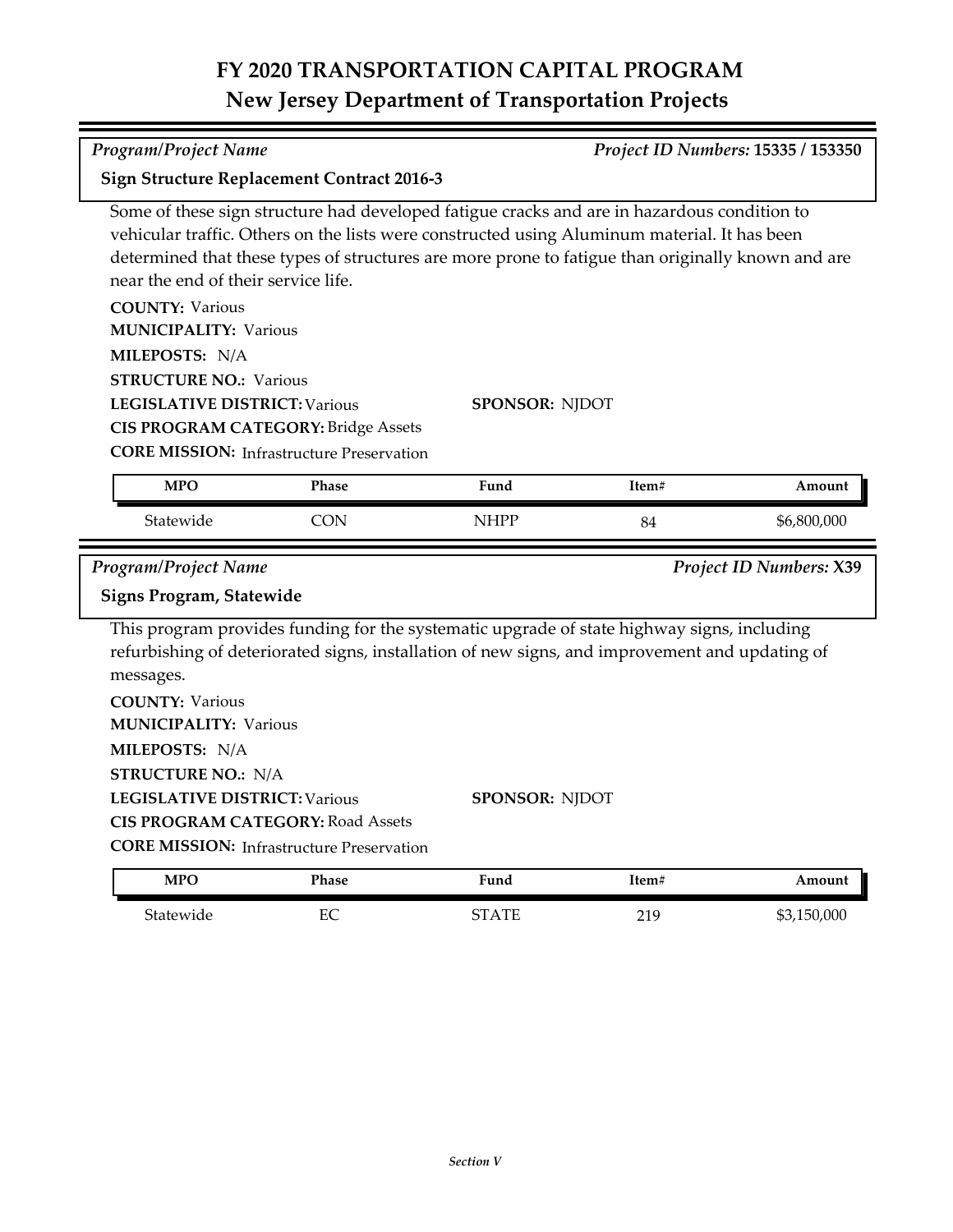| Program/Project Name                                   |                                                                                                                                                                                                                                                                                                                                                        |                       |       | Project ID Numbers: S044 / 058025  |
|--------------------------------------------------------|--------------------------------------------------------------------------------------------------------------------------------------------------------------------------------------------------------------------------------------------------------------------------------------------------------------------------------------------------------|-----------------------|-------|------------------------------------|
| <b>SJTPO, Future Projects</b>                          |                                                                                                                                                                                                                                                                                                                                                        |                       |       |                                    |
| Cape May and Atlantic counties.                        | This program provides funding for local projects to be selected by the South Jersey Transportation<br>Planning Organization, the designated Metropolitan Planning Organization for Salem, Cumberland,                                                                                                                                                  |                       |       |                                    |
| <b>COUNTY: Various</b><br><b>MUNICIPALITY: Various</b> |                                                                                                                                                                                                                                                                                                                                                        |                       |       |                                    |
| MILEPOSTS: N/A                                         |                                                                                                                                                                                                                                                                                                                                                        |                       |       |                                    |
| <b>STRUCTURE NO.: N/A</b>                              |                                                                                                                                                                                                                                                                                                                                                        |                       |       |                                    |
| <b>LEGISLATIVE DISTRICT: Various</b>                   |                                                                                                                                                                                                                                                                                                                                                        | <b>SPONSOR: SJTPO</b> |       |                                    |
|                                                        | CIS PROGRAM CATEGORY: Local System Support                                                                                                                                                                                                                                                                                                             |                       |       |                                    |
|                                                        | <b>CORE MISSION:</b> Infrastructure Preservation                                                                                                                                                                                                                                                                                                       |                       |       |                                    |
| <b>MPO</b>                                             | Phase                                                                                                                                                                                                                                                                                                                                                  | Fund                  | Item# | Amount                             |
| <b>SJTPO</b>                                           | EC                                                                                                                                                                                                                                                                                                                                                     | STBGP-AC              | 85    | \$446,000                          |
|                                                        |                                                                                                                                                                                                                                                                                                                                                        |                       |       |                                    |
| <b>Program/Project Name</b>                            |                                                                                                                                                                                                                                                                                                                                                        |                       |       | Project ID Numbers: 19600 / 196000 |
|                                                        | <b>Smart and Connect Corridors Program</b>                                                                                                                                                                                                                                                                                                             |                       |       |                                    |
| <b>COUNTY: Various</b>                                 | This program will provide funding for projects involving the deployment of communication devices<br>and equiment at selected sections of corridors along the roadside and in vehicles enabling automatic<br>transmisstion of safety messages; enabling the connectivity of vehicles to infrastructure and<br>potential communication between vehicles. |                       |       |                                    |
| <b>MUNICIPALITY: Various</b>                           |                                                                                                                                                                                                                                                                                                                                                        |                       |       |                                    |
| MILEPOSTS: N/A                                         |                                                                                                                                                                                                                                                                                                                                                        |                       |       |                                    |
| <b>STRUCTURE NO.: N/A</b>                              |                                                                                                                                                                                                                                                                                                                                                        |                       |       |                                    |
| <b>LEGISLATIVE DISTRICT: Various</b>                   |                                                                                                                                                                                                                                                                                                                                                        | <b>SPONSOR: NJDOT</b> |       |                                    |
|                                                        | <b>CIS PROGRAM CATEGORY: Congestion Relief</b>                                                                                                                                                                                                                                                                                                         |                       |       |                                    |
| <b>MPO</b>                                             | <b>CORE MISSION:</b> Mobility and Congestion Relief<br>Phase                                                                                                                                                                                                                                                                                           | Fund                  | Item# | Amount                             |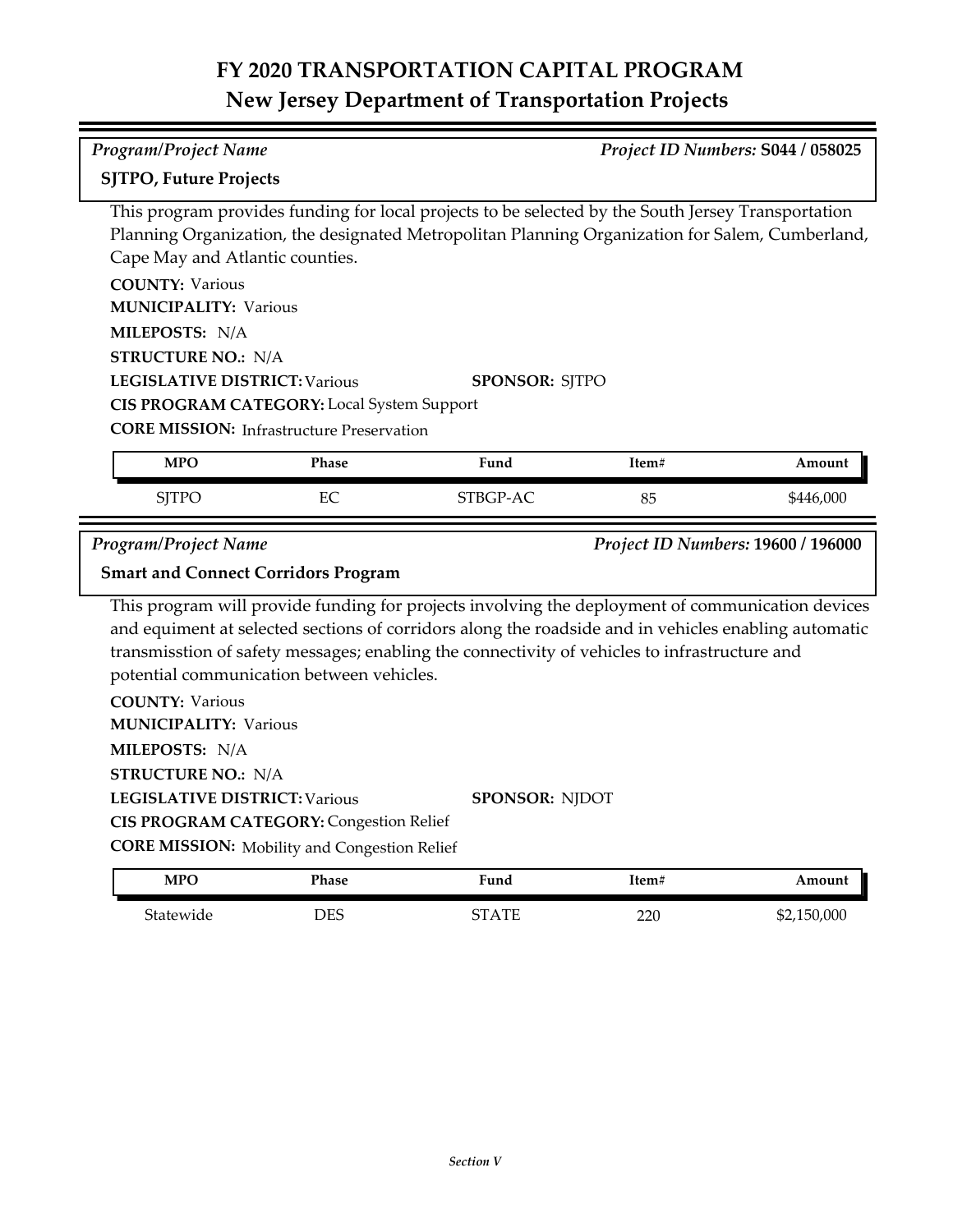| Program/Project Name                                                                            | <b>Project ID Numbers: X160</b> |
|-------------------------------------------------------------------------------------------------|---------------------------------|
| Solid and Hazardous Waste Cleanup, Reduction and Disposal                                       |                                 |
| This program will provide for the cleanup, reduction, and disposal of solid and hazardous waste |                                 |

ction, and disposal of solid an materials from state highway system preservation operations and private disposal sites used during construction and subsequent maintenance of the transportation facility.

| <b>COUNTY: Various</b>                                |                       |
|-------------------------------------------------------|-----------------------|
| <b>MUNICIPALITY: Various</b>                          |                       |
| <b>MILEPOSTS: N/A</b>                                 |                       |
| <b>STRUCTURE NO.: N/A</b>                             |                       |
| <b>LEGISLATIVE DISTRICT: Various</b>                  | <b>SPONSOR: NJDOT</b> |
| <b>CIS PROGRAM CATEGORY: Capital Program Delivery</b> |                       |
| $C_{\mathbf{Q}}$                                      |                       |

**CORE MISSION:** Operations and Maintenance

| <b>MPO</b> | Phase | Fund    | Item#  | Amount      |
|------------|-------|---------|--------|-------------|
| Statewide  | EС    | CT A TE | $\sim$ | \$1,330,000 |

*Program/Project Name Project ID Numbers:* **09361 / 093610**

**South Inlet Transportation Improvement Project**

This project provides improvements to feeder roads in Atlantic City, as identified by the Casino Redevelopment Authority (CRDA). The improvements will maintain, operate and support Atlantic City Expressway Projects of the South Jersey Transportation Authority (SJTA). The project includes; Melrose Avenue between Delaware and Connecticut Avenues, Connecticut Avenue from Melrose to Oriental Avenues, Massachusetts Avenue, and various other intersection and capital improvements. The NJDOT has agreed to provide one-third of the eligible costs, up to \$17 M, plus the additional funds needed to finance bonds. Approximately \$1.5 M of Transportation Trust Fund (TTF) funding will be provided to the SJTA, by the NJDOT, annually for 20 years for this purpose (except for the first year which will be \$1.7 M of TTF funds). The SJTA will issue debt based on the NJDOT's funding guarantee, and provide the funding to CRDA.

## **COUNTY:** Atlantic

**MUNICIPALITY: Atlantic City** 

**MILEPOSTS:** N/A **STRUCTURE NO.:** N/A

## **LEGISLATIVE DISTRICT:** 2

## **SPONSOR:** SJTA/CRDA

**CIS PROGRAM CATEGORY:** Local System Support

| <b>CORE MISSION:</b> Mobility and Congestion Relief |  |  |  |
|-----------------------------------------------------|--|--|--|
|-----------------------------------------------------|--|--|--|

| <b>MPO</b>            | Phase | Fund  | Item#      | Amount      |
|-----------------------|-------|-------|------------|-------------|
| STTPC<br>  1 1 V<br>◡ | ON    | STATE | ררר<br>∸∸∸ | \$1,504,000 |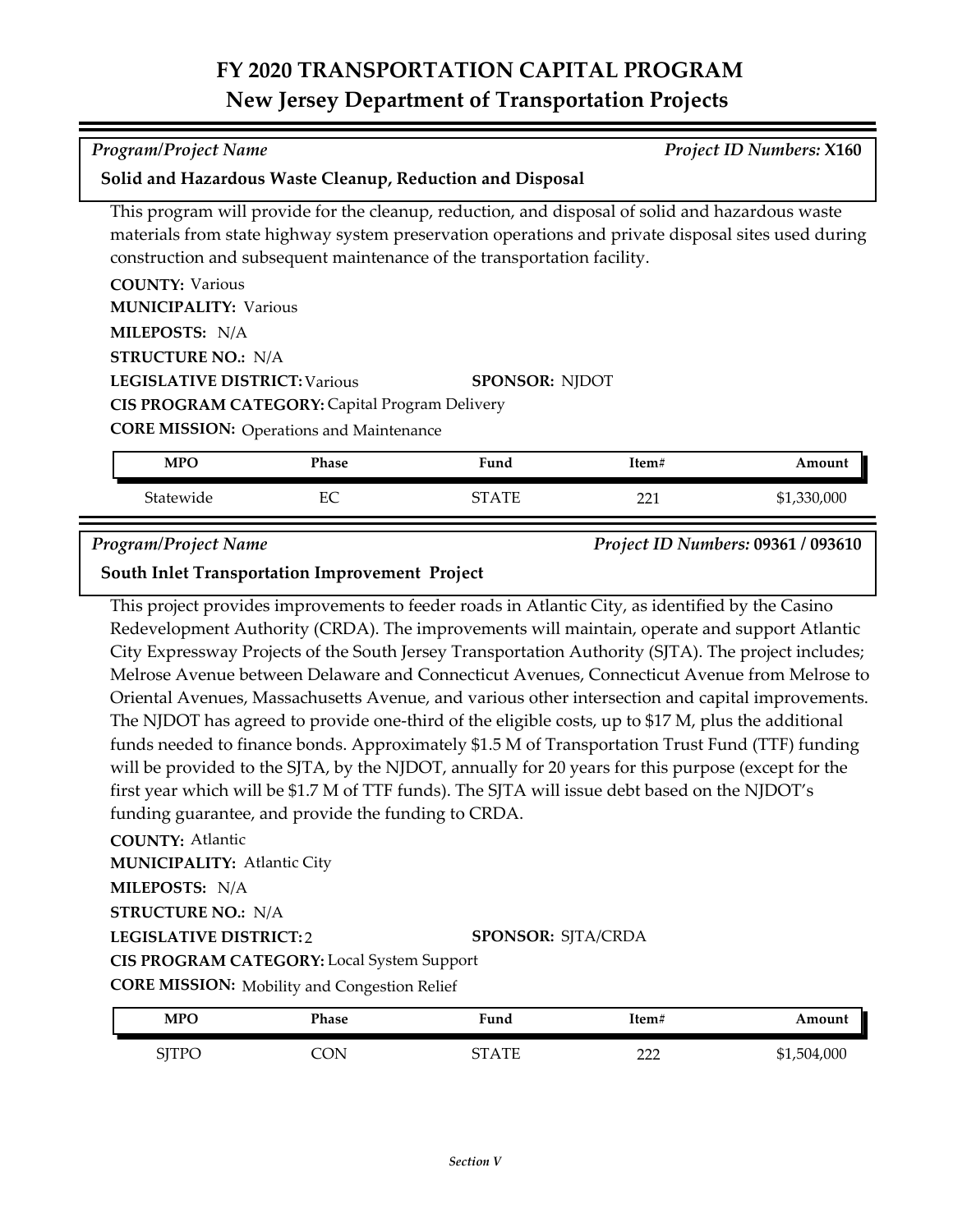### *Program/Project Name Project ID Numbers:* **X10A / 193130**

### **Staff Augmentation**

This program provides funds for engaging specialized consultant-staff to augment the New Jersey Department of Transportation's (NJDOT) permanent workforce. A hiring-freeze, which NJDOT was subject to for nearly a decade, has created a sizeable skills-void within the Department. To efficiently address the void, this program establishes an effective method of implementing key services, and provides flexibility in filling critical staff shortages, as necessary.

**COUNTY:** Various

**MUNICIPALITY: Various** 

**MILEPOSTS:** N/A

**STRUCTURE NO.:** N/A

**LEGISLATIVE DISTRICT:** Various

**SPONSOR:** NJDOT **CIS PROGRAM CATEGORY:** Capital Program Delivery

**CORE MISSION: Infrastructure Preservation** 

| <b>MPO</b> | Phase | Fund                     | Item#     | Amount       |
|------------|-------|--------------------------|-----------|--------------|
| Statewide  | EC    | $\Delta \text{TF}$<br>∼− | າາາ<br>دک | \$15,000,000 |

*Program/Project Name Project ID Numbers:* **X150**

## **State Police Enforcement and Safety Services**

This program provides reimbursement for State Police services for enforcement and traffic control in construction work zones.

**COUNTY:** Various **LEGISLATIVE DISTRICT:** Various **MILEPOSTS:** N/A **STRUCTURE NO.:** N/A **MUNICIPALITY: Various CORE MISSION: Infrastructure Preservation SPONSOR:** NJDOT **CIS PROGRAM CATEGORY:** Capital Program Delivery

| <b>MPO</b> | Phase | Fund    | Item#      | Amount            |
|------------|-------|---------|------------|-------------------|
| Statewide  | EC    | CT A TE | 224<br>∠∠≖ | ,000,000,<br>\$5. |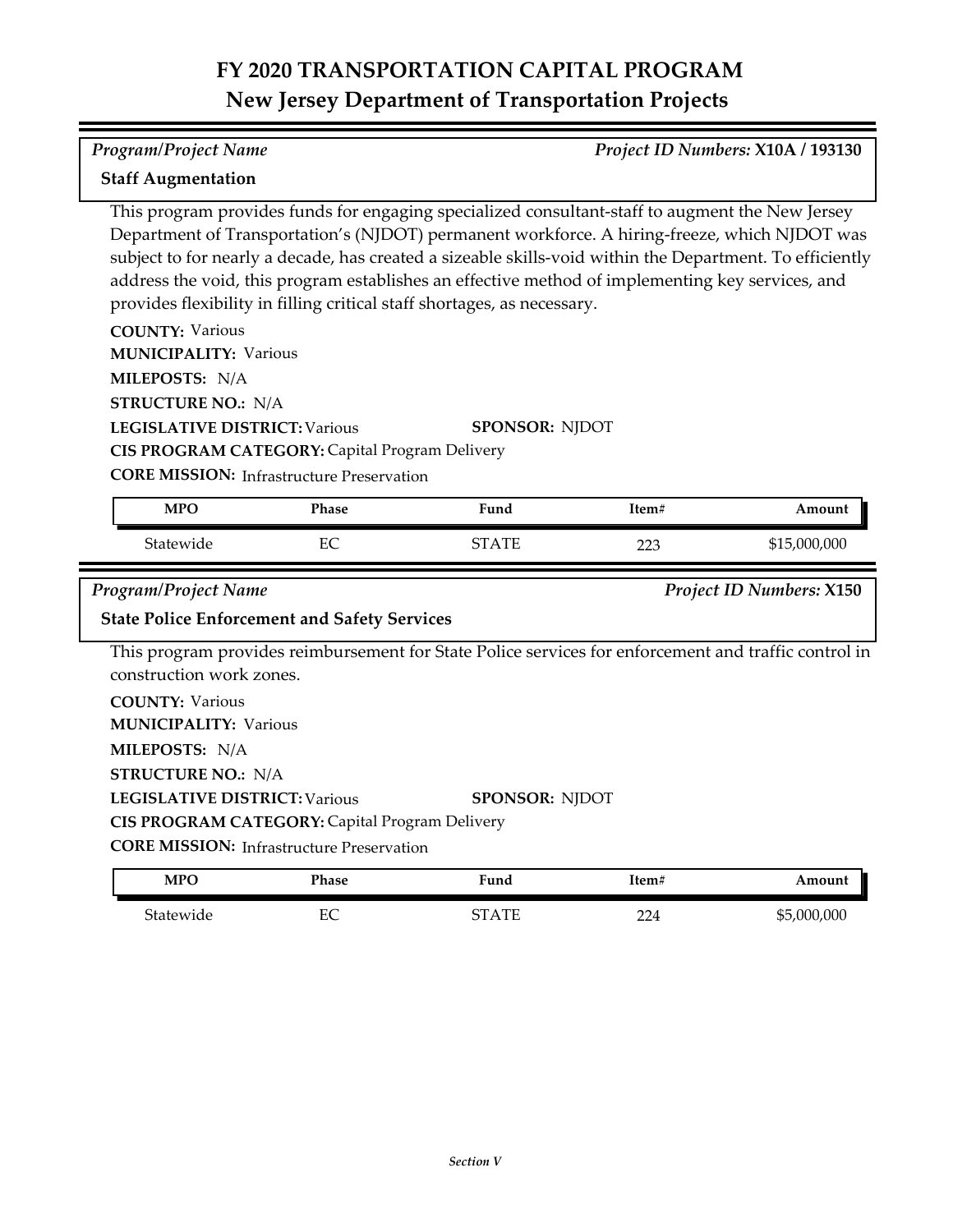*Program/Project Name Project ID Numbers:* **13308 / 133080**

## **Statewide Traffic Operations and Support Program**

This comprehensive Statewide Traffic Operations and support strategies program focuses on reducing non-recurring delays due to incidents, work zones, weather emergencies, poor signal timings, special events, etc. The program includes a Statewide Traffic Management Center (STMC), a Traffic Operations Center South (TOCS), a Safety Service Patrol (SSP), a NJDOT/NJSP Traffic Incident Management (TIM) Unit and a Central Dispatch Unit (CDU). The 24/7 Statewide Traffic Management Center (STMC) serves three primary functions: (1) It is the Traffic Operations Center (TOC) for the northern half of the state, (2) It provides for evening/weekend/holiday operations coverage for the entire state and (3) NJDOT is co-located with the New Jersey State Police and the New Jersey Turnpike Authority at the STMC to provide for a coordinated approach to handling traffic operations statewide. The 16/5 Traffic Operations Center South (TOCS) is responsible for coverage for the southern half of the state and monitors the Route 29 tunnel. The STMC handles coverage for TOCS during week nights (after 8:30 pm) and on weekends and holidays. The Safety Service Patrol (SSP) is deployed on congested corridors statewide to rapidly detect and clear incidents by providing safety for first responders and motorists. SSP also provides emergency assistance to disabled motorists. The 24/7 Central Dispatch Unit (CDU) is NJDOT's Emergency Call Center. The Traffic Incident Management (TIM) program is aimed at reducing delays due to traffic incidents. It provides for: (1) equipment and training for NJDOT's Incident Management Response Team (IMRT); (2) training and outreach for county and local emergency responders on methods to reduce traffic delays caused by incidents; (3) developing, printing and distributing diversion route manuals; (4) developing partnerships and outreach with local and state law enforcement organizations; and (5) maintaining a State Police Traffic Incident Management Unit.

**COUNTY:** Various **LEGISLATIVE DISTRICT:** Various **MILEPOSTS:** N/A **STRUCTURE NO.:** N/A **MUNICIPALITY: Various CORE MISSION:** Mobility and Congestion Relief **CIS PROGRAM CATEGORY: Congestion Relief** 

**SPONSOR:** NJDOT

| <b>MPO</b> | Phase    | Fund | Item#    | Amount       |
|------------|----------|------|----------|--------------|
| Statewide  | гΩ<br>ĿĆ | NHPP | nг<br>01 | \$20,000,000 |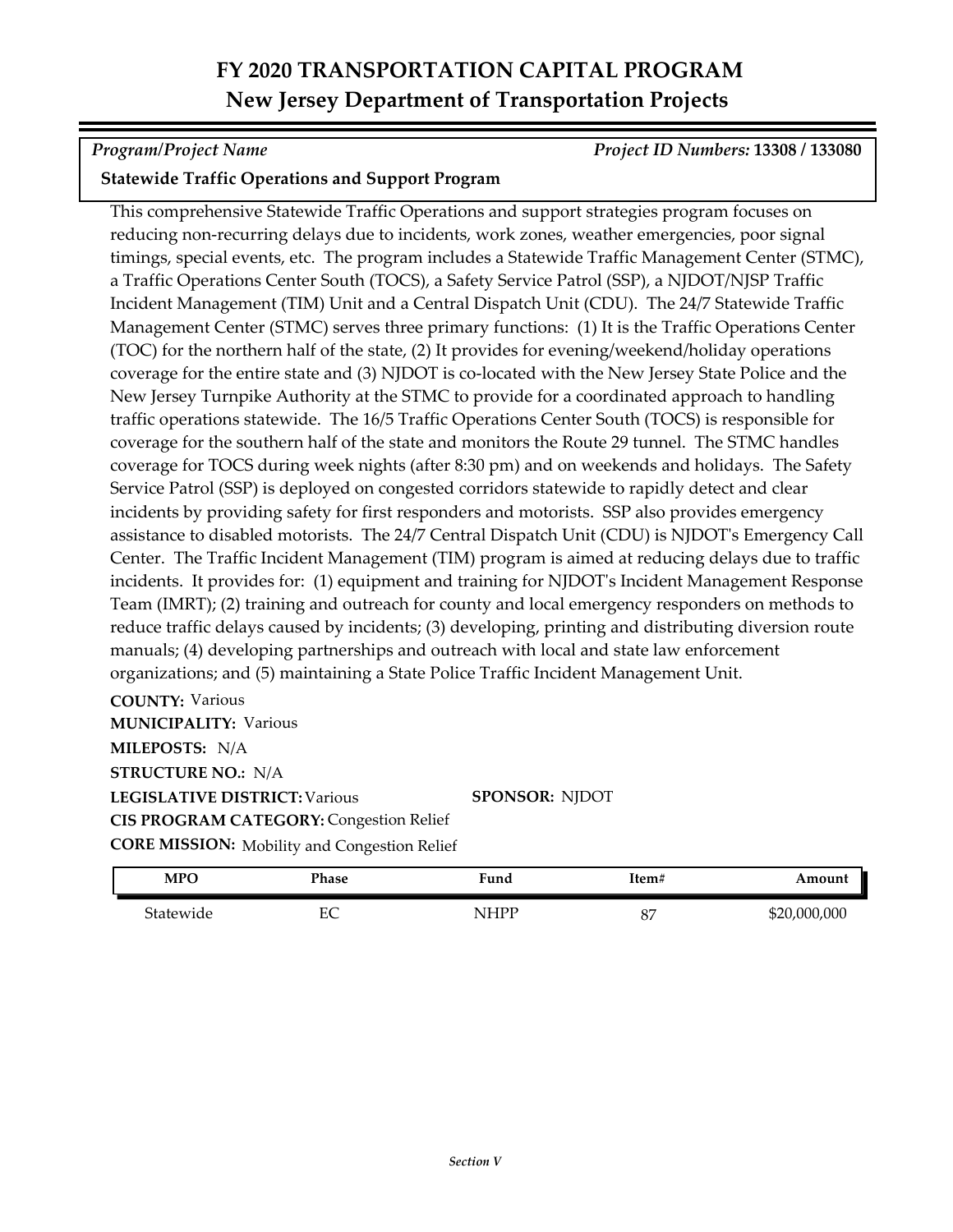*Program/Project Name Project ID Numbers:* **17353 / 173530**

### **Storm Water Asset Management**

This program provides a means for the Department to maintain compliance with USEPA and NJDEP storm water management regulations as well as ensuring the state's infrastructure system is resilient under moderate to severe storm events. The Storm Water Asset Management plan will evaluate and prioritize needed repairs to storm water features to maintain the integrity of the storm water system. This program will assist the Department in meeting water quality objectives of the USEPA & NJDEP storm water regulations, and help minimize potential roadway flooding. The plan will involve identification of all storm water features/assets owned or operated by NJDOT, assessing conditions of these assets, developing plans for needed repairs to preserve the integrity of the assets, prioritizing and conducting required repairs, and inspecting efforts to ensure repairs are done per plan.

**COUNTY:** Various **LEGISLATIVE DISTRICT:** Various **MILEPOSTS:** N/A **STRUCTURE NO.:** N/A **MUNICIPALITY: Various CORE MISSION: Infrastructure Preservation SPONSOR:** NJDOT **CIS PROGRAM CATEGORY:** Road Assets

Statewide ERC STBGP-FLEX 88 \$5,000,000 **MPO Phase Fund Item# Amount**

## *Program/Project Name Project ID Numbers:* **14300 / 143000**

**Title VI and Nondiscrimination Supporting Activities**

This is a State funded program that will support the activities required to ensure nondiscrimination in the delivery of the NJDOT Capital Program and related projects. Activities include, but are not limited to informational training sessions, translation services and the development of informational material (e.g., pamphlets, brochures, training guides and letters) disseminated to the public and in languages other than English as necessary. This program will also support activities and initiatives in the stand-alone Title VI programs, such as DBE and Contractor Compliance

**COUNTY:** Various **LEGISLATIVE DISTRICT:** Various **MILEPOSTS:** N/A **STRUCTURE NO.:** N/A **MUNICIPALITY: Various SPONSOR:** NJDOT **CIS PROGRAM CATEGORY:** Capital Program Delivery

**CORE MISSION: Infrastructure Preservation** 

| <b>MPO</b> | Phase  | Fund         | Item#       | Amount    |
|------------|--------|--------------|-------------|-----------|
| Statewide  | ⊷<br>∽ | <b>CTATE</b> | つつに<br>تتمك | \$175,000 |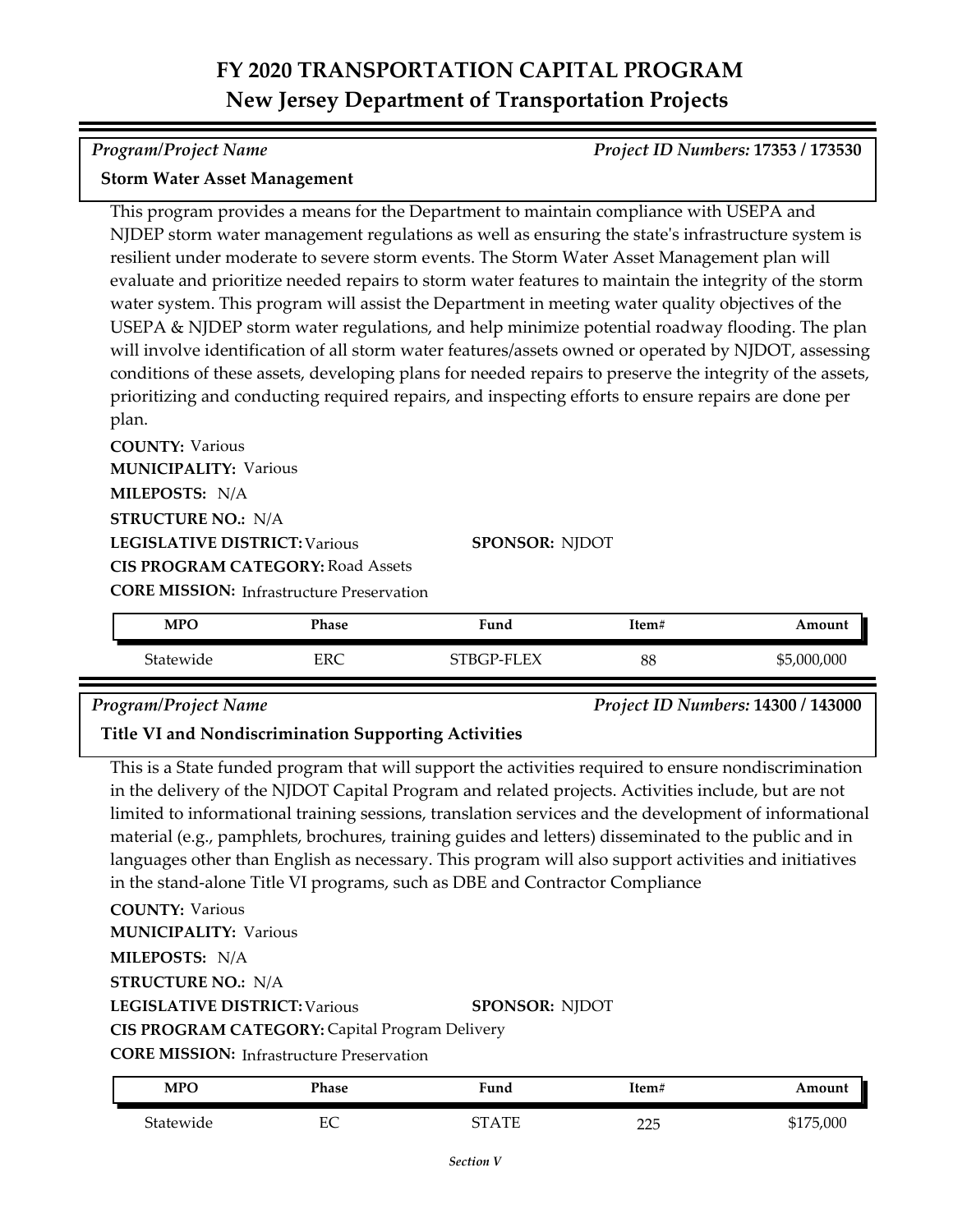*Program/Project Name Project ID Numbers:* **X66 / 990031**

## **Traffic Monitoring Systems**

This program provides for the collection of essential traffic and roadway inventory data including traffic counts, vehicle classifications, truck weights, roadway video, automated mapping and various other geographical information system activities. Included in this item are the construction, reconstruction and restoration of Weigh-in-Motion and Traffic Volume Systems; and acquisition of equipment to upgrade and to replace equipment which has failed. Site selection is made in accordance with federal requirements for the Traffic Monitoring Guide and the NJDOT's Traffic Monitoring System implementation plan that has been approved by the Federal Highway Administration. Funding is used for professional services to carry out the short-term traffic monitoring program, updates of the Straight Line Diagrams, annual Highway Performance Monitoring System reporting; and local road inventory database updates; for construction services for a contractor to replace in-road traffic monitoring sensors; to continue Data Warehouse Maintenance activities; to initiate/update a Roadway Digital Imaging Program; to fund data sets preparation to operate Safety Analyst software.

**COUNTY:** Various **LEGISLATIVE DISTRICT:** Various **MILEPOSTS:** N/A **STRUCTURE NO.:** N/A **MUNICIPALITY: Various CORE MISSION:** Mobility and Congestion Relief **CIS PROGRAM CATEGORY: Congestion Relief** 

**SPONSOR:** NJDOT

| MPO       | Phase | Fund         | Item# | Amount       |
|-----------|-------|--------------|-------|--------------|
| Statewide | PLS   | <b>NHPP</b>  | 90    | \$12,000,000 |
| Statewide | EС    | <b>STATE</b> | 226   | \$1,490,000  |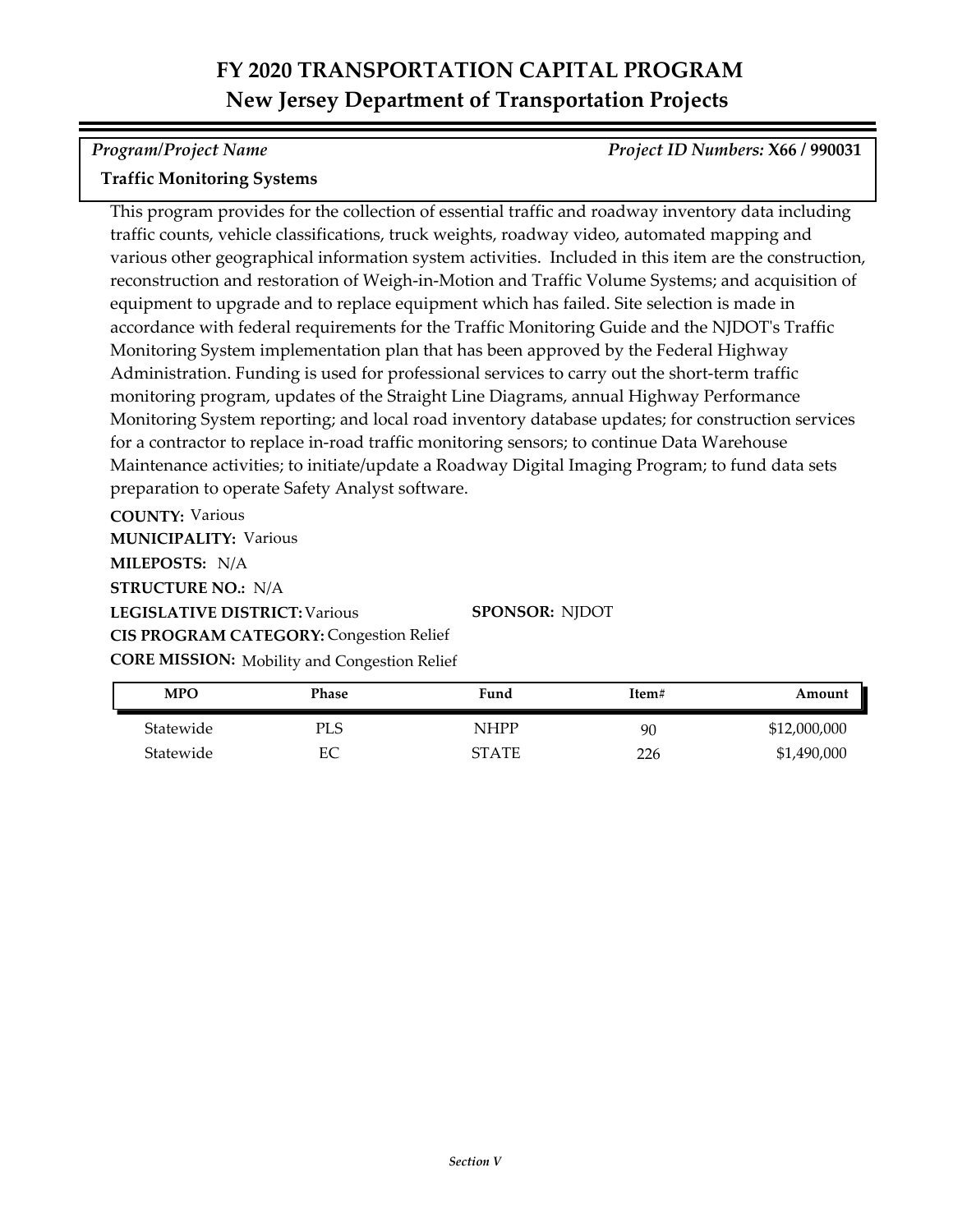*Program/Project Name Project ID Numbers:* **X47**

### **Traffic Signal Replacement**

This program provides funding for; purchase of materials, installation of new and upgraded traffic signals statewide, related improvements to the operation of signals. This program provides for the replacement of traffic signals on an annual basis, and assists regional operations in the rehabilitation and maintenance of the state's highway lighting system. It also includes the conversion to energy efficient LED indicators, and installation of generators to provide auxiliary power, which will enable traffic signals to function during times of extended power outages. Through the Traffic Signal Management System, which provides a condition rating of signal equipment integrated with crash data and Congestion Management System Data, this program (developed via consultant RFP, analyzing corridor segments and creating a safety ranking based on MUTCD compliance, pedestrian facilities, controller capabilities, method of detection, accessibility, and other factors) will prioritize signals for replacement based on the above factors. The results from establishing the priority locations will allow systematic replacement of aging signal equipment, optimization of the operation of signals, and promote maximum efficiency of intersections.

**COUNTY:** Various **LEGISLATIVE DISTRICT:** Various **MILEPOSTS:** N/A **STRUCTURE NO.:** N/A **MUNICIPALITY: Various CIS PROGRAM CATEGORY:** Road Assets

**SPONSOR:** NJDOT

**CORE MISSION:** Infrastructure Preservation

| <b>MPO</b> | Phase    | Fund | Item#         | Amount      |
|------------|----------|------|---------------|-------------|
| Statewide  | гΩ<br>ĽV | TЕ   | $\sim$<br>--- | \$9,000,000 |

*Program/Project Name Project ID Numbers:* **X244**

### **Training and Employee Development**

This program provides for the assessment, planning, development and delivery of training and employee development programs inclusive of equipment, materials and software necessary to advance the skills and knowledge of Department employees to implement the Capital Program.

**COUNTY:** Various **LEGISLATIVE DISTRICT:** Various **MILEPOSTS:** N/A **STRUCTURE NO.:** N/A **MUNICIPALITY: Various SPONSOR:** NJDOT **CIS PROGRAM CATEGORY:** Capital Program Delivery

**CORE MISSION: Infrastructure Preservation** 

| <b>MPC</b>     | Phase    | Fund           | Item# | Amount      |
|----------------|----------|----------------|-------|-------------|
| .<br>Statewide | ЕС<br>ĽĆ | P-FLEX<br>TTRG | Q٦    | \$2,000,000 |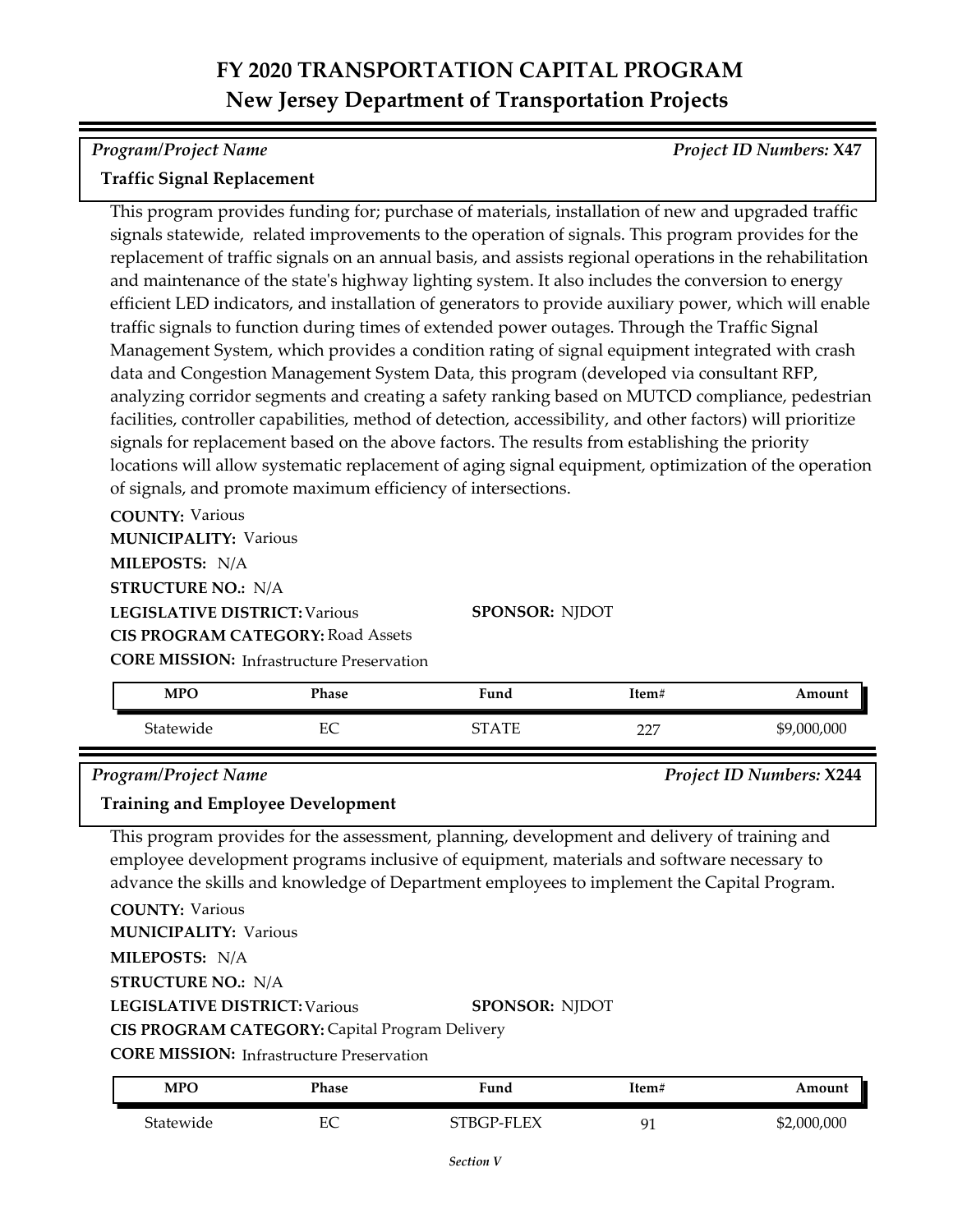## *Program/Project Name Project ID Numbers:* **01316 / 013160**

### **Transit Village Program**

This program will provide dedicated funding to local governments that have been selected for inclusion in the Transit Village Program. Projects which may be funded under this program are bike paths, sidewalks, streetscaping, and signage.

**COUNTY:** Various **LEGISLATIVE DISTRICT:** Various **MILEPOSTS:** N/A **STRUCTURE NO.:** N/A **MUNICIPALITY: Various SPONSOR:** NJDOT

**CIS PROGRAM CATEGORY:** Local System Support

**CORE MISSION:** Mobility and Congestion Relief

| <b>MPO</b> | Phase   | Fund                 | Item# | Amount                   |
|------------|---------|----------------------|-------|--------------------------|
| Statewide  | ᠇╭<br>◡ | $\mathbf{A}$ T<br>∼⊤ | 228   | ,000,000<br>ـ ـ ـ<br>ורה |

*Program/Project Name Project ID Numbers:* **X107**

### **Transportation Alternatives Program**

This program provides federal funding for projects such as scenic enhancements, historic preservation, and bicycle and pedestrian improvements. NJDOT designates as Advance Construction all projects funded from this program.

**COUNTY:** Various

**MUNICIPALITY: Various** 

**MILEPOSTS:** N/A

**STRUCTURE NO.:** N/A

**LEGISLATIVE DISTRICT:** Various

**SPONSOR:** NJDOT

**CORE MISSION:** Mobility and Congestion Relief **CIS PROGRAM CATEGORY:** Local System Support

| <b>MPO</b>   | <b>Phase</b> | Fund              | Item# | Amount      |
|--------------|--------------|-------------------|-------|-------------|
| <b>DVRPC</b> | <b>ERC</b>   | TA-PHILA          | 92C   | \$1,134,664 |
| <b>DVRPC</b> | <b>ERC</b>   | <b>TA-TRENTON</b> | 92D   | \$292,492   |
| <b>NJTPA</b> | ERC.         | <b>TA-ALLEN</b>   | 92E   | \$31,986    |
| <b>NJTPA</b> | ERC.         | TA-NY/NWK         | 92F   | \$6,072,756 |
| <b>NJTPA</b> | ERC.         | TA-PGH/NWB        | 92G   | \$11,070    |
| <b>SITPO</b> | <b>ERC</b>   | TA-AC             | 92H   | \$244,905   |
| Statewide    | ERC.         | TA-B5K200K        | 92    | \$395,761   |
| Statewide    | ERC.         | <b>TA-FLEX</b>    | 92A   | \$1,081,126 |
| Statewide    | ERC.         | TA-L5K            | 92B   | \$484,492   |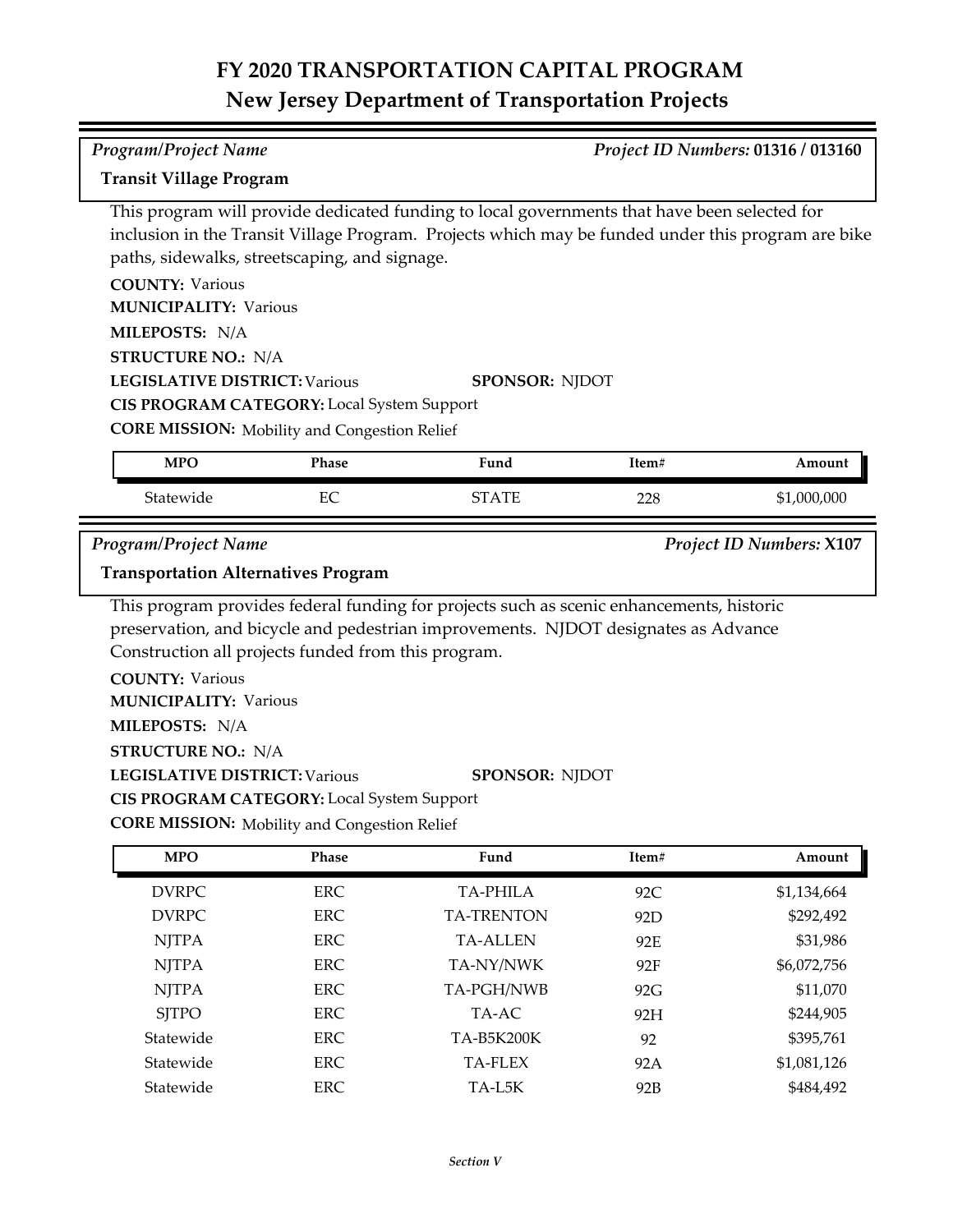| <b>Program/Project Name</b><br><b>Project ID Numbers: X43</b><br><b>Transportation Demand Management Program Support</b>                      |            |                                                                                                                                                                                                                                                                           |           |                            |  |
|-----------------------------------------------------------------------------------------------------------------------------------------------|------------|---------------------------------------------------------------------------------------------------------------------------------------------------------------------------------------------------------------------------------------------------------------------------|-----------|----------------------------|--|
|                                                                                                                                               |            | This funding is utilized to continue the management of the Owned and Leased Park and Ride<br>Program and the remaining efforts as they relate to the 1-800-CARPOOL program which also<br>includes maintaining the RidePro ride matching software program.                 |           |                            |  |
| <b>COUNTY: Various</b><br><b>MUNICIPALITY: Various</b><br>MILEPOSTS: N/A<br><b>STRUCTURE NO.: N/A</b>                                         |            |                                                                                                                                                                                                                                                                           |           |                            |  |
| <b>LEGISLATIVE DISTRICT: Various</b><br><b>CIS PROGRAM CATEGORY: Congestion Relief</b><br><b>CORE MISSION:</b> Mobility and Congestion Relief |            | <b>SPONSOR: NJDOT</b>                                                                                                                                                                                                                                                     |           |                            |  |
| <b>MPO</b>                                                                                                                                    | Phase      | Fund                                                                                                                                                                                                                                                                      | Item#     | Amount                     |  |
| Statewide                                                                                                                                     | <b>PLS</b> | <b>CMAQ</b>                                                                                                                                                                                                                                                               | 94        | \$250,000                  |  |
| Program/Project Name<br>Project ID Numbers: 11383 / 113830<br><b>Transportation Management Associations</b>                                   |            |                                                                                                                                                                                                                                                                           |           |                            |  |
| <b>COUNTY: Various</b><br><b>MUNICIPALITY: Various</b><br>MILEPOSTS: N/A<br><b>STRUCTURE NO.: N/A</b><br><b>LEGISLATIVE DISTRICT: Various</b> |            | This program will provide annual funding to the following Transportation Management<br>Associations (TMAs): Cross County Connection, EZ Ride, goHunterdon, Greater Mercer TMA,<br>Hudson TMA, Keep Middlesex Moving, RideWise, and TransOptions.<br><b>SPONSOR: NJDOT</b> |           |                            |  |
| <b>CIS PROGRAM CATEGORY: Congestion Relief</b><br><b>CORE MISSION:</b> Mobility and Congestion Relief                                         |            |                                                                                                                                                                                                                                                                           |           |                            |  |
| <b>MPO</b>                                                                                                                                    | Phase      | Fund                                                                                                                                                                                                                                                                      | Item#     | Amount                     |  |
| <b>DVRPC</b><br><b>NJTPA</b>                                                                                                                  | EC<br>EC   | STBGP-PHILA<br>STBGP-NY/NWK                                                                                                                                                                                                                                               | 95<br>95A | \$2,000,000<br>\$4,450,000 |  |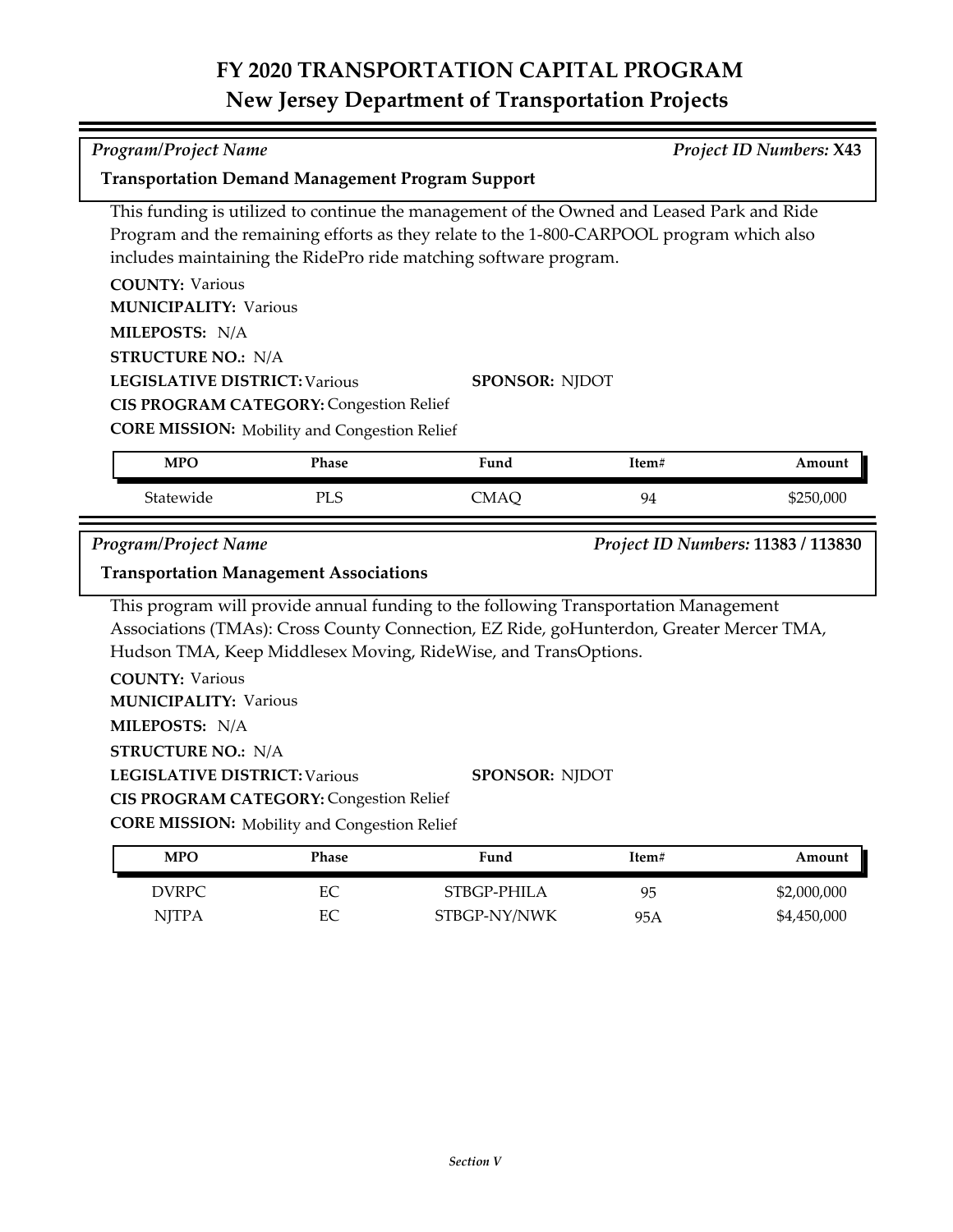*Program/Project Name Project ID Numbers:* **X126**

### **Transportation Research Technology**

This program provides funding for consultant and university research contracts to conduct multimodal transportation related research and knowledge and technology transfer activities on behalf of NJDOT, MVC and NJ Transit. A quick response Treasury selected research consultant as well as basic agreements with universities provides the mechanism to conduct research. Federal State Planning and Research, SPR, funds may be supplemented with state funds in order to meet federal matching requirements. Included in this line item are funds for American Association of State Highway Transportation Officials, (AASHTO), technical service programs and innovative products such as: Product Evaluation Listing; Technology Implementation Group; Technical Assistance for Climate Change, Material Standards, and Materials Reference Laboratory; SHRP product implementation.

**COUNTY:** Various **LEGISLATIVE DISTRICT:** Various **MILEPOSTS:** N/A **STRUCTURE NO.:** N/A **MUNICIPALITY: Various CORE MISSION: Infrastructure Preservation SPONSOR:** NJDOT **CIS PROGRAM CATEGORY:** Capital Program Delivery

| <b>MPO</b> | Phase             | $\mathbf{r}$<br>⊦und         | Item#            | Amount    |
|------------|-------------------|------------------------------|------------------|-----------|
| Statewide  | г $\cap$<br>حاتنا | $\Delta \, \text{TE}$<br>חדי | າາດ<br><u></u> . | \$900,000 |

*Program/Project Name Project ID Numbers:* **18379 / 183790**

## **UHPC Overlay Research Project (8 Bridge Decks)**

This project will evaluate the use of Ultra High Performance Concrete (UHPC) as a thin-bonded overlay on bridge decks, with a focus on increased service life and enhance structural capacity of the decks. In addition, deck repairs, as well as joint rehabilitation, will be evaluated during the design phase of the project.

Structure Numbers: 2106164, 1403153, 0914155, 0604152, 1134171, 0821166, 1817163, 1422164 will be included in the project.

**COUNTY:** Various

**MUNICIPALITY: Various** 

**MILEPOSTS:** N/A

**STRUCTURE NO.:** 2106164

**LEGISLATIVE DISTRICT:** Various

**CIS PROGRAM CATEGORY:** Bridge Assets

**CORE MISSION: Infrastructure Preservation** 

| <b>MPO</b> | Phase | ™und  | Item# | Amount      |
|------------|-------|-------|-------|-------------|
| Statewide  | CON   | STATE | 230   | \$8,500,000 |

**SPONSOR:** NJDOT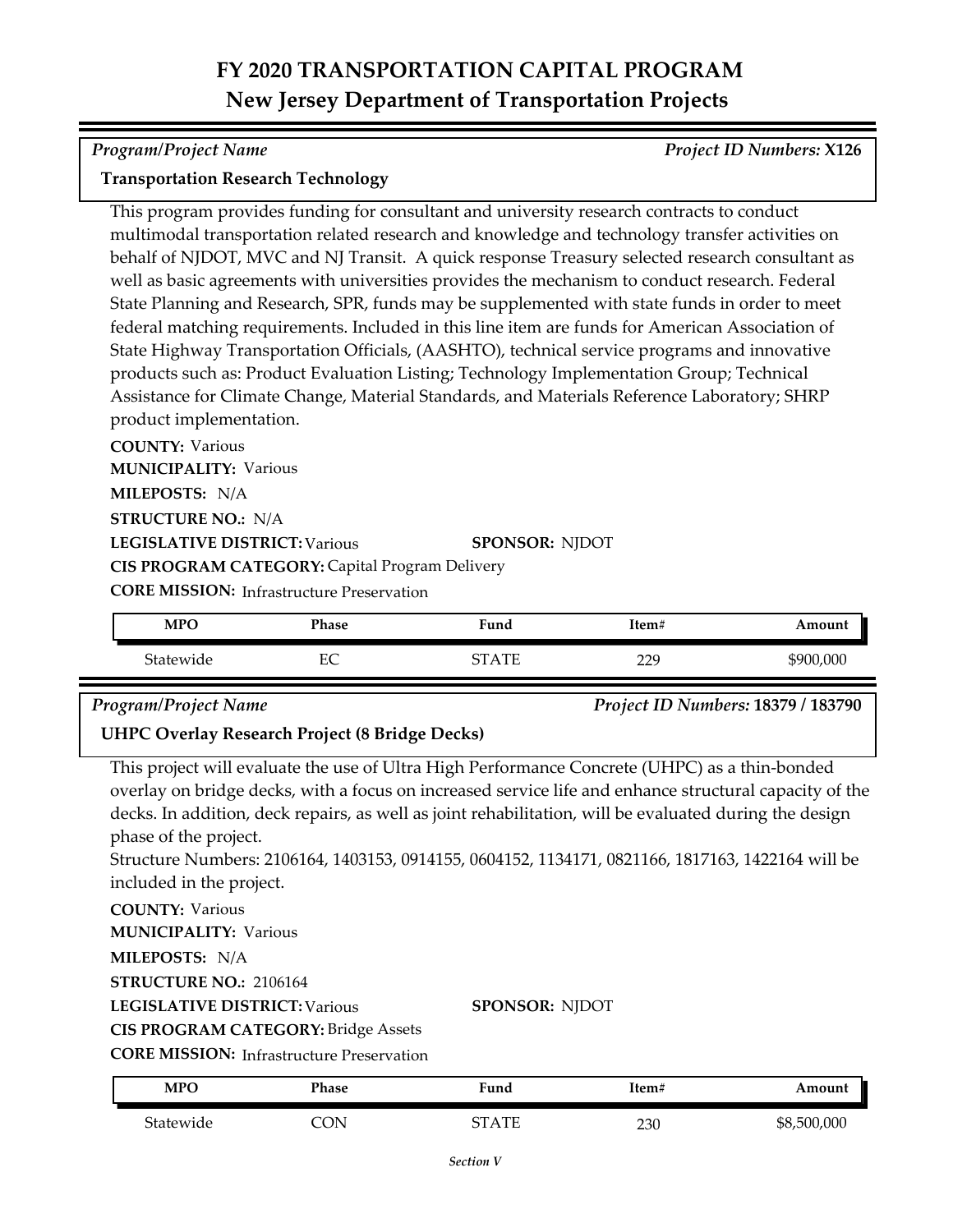┑

| <b>Program/Project Name</b>                                                                                                                                                                                                                                                                                                                                                                                                                                                                                                                                                                                        |                                                                                                    |                                                                                                                                                                                                         |       | <b>Project ID Numbers: X11</b> |  |
|--------------------------------------------------------------------------------------------------------------------------------------------------------------------------------------------------------------------------------------------------------------------------------------------------------------------------------------------------------------------------------------------------------------------------------------------------------------------------------------------------------------------------------------------------------------------------------------------------------------------|----------------------------------------------------------------------------------------------------|---------------------------------------------------------------------------------------------------------------------------------------------------------------------------------------------------------|-------|--------------------------------|--|
| Unanticipated Design, Right of Way and Construction Expenses, State                                                                                                                                                                                                                                                                                                                                                                                                                                                                                                                                                |                                                                                                    |                                                                                                                                                                                                         |       |                                |  |
| This program provides funding for unanticipated project needs, contract change orders, consultant<br>agreement modifications, utility readjustments, elements of federal-aid projects for which federal<br>funding is not available under federal regulations, court-ordered condemnation awards, acceleration<br>of federal-aid projects through multi-year funding agreements with Federal Highway<br>Administration settlement of project accounting discrepancies with Federal Highway<br>Administration, and minor work identified during the year.<br><b>COUNTY: Various</b><br><b>MUNICIPALITY: Various</b> |                                                                                                    |                                                                                                                                                                                                         |       |                                |  |
| MILEPOSTS: N/A                                                                                                                                                                                                                                                                                                                                                                                                                                                                                                                                                                                                     |                                                                                                    |                                                                                                                                                                                                         |       |                                |  |
| <b>STRUCTURE NO.: N/A</b><br><b>LEGISLATIVE DISTRICT: Various</b>                                                                                                                                                                                                                                                                                                                                                                                                                                                                                                                                                  | CIS PROGRAM CATEGORY: Capital Program Delivery<br><b>CORE MISSION:</b> Infrastructure Preservation | <b>SPONSOR: NJDOT</b>                                                                                                                                                                                   |       |                                |  |
| <b>MPO</b>                                                                                                                                                                                                                                                                                                                                                                                                                                                                                                                                                                                                         | Phase                                                                                              | Fund                                                                                                                                                                                                    | Item# | Amount                         |  |
| Statewide                                                                                                                                                                                                                                                                                                                                                                                                                                                                                                                                                                                                          | <b>ERC</b>                                                                                         | <b>STATE</b>                                                                                                                                                                                            | 231   | \$35,290,000                   |  |
| <b>Program/Project Name</b><br>Project ID Numbers: 15344 / 153440<br><b>Utility Pole Mitigation</b>                                                                                                                                                                                                                                                                                                                                                                                                                                                                                                                |                                                                                                    |                                                                                                                                                                                                         |       |                                |  |
| locations per year.<br><b>COUNTY: Various</b><br><b>MUNICIPALITY: Various</b><br>MILEPOSTS: N/A<br><b>STRUCTURE NO.: N/A</b>                                                                                                                                                                                                                                                                                                                                                                                                                                                                                       |                                                                                                    | This project seeks to identify and mitigate locations with incidents of high recurring utility pole<br>accidents. The mitigation project is limited in scope and resources and encompasses 3 to 5 crash |       |                                |  |
| <b>LEGISLATIVE DISTRICT: Various</b>                                                                                                                                                                                                                                                                                                                                                                                                                                                                                                                                                                               | CIS PROGRAM CATEGORY: Capital Program Delivery<br><b>CORE MISSION:</b> Infrastructure Preservation | <b>SPONSOR: NJDOT</b>                                                                                                                                                                                   |       |                                |  |
| <b>MPO</b>                                                                                                                                                                                                                                                                                                                                                                                                                                                                                                                                                                                                         | Phase                                                                                              | Fund                                                                                                                                                                                                    | Item# | Amount                         |  |